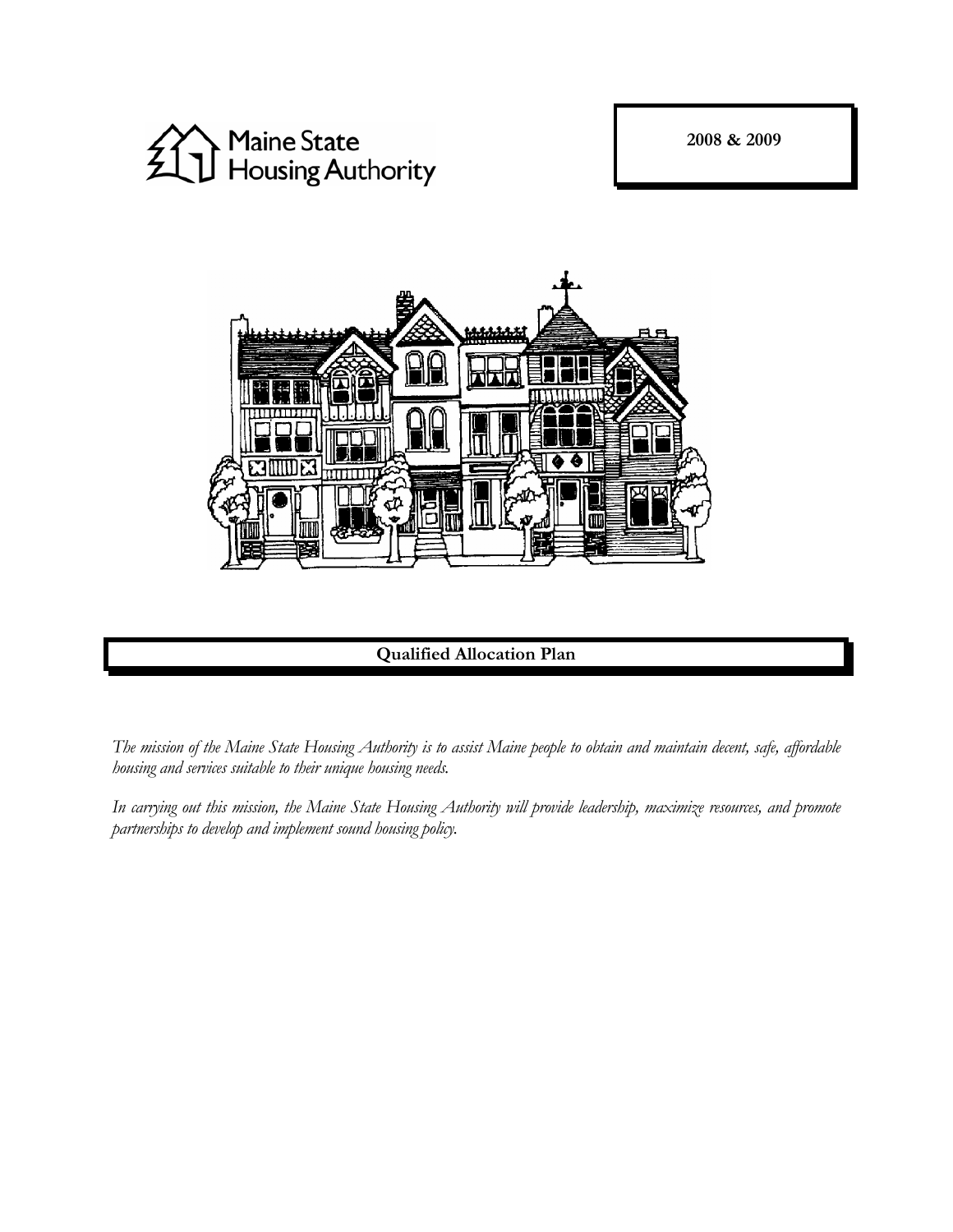# **099 INDEPENDENT AGENCIES 346 MAINE STATE HOUSING AUTHORITY**

# **CHAPTER 16** Allocation of State Ceiling for Low-Income Housing Tax Credit

Summary: The Tax Reform Act of 1986 created the low-income housing tax credit for use by qualifying developers of housing projects which satisfy applicable tenant income and rental targeting requirements. The Maine State Housing Authority has been designated as the housing credit agency for the State responsible for allocation of the annual credit ceiling. This Rule establishes the policies and procedures for the allocation process.

# 1. Definitions

- A. "Accredited Investor" means an investor with adequate capacity as determined by MaineHousing.
- B. "Act" means the Maine Housing Authorities Act, 30-A M.R.S.A. §4701 et seq., as amended.
- C. "Affordable Housing TIF" means an affordable housing development district and program approved by MaineHousing pursuant to MaineHousing's Affordable Housing Tax Increment Financing Program and the Act.
- D. "Applicable Fraction" means the fraction defined in Section  $42(c)(1)(B)$  of the Code.
- E. "Applicable Percentage" means the percentage defined in Section 42(b) of the Code.
- F. "Applicant" means an individual or entity applying for Credit governed by this Rule or its successors and assigns, including without limitation the owner of the Project if the owner is not formed or established at the time of Application.
- G. "Application" means an application to MaineHousing for a reservation of Credit governed by this Rule.
- H. "Binding Agreement" means a binding agreement executed by MaineHousing and the Applicant pursuant to which the Applicant elects the Applicable Percentage for a Project pursuant to Section 42(b)(2) of the Code.
- I. "Code" means the Internal Revenue Code of 1986, as amended, including applicable rules and regulations proposed or promulgated thereunder.
- J. "Compliance Period" means the period described in Section 42(i)(1) of the Code.
- K. "Credit" means the low-income housing tax credit established by Section 42 of the Code.

Rules/Chapter 16 (082107) Page 1 of 56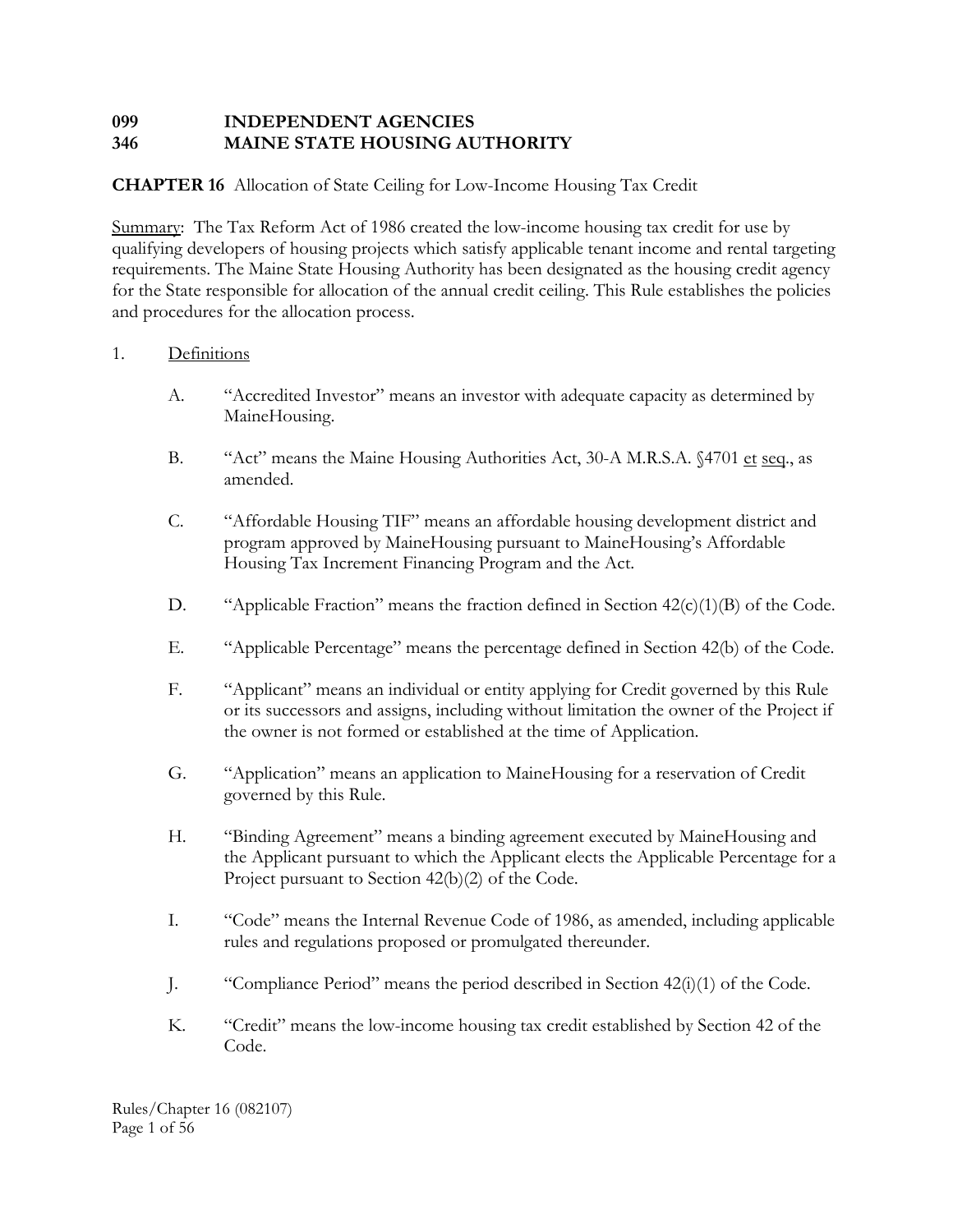- L. "Credit Period" means the period described in Section  $42(f)(1)$  of the Code.
- M. "Developer Fee" means the compensation to the individual(s) or entity(ies) responsible for the work, costs and risks associated with the development of a Project, including amounts paid to consultants to perform tasks on behalf of such individuals or entities, but does not include compensation for professional services such as environmental assessments, rental market studies, soil tests, and water tests.
- N. "Difficult To Develop Area" means areas of the State which satisfy the requirements of Section  $42(d)(5)(C)(iii)(I)$  of the Code as designated by HUD annually.
- O. "Elderly" has the same meaning as housing for older persons as defined in the federal Fair Housing Act.
- P. "Eligible Basis" means eligible basis as defined in Section 42(d) of the Code.
- Q. "Enterprise Community" means any community that has received a federal designation as an enterprise community or empowerment zone by HUD or RD.
- R. "Extended Low-income Housing Commitment" means an agreement satisfying the requirements of Section 42(h)(6)(B) of the Code.
- S. "Extended Use Period" means the period described in Section 42(h)(6)(D) of the Code.
- T. "Housing Development Costs" means the total of all direct and indirect costs incurred in financing, creating, purchasing or rehabilitating Qualified Low-income Housing Projects except the costs attributable to the acquisition of the land and any existing buildings.
- U. "Housing for Persons who are Homeless" means housing that meets the requirements set forth in Section 4.D. of this Rule.
- V. "Homeless" means homeless as that term is defined in Section 103 of the Stewart B. McKinney Homeless Assistance Act, as amended, 42 U.S.C. § 11302.
- W. "HUD" means the United States Department of Housing and Urban Development.
- X. "Intermediary Costs" means all Housing Development Costs except the actual construction or Rehabilitation Costs attributable to the development of the units.
- Y. "MaineHousing" means Maine State Housing Authority.
- Z. "Owner" means the owner of a Qualified Low-income Building which has been placed in service and has received an allocation of Credit from MaineHousing pursuant to this Rule or a prior Qualified Allocation Plan.

Rules/Chapter 16 (082107) Page 2 of 56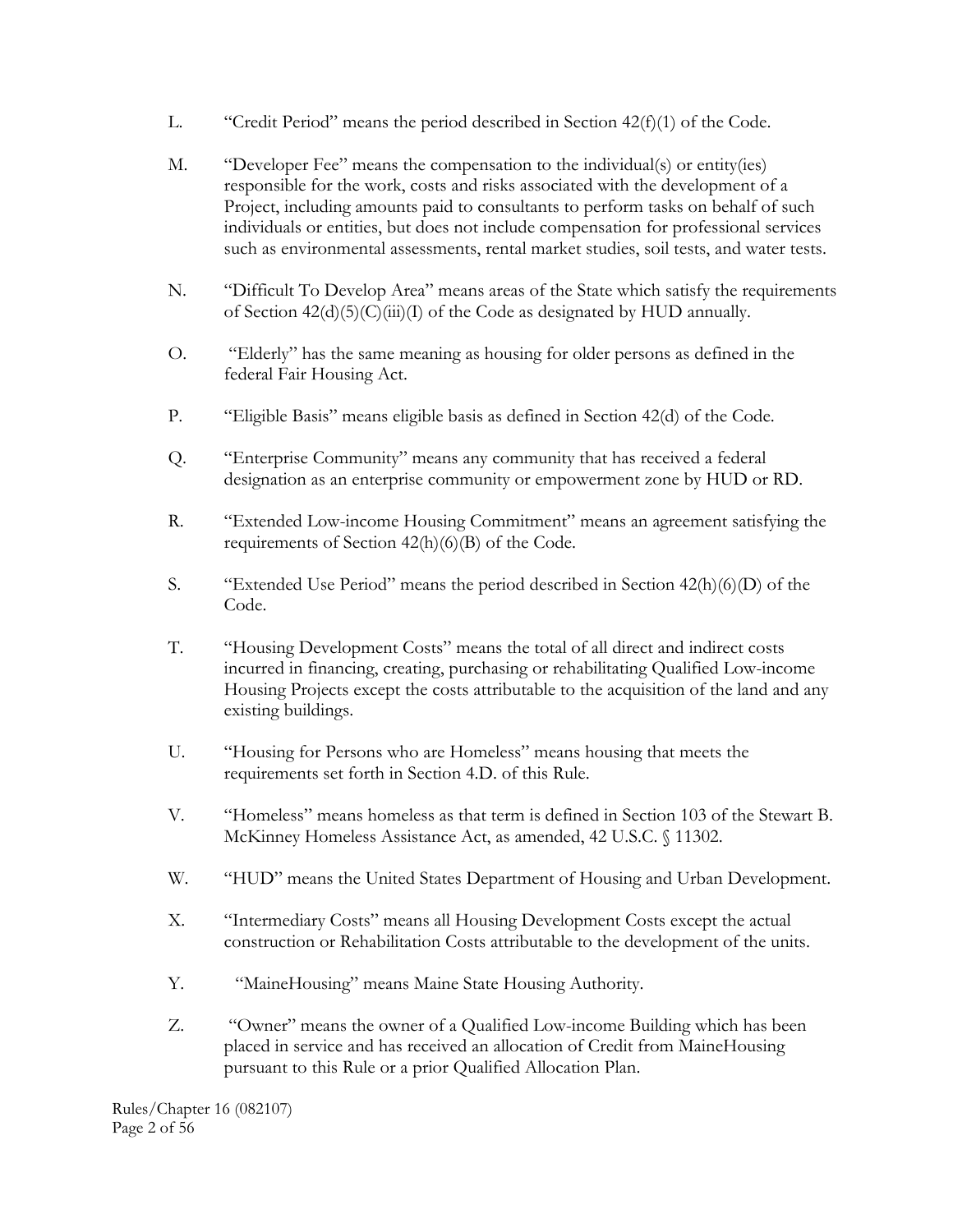- AA. "Qualified Allocation Plan" or "Plan" means the plan for allocation of the annual State Ceiling on the Credit adopted by the housing credit agency pursuant Section  $42(m)(1)(B)$  of the Code.
- BB. "Qualified Basis" means qualified basis as defined in Section 42(c) of the Code.
- CC. "Qualified Census Tract" means areas of the State which meet the requirements of Section  $42(d)(5)(C)(ii)(I)$  of the Code designated by HUD annually.
- DD. "Qualified Low-income Building" or "Building" means a building as defined in Section  $42(c)(2)$  of the Code.
- EE. "Qualified Low-income Housing Project" or "Project" means a project as defined in Section 42(g) of the Code.
- FF. "Qualified Non-profit Organization" means an organization defined in Section  $42(h)(5)(C)$  of the Code.
- GG. "Rehabilitation Costs" means the expenses incurred or to be incurred which qualify as rehabilitation expenditures under Section 42(e) of the Code.
- HH. "RD" means the United States Department of Agriculture Rural Development.
- II. "Section 8" means Section 8 of the United States Housing Act of 1937, as amended.
- JJ. "Service Center Community" means a municipality or group of municipalities identified by the State Planning Office as a Regional Service Center pursuant to State Planning Office Rule Chapter 220, *Methodology for Identification of Regional Service Centers*.
- KK. "State" means the State of Maine.
- LL. "State Ceiling" means the State housing credit ceiling established in Section  $42(h)(3)(C)$  of the Code.
- MM. "Total Construction Cost" means the sum of site costs, structures costs, general requirements, bond premiums, and contractor overhead and profit.
- NN. "Total Development Cost" means the sum of Total Construction Costs; soft costs such as permits, engineering, legal; costs associated with obtaining and carrying a financing package; and acquisition costs.
- OO. "Very Low Income" means individuals or families whose income is at or below 50% of the area median income as defined in Section 42 of the Code.

#### 2. Overview

Rules/Chapter 16 (082107) Page 3 of 56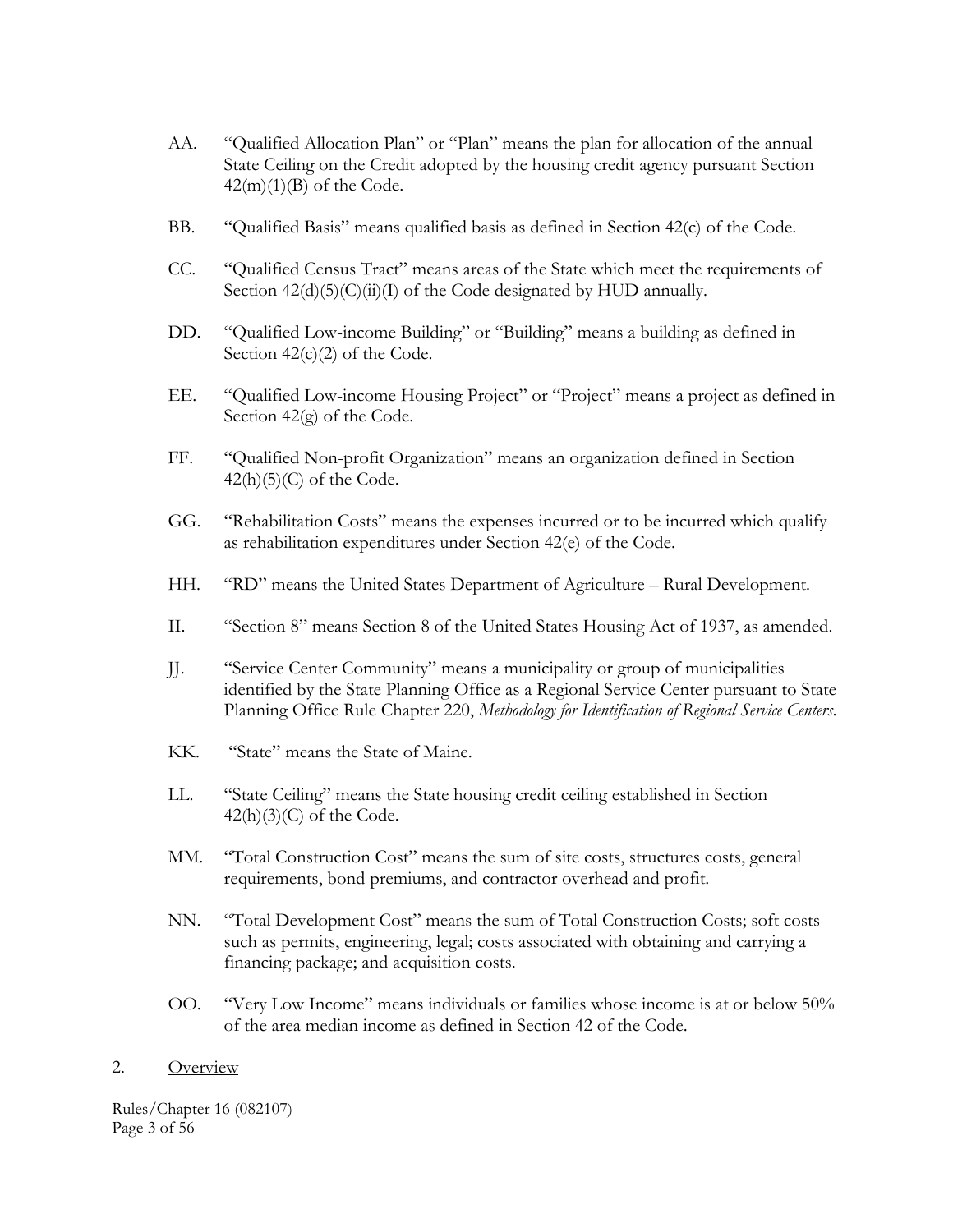The low-income housing tax credit is established pursuant to Section 42 of the Code. As the housing credit agency for the State of Maine, MaineHousing is responsible for allocating the annual State Ceiling and must adopt a Qualified Allocation Plan pursuant to which all allocations of Credit will be made. A Qualified Allocation Plan must set forth selection criteria and establish certain preferences and priorities for the allocation process in accordance with Section 42 of the Code.

This Rule comprises MaineHousing's Qualified Allocation Plan for the allocation of the 2008 and 2009 annual State Ceiling of the low-income housing tax credit. The purpose of this Rule is to establish criteria for allocating Credit to Qualified Low-income Housing Projects. A process has been established to select those Projects which address the most pressing housing needs of the State. These needs have been assessed and priorities for the allocation of the Credit have been established based on these needs. These needs and priorities are summarized below and have been incorporated into the selection criteria to be used in the selection process. Projects selected under this Rule must be evaluated in accordance with this Rule to determine the amount of Credit to be allocated.

### 3. Housing Needs/Priorities

- A. MaineHousing annually completes a statewide needs assessment as part of its Consolidated Plan. Based on that annual needs assessment, MaineHousing determines priorities in its housing delivery programs. MaineHousing will allocate Credit resources in a manner consistent with the needs assessment and priorities approved through the Consolidated Plan. The following needs are identified:
	- 1. Creation and maintenance of an adequate supply of decent, safe and sanitary rental housing affordable to Very Low Income persons.
	- 2. Rehabilitation of existing housing stock, which does not result in displacement or substantially increased housing costs.
	- 3. Increased availability of housing with services for persons with special needs including, without limitation, persons who are Homeless, persons with mental and physical disabilities and persons who are Elderly.
- B. In consideration of the housing needs identified above, MaineHousing has established the following housing priorities for allocation of the Credit:
	- 1. Projects that incorporate smart growth principles and contribute to vibrant, mixed-use downtown communities.
	- 2. Projects that incorporate green design and construction methods which create healthy, economical and durable buildings that are efficient to operate and maintain.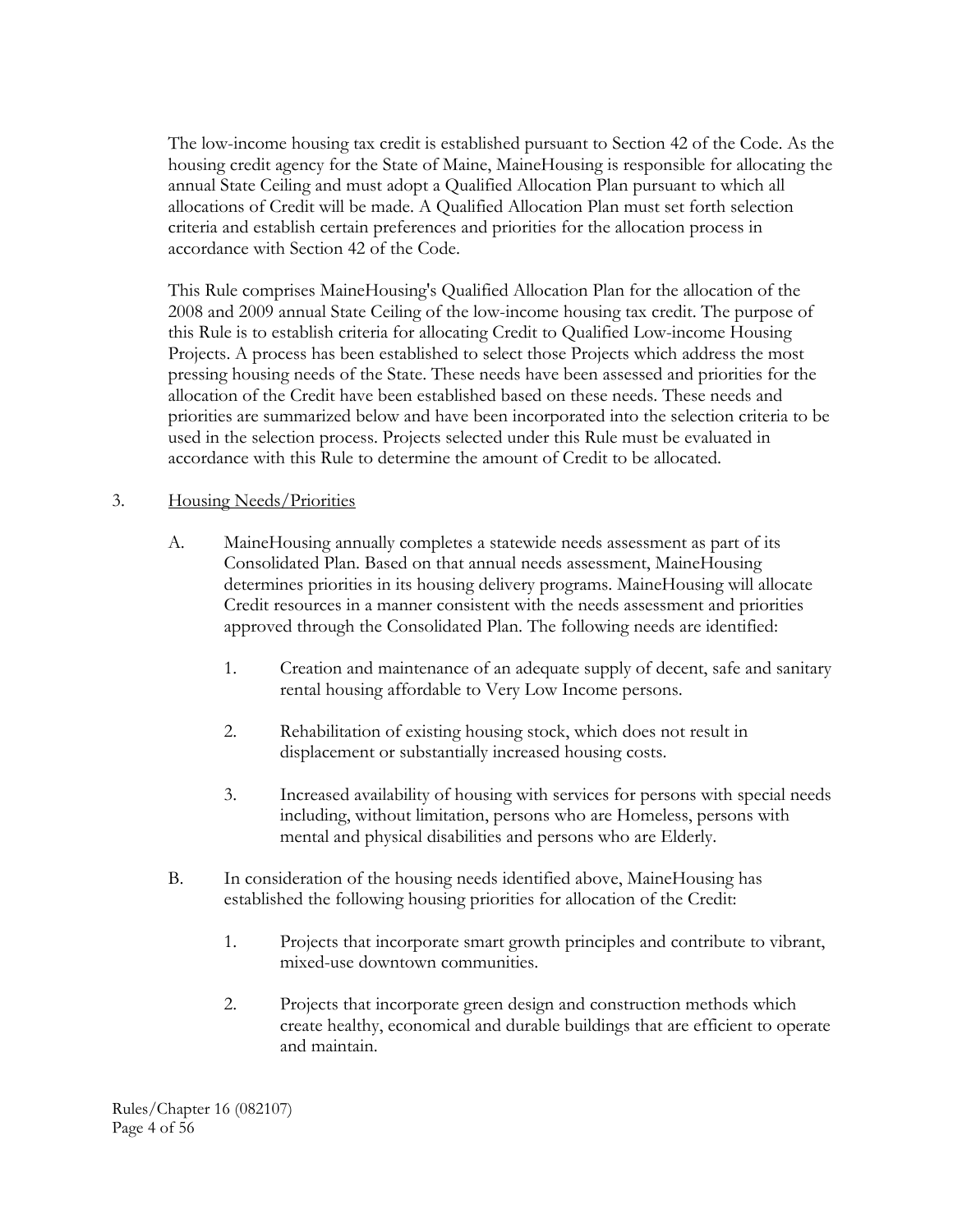- 3. Projects involving acquisition and/or rehabilitation, which add to or significantly rehabilitate the existing rental housing stock, and are rentrestricted to the lowest income households.
- 4. Projects which have federal subsidies where the Credit is needed to make the Project feasible, including Projects with RD funding.
- 5. Projects which meet the housing and service needs of distinct populations of a community including housing for persons who are Homeless.
- 6. Projects which provide housing for persons with Very Low Income.

# 4. State Ceiling

- A. The State Ceiling for the Credit for each calendar year will be the sum of:
	- 1. The per-capita dollar amount established pursuant to Section 42 of the Code multiplied by the State population as determined by the most recent estimate of the State's population released by the United States Bureau of Census before the beginning of such calendar year, or by such other method as may be authorized or required by the Code;
	- 2. The unused State Ceiling for the State, if any, for the preceding calendar year;
	- 3. The amount of the State Ceiling returned in the calendar year; and
	- 4. The amount, if any, allocated to MaineHousing by the United States Secretary of the Treasury from the re-pooling of other states' unused housing credit allocations.
- B. Non Profit Set-aside. \$375,000 of the annual available Credit will be set aside for Projects in which a Qualified Non-profit Organization will own an interest (directly or through a partnership) in accordance with Section 42 (h)(5)(C) of the Code and materially participate in the development and operation of the Project throughout the Compliance Period in accordance with Section 42 (h)(5)(B) of the Code. An Applicant must provide evidence that a Qualified Non-profit Organization will own an interest in the Project in accordance with the Code and indicate its desire to compete in this set-aside in its Application. In the event that the amount of Credit under this set-aside is not sufficient to complete the project proposed by the winning Applicant, additional credit will be allocated to the Applicant up to the maximum credit amount set forth in Section 4.E. of this Rule regardless of the Applicant's score in relation to the scores of other Applicants.
- C. RD Set-aside. \$100,000 of the annual available Credit will be set aside for Projects that are currently financed under a multi-family housing program offered by RD.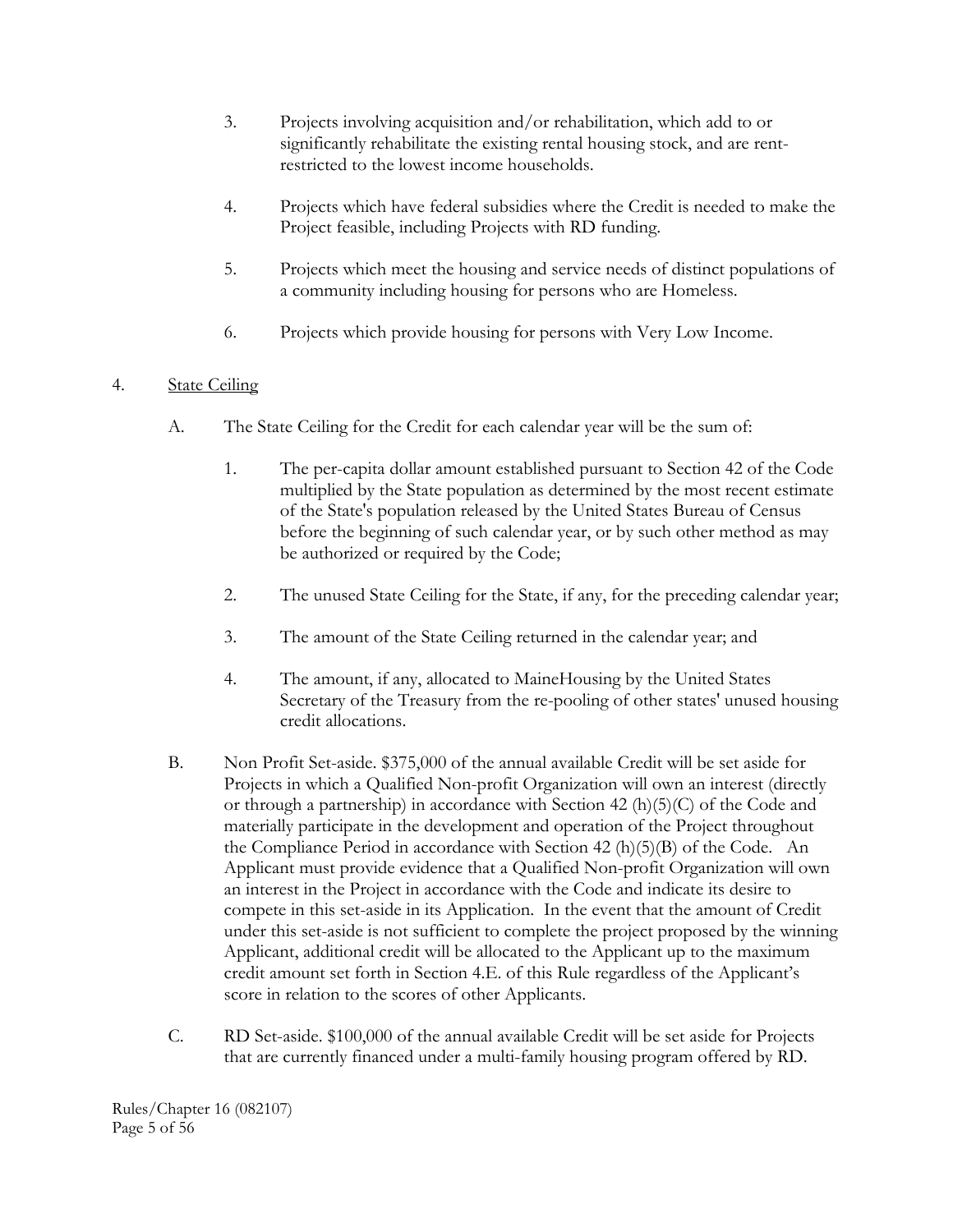Funding must be used primarily for rehabilitation of the Project. An Applicant must indicate its desire to compete in this set-aside in its Application.

- D. Housing for Persons who are Homeless Set-aside. \$400,000 of the annual available Credit will be set aside for Projects that satisfy the following criteria.
	- 1. The Project must contain separate living units which include both cooking and bathroom facilities;
	- 2. A minimum of 75% of the units in the Project must be set aside for persons who are Homeless;
	- 3. The Project may be situated on scattered sites;
	- 4. The Applicant must submit a detailed service plan specific to the needs of persons who are homeless, acceptable to MaineHousing, a commitment by one or more qualified service providers to provide the services described in the plan and information about funding for the services with its Application; and
	- 5. An Applicant must indicate its desire to compete in this set-aside in its Application.

Successful Applicants under this set-aside are eligible to receive, if MaineHousing makes the resource available, project-based Section 8 rental subsidy through MaineHousing for at least 25% of the total units in the Project.

E. Maximum Credit Restriction. The maximum amount of Credits that an Applicant may receive is the lesser of (i) \$18,000 per Credit-eligible unit for a Project located in a Difficult to Develop Area or Qualified Census Tract and \$14,000 per Credit-eligible unit for all other Projects and (ii) 30% of the State Ceiling for the year in which the Applicant applied for Credit. MaineHousing may, in its sole discretion, increase the maximum credit amount for a Project that is located downtown as defined in part (a) of the definition of downtown set forth in Section 7.C.5.d.i. of this Rule and was awarded points under Section 7.C.5.a.i. of this Rule to \$20,000 per Credit-eligible unit for a Project located in a Difficult to Develop Area or Qualified Census Tract and \$16,000 per Credit-eligible unit for all other Projects, provided that the total amount of Credit any Applicant may receive shall not exceed 30% of the State Ceiling for the credit year in which the Applicant applied for Credit.

 If, at the close of a calendar year, after all current year allocations and carryover allocations have been made, there is a portion of the current per capita State Ceiling remaining, it will automatically be carried over and added to the State Ceiling for the following year to be allocated as part of the State Ceiling for that year.

Rules/Chapter 16 (082107) Page 6 of 56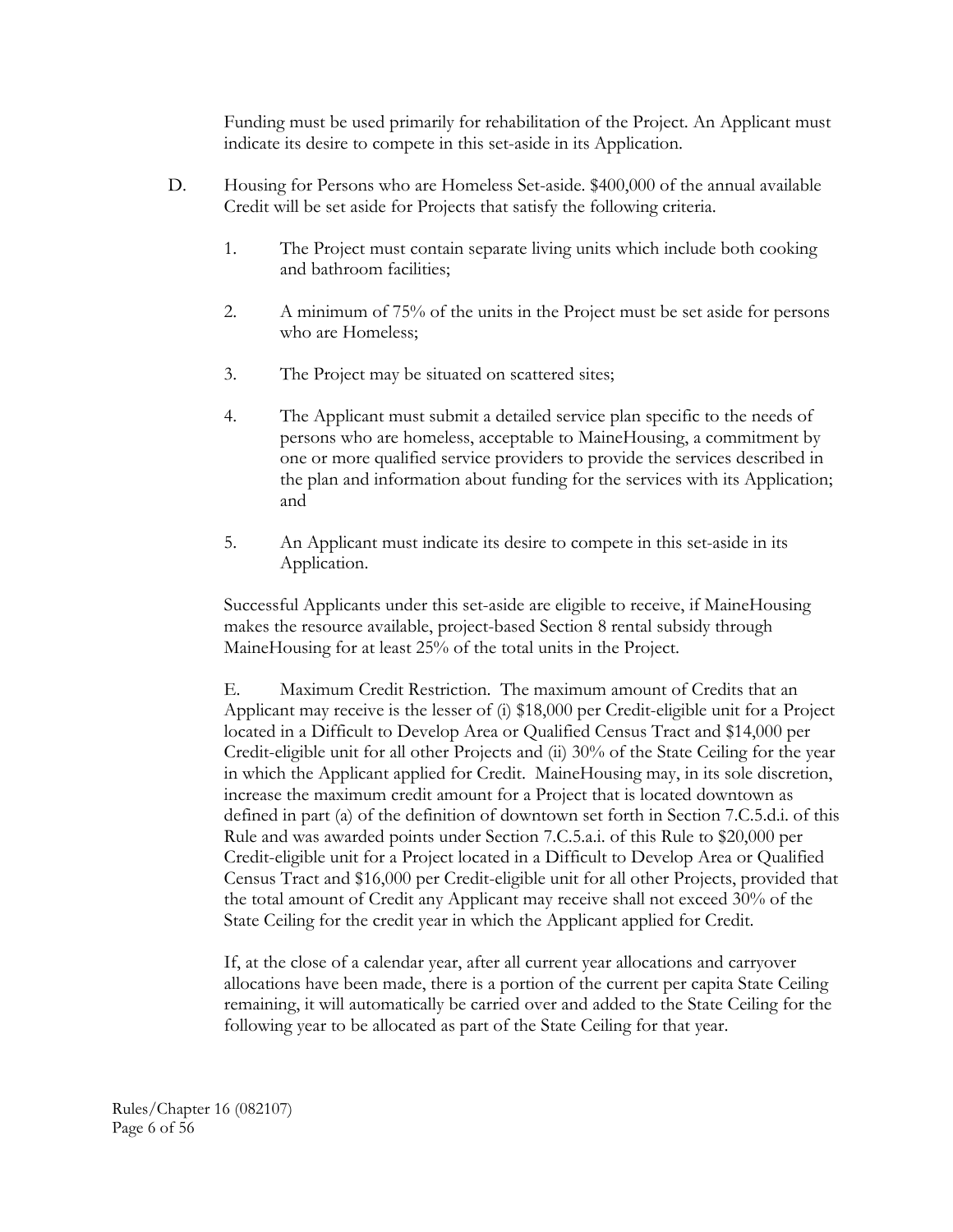### 5. Allocation Process

- A. Applications will be accepted by MaineHousing in accordance with the reservation cycles identified in Section 5.D. of this Rule. MaineHousing may reject any and all Applications.
- B. Upon receipt of an Application satisfying the requirements of Section 6 of this Rule, MaineHousing will provide notice of the proposed Project to the chief executive officer of the local jurisdiction within which the Project is proposed to be located. Such notice will provide for a fifteen (15) day period in which to comment on the proposed Project. Any comments received will become part of the Application and will be considered by MaineHousing in the selection process.
- C. All Applications, which meet the requirements of Section 6 of this Rule, will be reviewed and ranked according to the selection criteria set forth in Section 7 of this Rule.
- D. Once Applications are ranked, MaineHousing will determine which Applications will be selected for a reservation of Credit. The deadline for submitting all Applications for 2008 Credit, including Applications for the Set-asides in Section 4 of this Rule, is 5:00 PM on Thursday, November 1, 2007. The deadline for submitting all Applications for 2009 Credit, including Applications for the Set-asides in Section 4 of this Rule, is 5:00 PM on Thursday, November 6, 2008. A waiting list will be developed for Applications not initially selected. Any unused Credit will be made available to Applicants on the waiting list in rank order of priority. If MaineHousing issues a notice to proceed under another MaineHousing program for an Application on the waiting list, said Application on the waiting list will be deemed withdrawn.
- E. Once a Project has been selected for a reservation of Credit, MaineHousing will determine the amount of Credit to be reserved based on the evaluation procedure set forth in Section 8 of this Rule. Under Section 42 of the Code an Applicant may apply for a Credit reservation based on 130% of Eligible Basis for Projects located in Qualified Census Tracts and Difficult To Develop Areas, subject to the overall limitation on Credit allocation described in Section 8 of this Rule.
- F. Once MaineHousing has determined the amount of Credit to be reserved for a Project, the reservation document will be issued pursuant to Section 9 of this Rule.
- G. Projects holding a valid Credit reservation may receive allocations pursuant to either Section 10 or Section 11 of this Rule.
- H. 1. MaineHousing shall deem an Application withdrawn or, if a reservation has been issued, the reservation cancelled if one or more of the following events occur after the Application is made or the reservation is issued.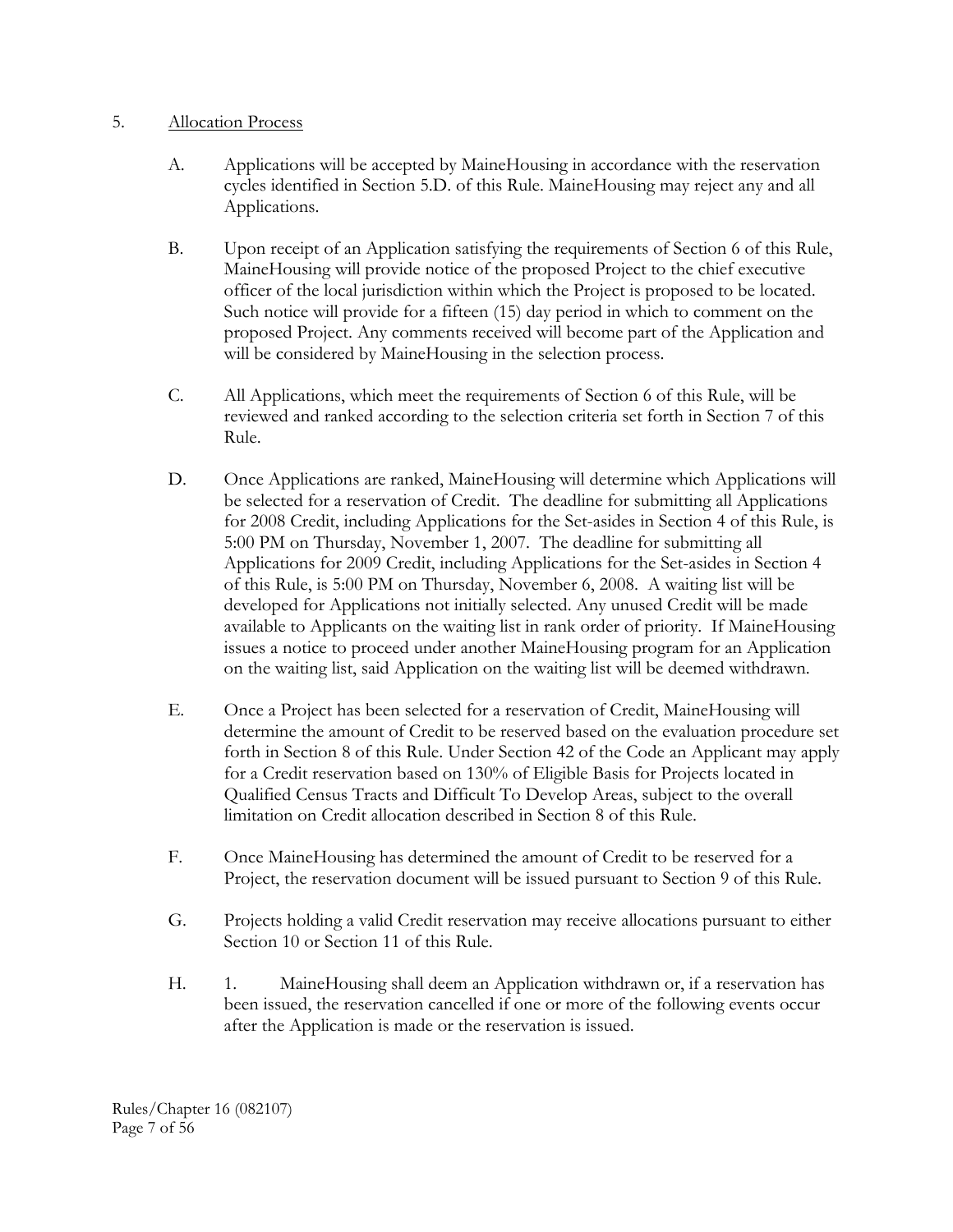- a. The Application or reservation is assigned or there is a change of Applicant without MaineHousing's prior written consent.
- b. There is a change in the location of the Project from the location identified in the Application.
- c. There is any change in the commitments made in the Application, except as provided in Section 7.B.1. and Section 7.D.6. (addressed in subsection H.2. below) of this Rule, which results in a net reduction in the score that the Application received pursuant to the selection criteria set forth in Section 7 of this Rule.
- d. There is a change in the design of the Project or the financing for the Project from the design or the financing described in the Application which MaineHousing determines, in its sole discretion, would result in a substantial increase in the amount of Credit or other MaineHousing funding for the Project that the Applicant requested in the Application and MaineHousing determined the Applicant was eligible to receive.
- e. There is any other material or substantive amendment or change to the Application or reservation without MaineHousing's prior written consent.

2. Any change in the commitments made in the Application for which the Applicant was awarded points under Section 7.D.6. of this Rule will be handled as follows. At the time an Applicant (or owner of a Project if different from the Applicant) has received construction bids and is selecting a contractor for its Project, MaineHousing will verify the healthcare coverage achieved in the contractor and subcontractor bid(s) selected by the Applicant to the amount pledged by the Applicant in its Application. If the Applicant fails to fulfill its pledge in its Application, then MaineHousing will determine, in its sole discretion, whether the Applicant made a good faith effort to fulfill its pledge. If MaineHousing determines that the Applicant made a good faith effort to fulfill its pledge in the Application, MaineHousing will not deem the Application withdrawn or re-score the Application.

If MaineHousing determines, in its sole discretion, that the Applicant did not make a good faith effort, MaineHousing will give the Applicant an opportunity to satisfy the pledge made in its Application. If the Applicant fails to fulfill its pledge, MaineHousing will not deem the Application withdrawn, but will re-score the Application. If upon re-scoring, the Application does not score high enough to maintain its award of Credits, the Application will be added to the waiting list according to its new score relative to the score of other Applications, and the next project on the waiting list will be awarded the Credit that was originally awarded to the Applicant.

If MaineHousing awards points under Section 7.D.6. of this Rule to an Applicant (including an Applicant who fails to fulfill the pledge in its Application but whom

Rules/Chapter 16 (082107) Page 8 of 56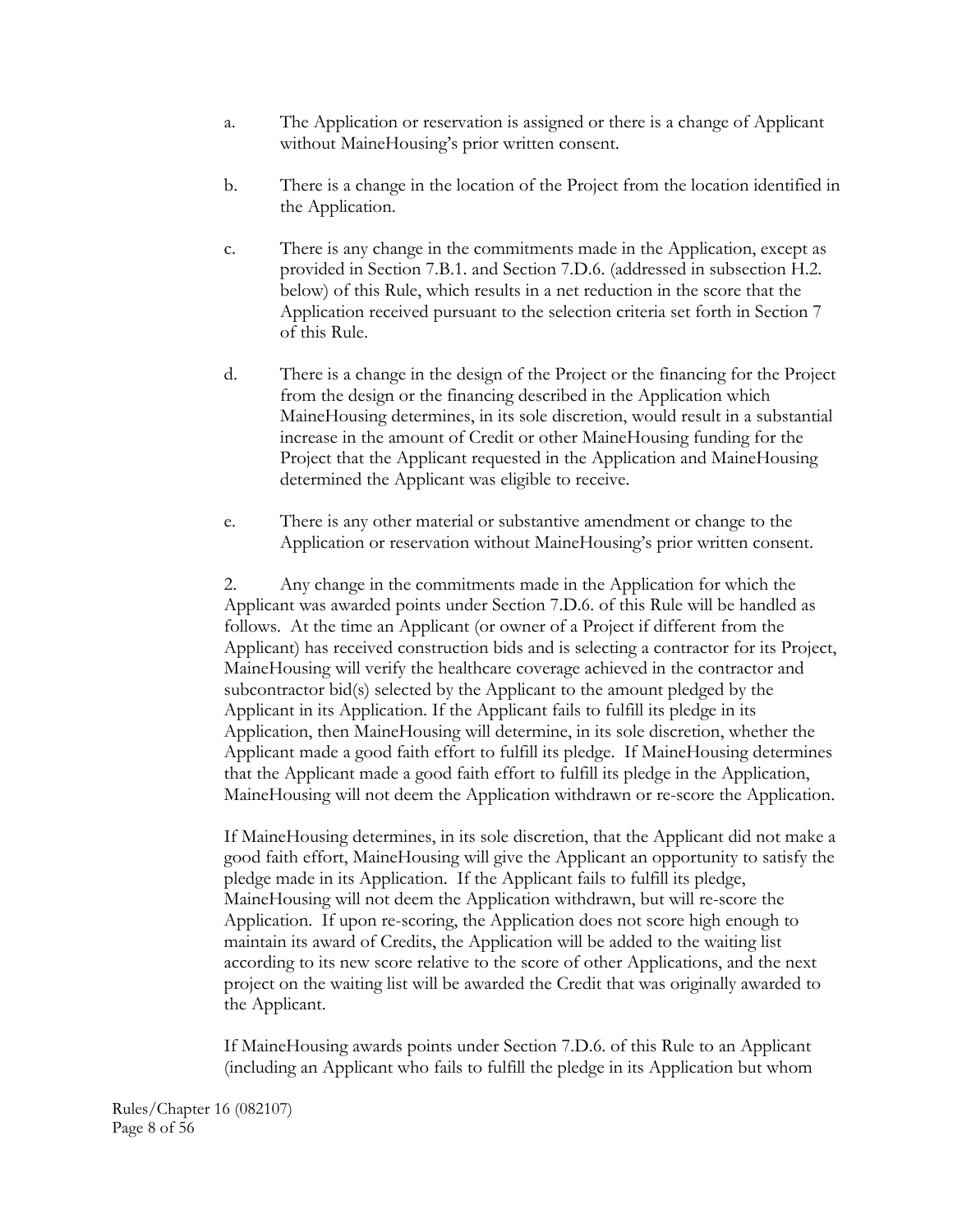MaineHousing determined made a good faith effort), the contractors and subcontractors selected by the Applicant (or owner of the Project if the owner is different from the Applicant) that indicate they provide an eligible group health insurance plan for their employees at the time of bid selection will be required to maintain the eligible group health insurance plan during the construction of the Project. Applicants (and owner of the Project if the owner is different from the Applicant) and general contractors (or construction managers) will not be responsible for compliance by subcontractors. General contractors (and construction managers) will be responsible for their own compliance. Noncompliance by a contractor (including construction managers and subcontractors) will result in MaineHousing notifying the contractor of the violation and giving the contractor an opportunity to cure the violation. If the contractor fails to cure the violation, then MaineHousing will make a formal determination of noncompliance and keep a record of the violation and failure to comply. After three formal determinations of noncompliance by a contractor within any given time period, MaineHousing may notify the contractor that the contractor is suspended for one year from participating in any of MaineHousing's programs. The contractor will have an opportunity to request an administrative hearing to challenge the suspension.

- I. An Application for Credit from the State Ceiling for a particular calendar year which is pending on December 31st of that calendar year may, at the discretion of MaineHousing, be carried over to the succeeding calendar year and, if carried over, may be processed and evaluated in accordance with the Plan then in effect. MaineHousing reserves the right to require a new Application in the succeeding calendar year if necessitated by changes in this Rule or the Code.
- J. An Application requesting a reservation or allocation of Credit from the State Ceiling for calendar years after 2009 will not be accepted until MaineHousing adopts such further amendments to this Rule as it determines necessary to continue MaineHousing's Credit program. MaineHousing may issue a binding commitment to allocate Credit ceiling available in the subsequent year for any Project placed in service in the current year. Credit from the subsequent year's Credit ceiling may only be committed upon MaineHousing's determination that the amount of Credit that remains in the current year's State Ceiling is insufficient to ensure the viability or feasibility of the Project. Any binding commitment to allocate subsequent year's Credit authorized pursuant to this section shall be processed and evaluated in accordance with this Rule and shall be subject to the continuation of MaineHousing's Credit program and applicable law.

### 6. Threshold Application Requirements

- A. Applications will be accepted by MaineHousing only on such form as established by MaineHousing.
- B. An Applicant shall agree to keep at least 60% of the total units in a Project occupied by persons with Very Low Income and to keep the Credit-eligible units in the

Rules/Chapter 16 (082107) Page 9 of 56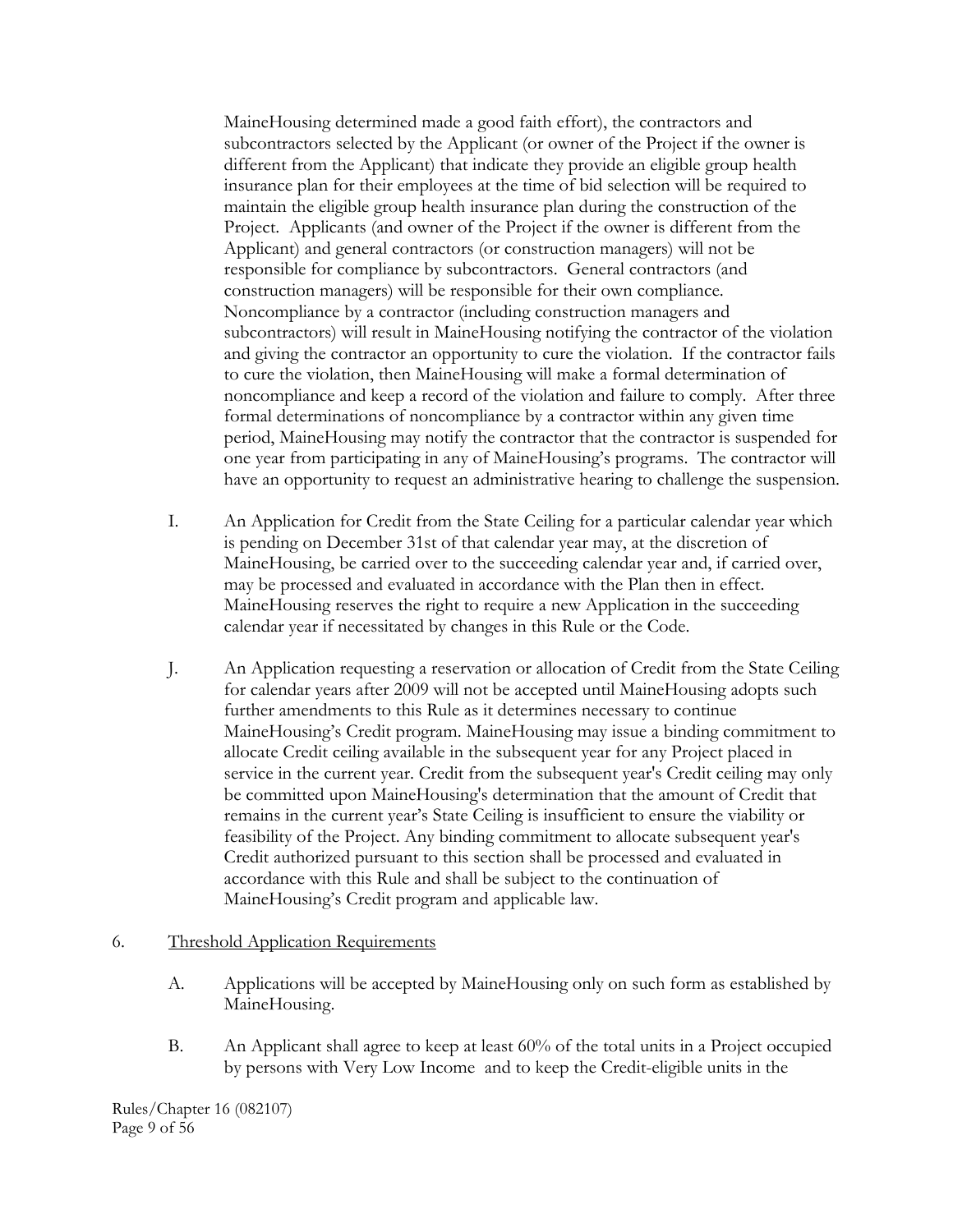Project rent-restricted in accordance with Section 42 of the Code for a period of ninety (90) years.

 C. An Applicant who receives a reservation of Credit shall enter into an Extended Lowincome Housing Commitment with MaineHousing which contains restrictive covenants that run with the land, are binding on the Applicant and its successors and assigns and are enforceable by MaineHousing and the low-income tenants of the Project. The Extended Low-income Housing Commitment will obligate the Applicant to comply with the Code, the affordability requirements set forth in Section 6.B. of this Rule, the resident service coordination requirement set forth in Section 6.D.13. of this Rule, the public housing and Section 8 waiting list requirement set forth in Section 6.E. of this Rule, and specific commitments made by the Applicant for which the Application was awarded points during the selection process.

The Extended Low-income Housing Commitment shall be recorded in the appropriate registry of deeds prior to all mortgage liens and encumbrances on the Project and before MaineHousing issues an IRS Form 8609. The Extended Lowincome Housing Commitment will terminate upon a foreclosure or transfer of the Project in lieu of foreclosure as provided in Section 42(h)(6)(E) of the Code; provided however, that low-income tenants may not be evicted or suffer an increase in gross rent during the three-year period following termination.

- D. An Application must be complete, as determined by MaineHousing, and must meet the following threshold requirements:
	- 1. Must be for a Qualified Low-income Housing Project.
	- 2. Must have a complete development team consisting of a legally existing development entity with a taxpayer identification number, a management company and a tax advisor/consultant.
	- 3. Must include a partnership agreement, articles of incorporation or other evidence of legal existence of the Applicant. If the legal owner of the Project, i.e. the person or entity to whom the Credit will be allocated, has not been formed at the time of Application, the Applicant must establish the legal owner of the Project and submit evidence thereof to MaineHousing before a reservation of Credit is issued for the Project.
	- 4. If a Qualified Non-profit Organization will own an interest in the Project and materially participate in the development and operation of the Project, the Application must provide documentation sufficient for MaineHousing to determine that such organization is a Qualified Non-profit Organization, including without limitation, (a) a Certificate of Good Standing for the organization from the state in which they are incorporated, (b) an Internal Revenue Service letter determining that such organization is an organization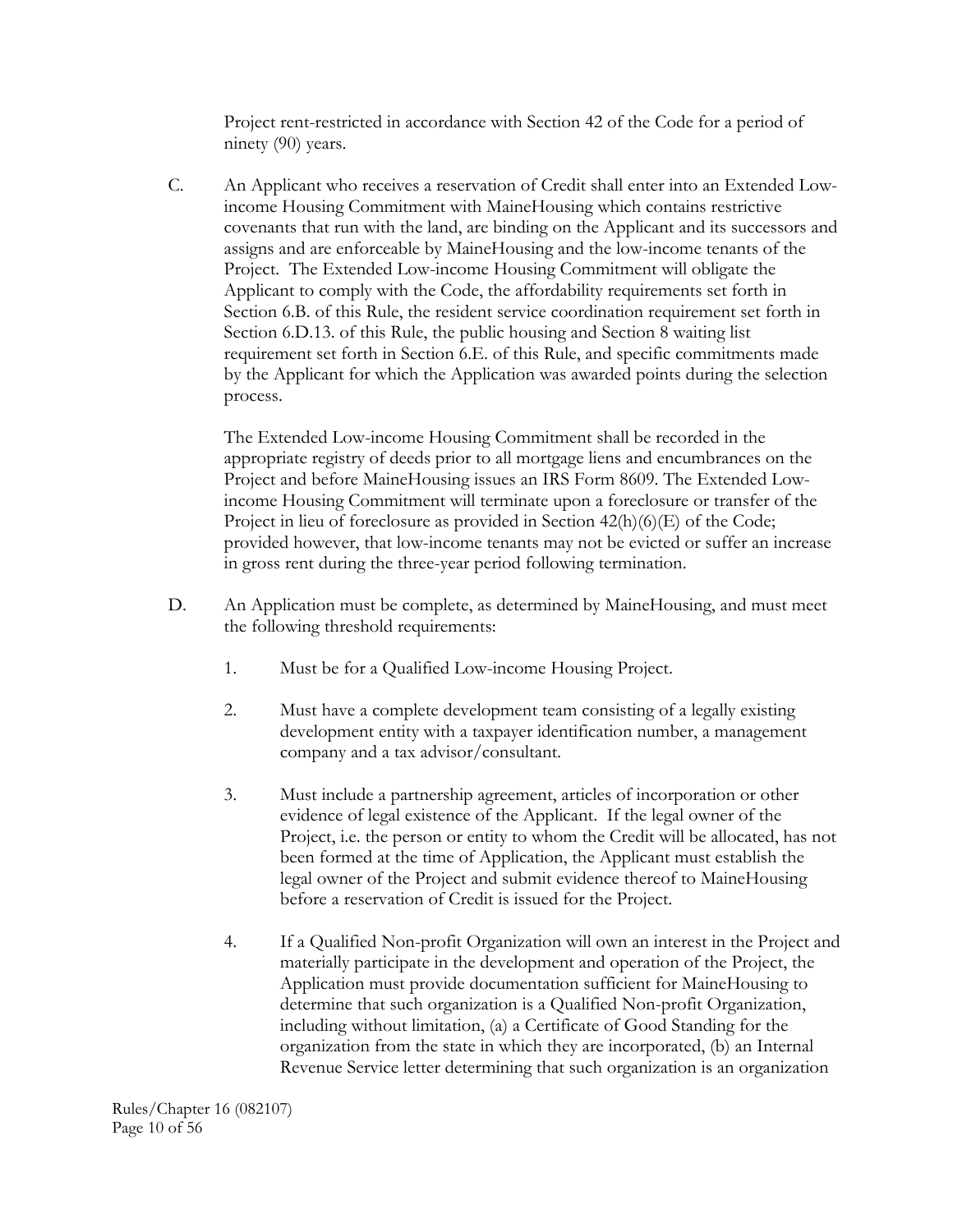described in Section 501(c)(3) or Section 501(c)(4) of the Code and is exempt from taxation under Section 501(a) of the Code, and (c) a certification from the chief executive officer of the organization that (i) the organization has notified the Internal Revenue Service of all changes to the organization that would affect its status under Section  $501(c)(3)$  or  $501(c)(4)$  of the Code and Section 501(a) of the Code and the determination letter has not been modified, suspended or revoked, (ii) the organization is engaged in and has as one of its charitable purposes the fostering and development of low-income housing, and (iii) the organization is not affiliated with or controlled by any for-profit entity.

- 5. Must have satisfactory site control consisting of ownership, option, purchase and sale contract, long-term lease or other evidence acceptable to MaineHousing.
- 6. Must demonstrate that the Project complies with the requirements under 30- A M.R.S.A. § 4349-A. Projects which involve new construction, the acquisition of newly-constructed or the conversion of existing buildings to multi-family residential rental property, must be located in a locally designated growth area as identified in the applicable municipality's comprehensive plan. If a municipality has not designated growth areas in its comprehensive plan, the Project must be located in an area that is served by a public sewer system with the existing capacity for the Project, an area identified as a census-designated place in the latest Federal Decennial Census, or a compact area of an urban compact municipality as defined under 23 M.R.S.A. § 754. Projects that serve persons identified in 30-A M.R.S.A. §  $4349-A(1)(C)(7)$ , including without limitation, persons with disabilities, persons who are homeless and persons who are wards of the State, are excluded from the requirements of 30-A M.R.S.A. § 4349-A.
- 7. Must demonstrate the financial ability to proceed with the Project by providing current status of applications for construction and permanent loan commitments, or other proof of ability to proceed from existing resources. Providers which deliver services to special needs populations must provide documentation from an identified source of funding.
- 8. Must include a proposal from an Accredited Investor or experienced tax credit syndicator. Net proceeds made available to the Project should be identified and expressed as a "factor" of the annual Credit dollar amount anticipated.
- 9. Must provide a comprehensive market study of the housing needs of lowincome persons in the area to be served by the Project acceptable to MaineHousing. The study must be prepared by a qualified professional acceptable to MaineHousing in accordance with the *National Council of Affordable Housing Market Analysts Model Standards for Market Studies for Rental*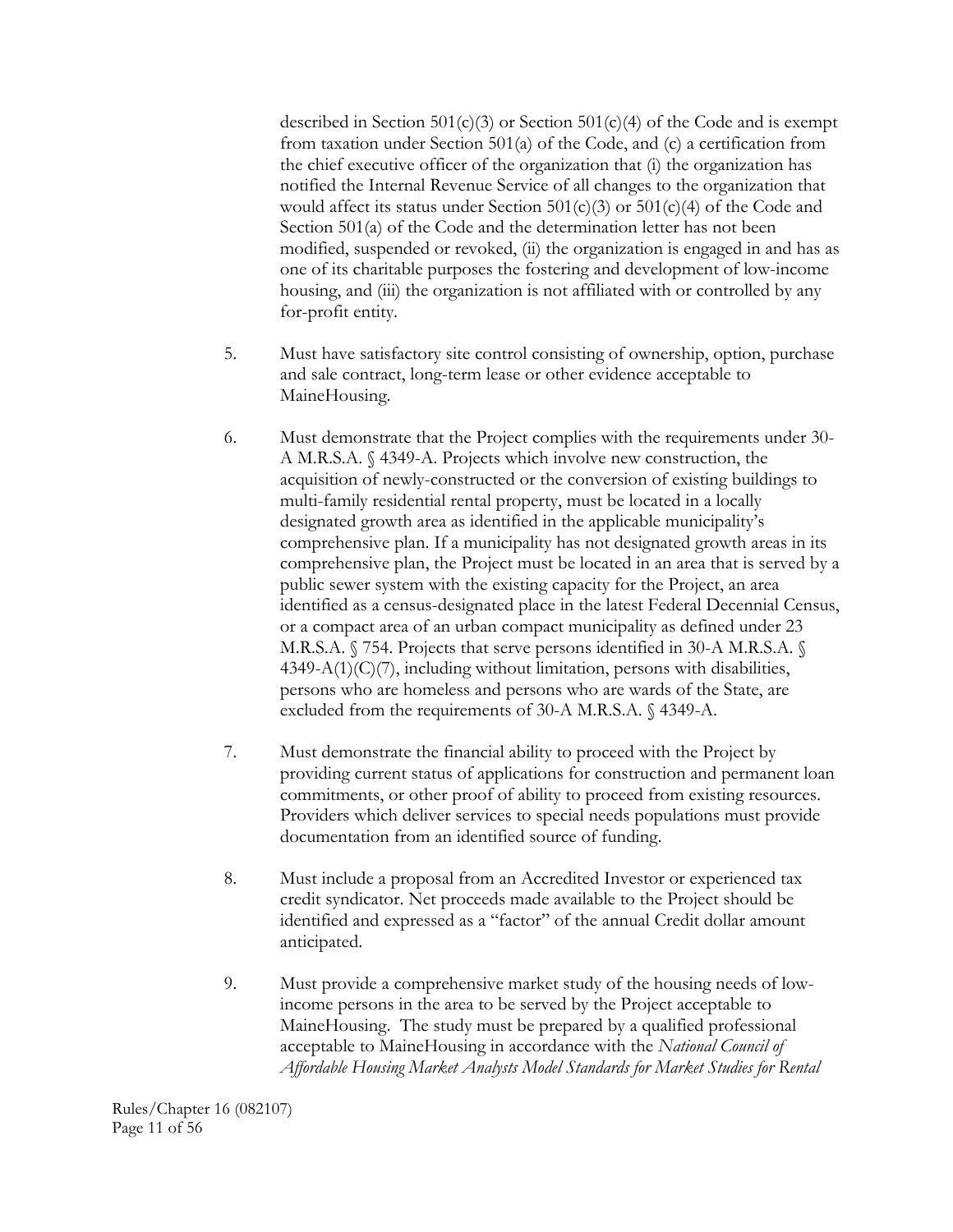*Housing* in effect 120 days prior to the deadline for Applications for the applicable Credit round.

If MaineHousing determines that the market study submitted is inadequate, MaineHousing will require the Applicant to correct the inadequacies or submit a new market study. MaineHousing reserves the right to commission its own market study.

 10. Must include schematic designs of the proposed Project which comply with MaineHousing's Design & Construction Manual dated February 2006 including all amendments in effect 60 days prior to the deadline for Applications for the applicable Credit round, MaineHousing's Green Building Standards in effect 60 days prior to the deadline for Applications for the applicable Credit round and all applicable local, state and federal codes, regulations, statutes and ordinances. All construction contractors and subcontractors involved in the construction of a Project must comply with MaineHousing's Contractor Standards For MaineHousing-Financed Multifamily Housing.

Applicants (and owner of the Project if the owner is different from the Applicant) and general contractors (or construction managers) will not be responsible for compliance by subcontractors. General contractors (and construction managers) will be responsible for their own compliance. If a contractor (including construction managers and subcontractors) fails to comply with MaineHousing's Contractor Standards For MaineHousing-Financed Multifamily Housing, MaineHousing will notify the contractor of the violation and give the contractor an opportunity to cure the violation. If the contractor fails to cure the violation, then MaineHousing will make a formal determination of noncompliance and keep a record of the violation and failure to comply. After three formal determinations of noncompliance by a contractor within any given time period, MaineHousing may notify the contractor that the contractor is suspended for one year from participating in any of MaineHousing's programs. The contractor will have an opportunity to request an administrative hearing to challenge the suspension.

- 11. Must provide an acceptable disclosure and certification of the total financing planned for the Project, any proceeds or receipts expected to be generated by reason of the Credit or other tax benefits, the total sources and uses of Project funds and the full extent of all Federal, state and local subsidies which apply or for which the Applicant expects to apply with respect to the Project. This disclosure and certification must include income, operating and development cost projections and methods for satisfying any deficits.
- 12. Must provide a fifteen year pro forma Project operating statement. In the event the proposed Project has an existing contract for federal assistance which may end or which may terminate within the irrevocable benefit period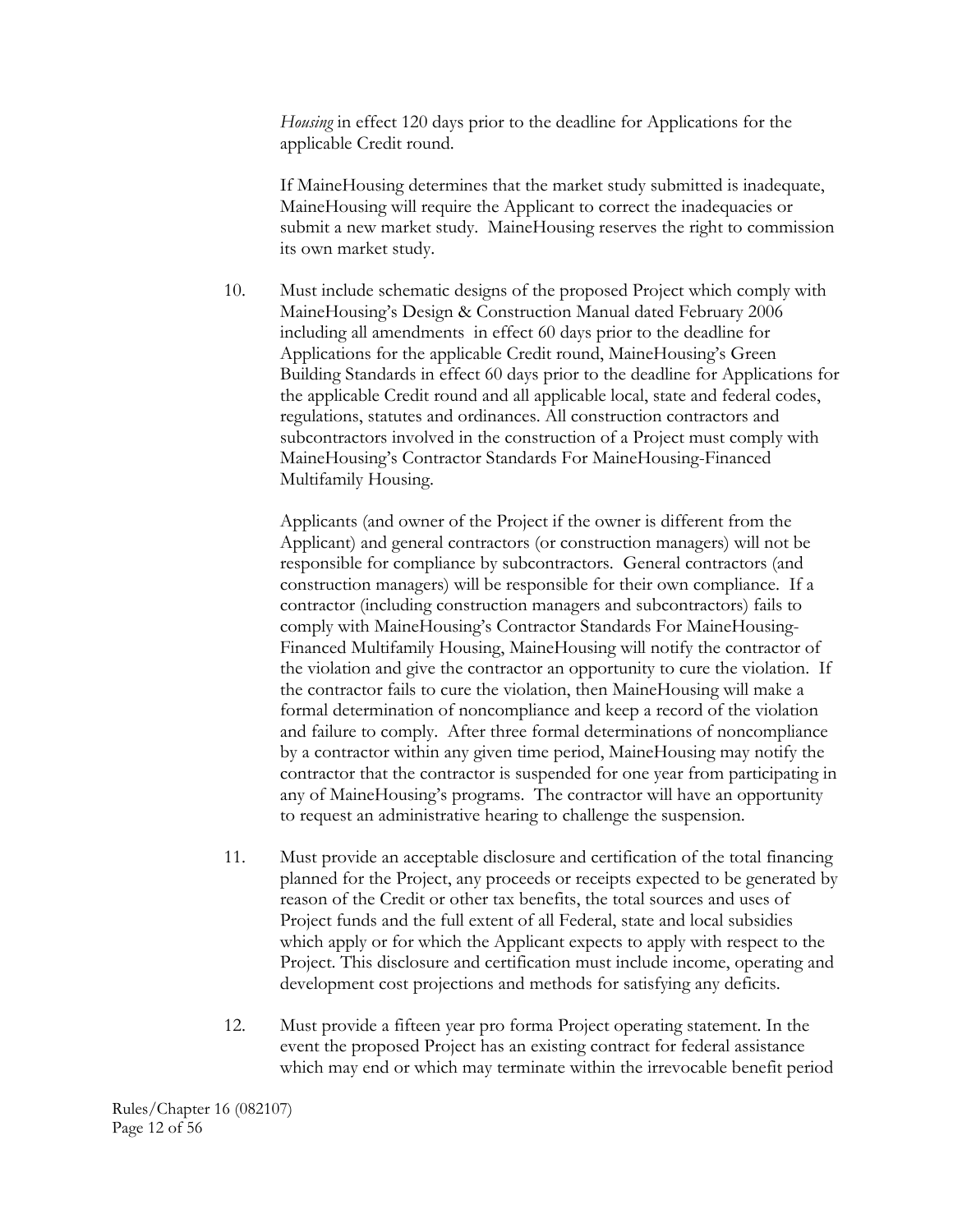being pledged by the Applicant, two additional items are required: (a) supplemental written explanation of the impact on the Project's continued operation of such termination or non-renewal, and (b) a pro forma operating statement running five years beyond the anticipated expiration of the contract which includes the impact of transitioning from the contract rent to applicable tax credit rent.

 13. Must provide for a resident service coordinator to be available to the residents of the Project to evaluate service needs and refer residents to appropriate services throughout the Compliance Period. The resident service coordinator must be present on-site at the Project and available to the residents a minimum of one day per week, preferably two days per week, and a minimum of 4 to 6 hours per week for Projects with up to 30 units or a minimum of one hour per week for every 5 units for Projects with more than 30 units. Services shall be made available to the residents in a private, confidential setting and shall be free of charge to the residents.

 The Application shall include a detailed service plan which describes the services that will be offered to the residents of the Project, identify and describe the experience and training of the proposed resident service coordinator(s) that will provide the services described in the service plan, identify where the services will be provided to the residents of the project (e.g. on-site office), include a services budget of all costs associated with offering the services in the service plan (including without limitation the salary, benefits, travel, orientation and ongoing training or education of the resident service coordinator(s), the operation of the office or other space used to provide the services and office equipment and supplies), and describe the funding source(s) for the services budget.

 MaineHousing will evaluate the service plan and the capacity of the service provider. MaineHousing will identify any deficiencies in the service plan or the capacity of the service provider to comply with this section in the notice to proceed and specify the time period in which the Applicant must correct the deficiencies identified. If the Applicant fails to correct the deficiencies within the specified time period in the notice to proceed, the Application will be deemed withdrawn.

 The Applicant shall enter into a service contract with the service provider on terms and conditions acceptable to MaineHousing before the construction loan closing for the Project.

14. Payment of a non-refundable application fee as follows:

Projects of up to 11 units  $$ 250$ 

Rules/Chapter 16 (082107) Page 13 of 56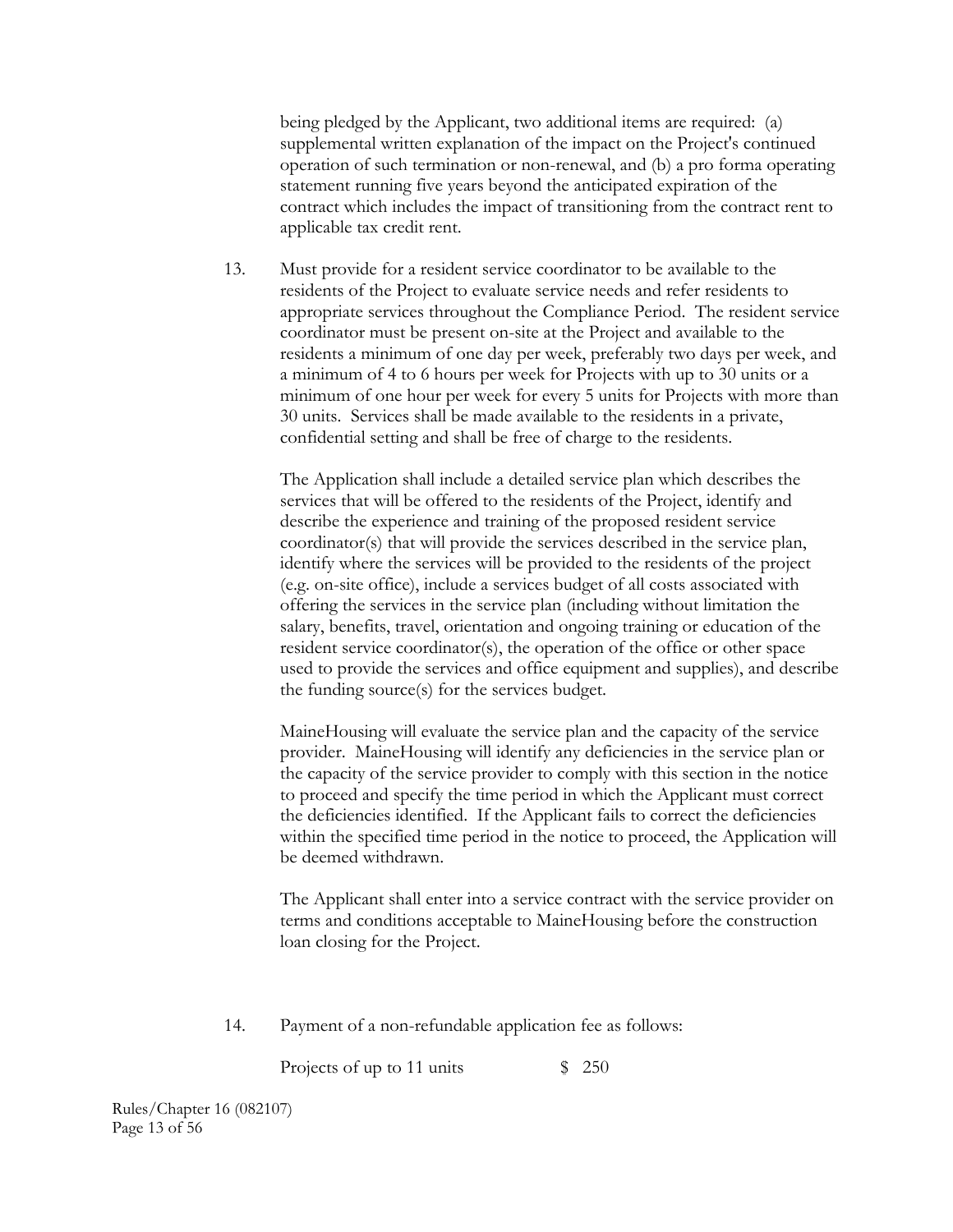| Projects of 11 to 23 units   | \$500   |
|------------------------------|---------|
| Projects of 24 or more units | \$1,000 |

 The non-refundable application fee must be paid for any Application resubmitted or carried over from one tax credit year to the next tax credit year. This subparagraph does not apply to tax-exempt bond financed properties described in Section 12 of this Rule.

- E. An applicant shall agree to give a preference to eligible persons whose names are on a public housing or Section 8 waiting list
- F. MaineHousing reserves the right to require additional information it deems necessary in order to process an Application.
- G. An Applicant may withdraw an Application at any time by written notice to MaineHousing; however, the application fee will not be refunded.

### 7. Selection Criteria

 The following criteria have been chosen to establish a framework for the allocation process. Each category has been assigned a maximum point total in order to weigh the selection process towards addressing the highest housing needs. The factors or characteristics MaineHousing will consider are set forth in each category.

- A. Project Characteristics (maximum of 30 points).
	- 1. A Project involving rehabilitation of existing multi-family rental housing stock containing 5 or more units that also provides protection against displacement and substantial increases in housing costs attributable to the rehabilitation will receive 3 points.
	- 2. An Applicant will receive 1 point for each of the following amenities and services.
		- a. An on-site community room developed as part of the Project.
		- b. Computer(s) for tenant use in a common area of the Project.
		- c. Necessary infrastructure for cable, DSL or wireless Internet service in all units in the Project and such service is provided to the tenants free of charge. To receive the points, the Applicant must include the cost of the service in the Project's annual operating budget included in the Application.
		- d. Laundry capability provided on-site either in each unit as a washer/dryer hook-up or as a fully accessible facility centrally located within the Project.
		- e. Area(s) for activities either provided on-site at the Project free of charge to the tenants or public access is within  $\frac{1}{2}$  mile of the Project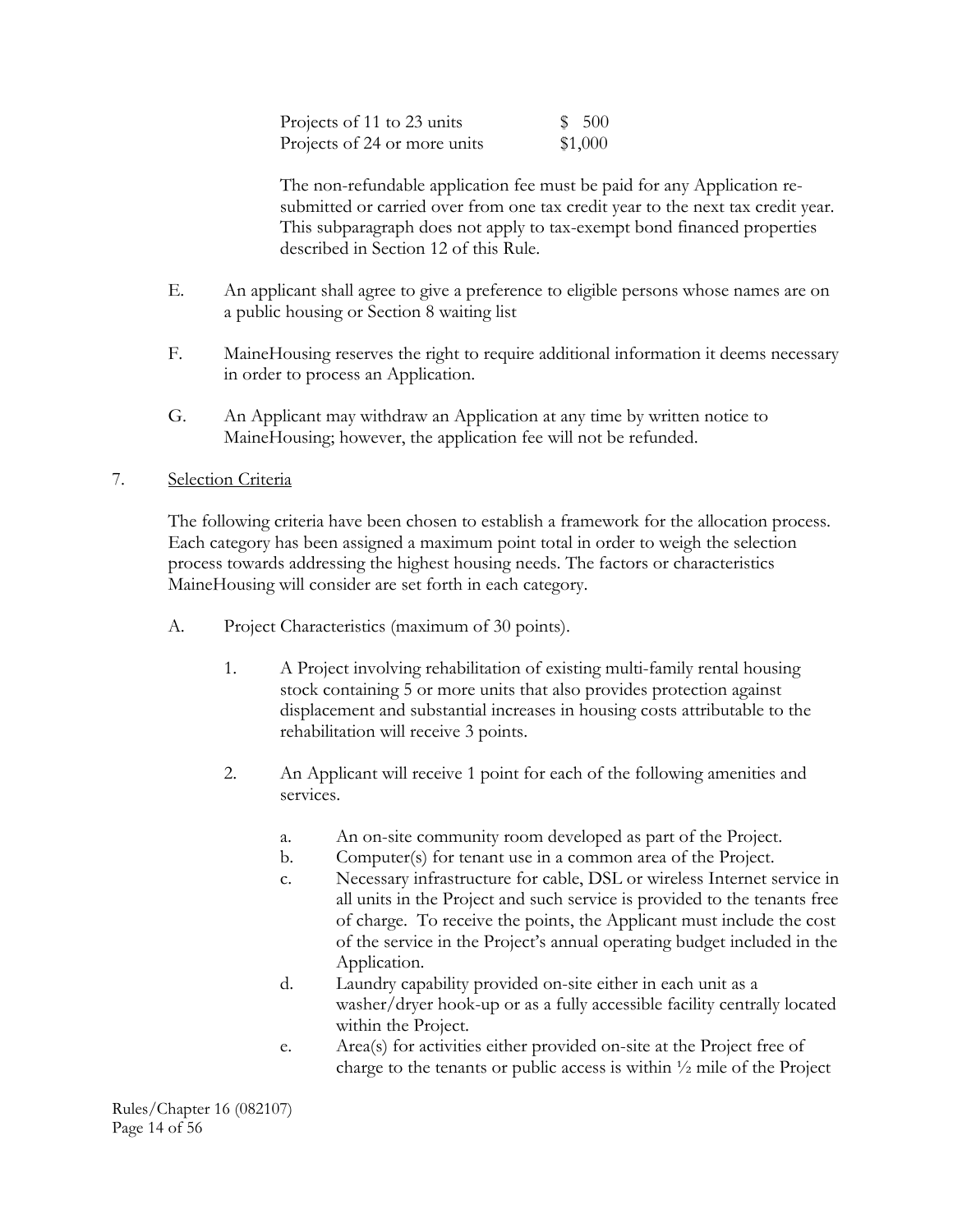and there is no fee or membership required to use the equipment or facility. Areas for activity include but are not limited to ball-fields, basketball courts, tennis courts, playgrounds with equipment, gardening plots, bike trails, walking trails and ice-skating rinks. Areas of activity do not include activities such as banking, shopping and dining.

- 3. A Project that gives preference in at least 20% of the units in a Project to persons who are homeless or displaced, persons with mental or developmental disabilities, or other persons with special housing needs will receive 2 points. The Applicant must commit to maintain a waiting list for and offer services appropriate to the needs of the persons for whom the preference is given. The Applicant must submit a description of the services and a written commitment or letter of support from a qualified service provider to provide the services with the Application.
- 4. A Project for families with a minimum of 20% of the low income units as 3 or more bedroom apartments and an additional 30% of the low-income units as 2 or more bedroom apartments will receive 6 points.
- 5. A Project that provides for low-income tenant ownership will receive 1 point. An Applicant shall not transfer ownership of the Project to the tenants until the affordability period required in Section 6.B. of this Rule has expired.
- 6. A Project will receive 4 points if the Project has all municipal approvals required to proceed with the Project and any timeframe to appeal such approvals has expired with no appellate action being taken. The Applicant must submit evidence thereof in the form of a letter from the appropriate municipal official or body with its Application and the design of the Project submitted to and approved by the municipality must be acceptable to MaineHousing. The Applicant must meet with MaineHousing's Construction Services Manager concerning the design of the Project before submitting the design to the municipality for approval. Notwithstanding MaineHousing's approval of the level of design of the Project approved by the municipality, the final design of the Project, including all plans, details and specifications, are subject to MaineHousing's approval
- 7. A Project for families that is designed and constructed to provide a higher level of accessibility will receive up to 4 points. A Project for persons who are Elderly that is designed and constructed to provide a higher level of accessibility will receive up to 8 points. Two (2) points will be awarded for each 10% of the total units in the Project above the minimum State and Federal accessibility requirements that at a minimum meet the requirements of "Voluntary Pledges" in MaineHousing's Design & Construction Manual under the "Summary of Accessibility Regulations and Additional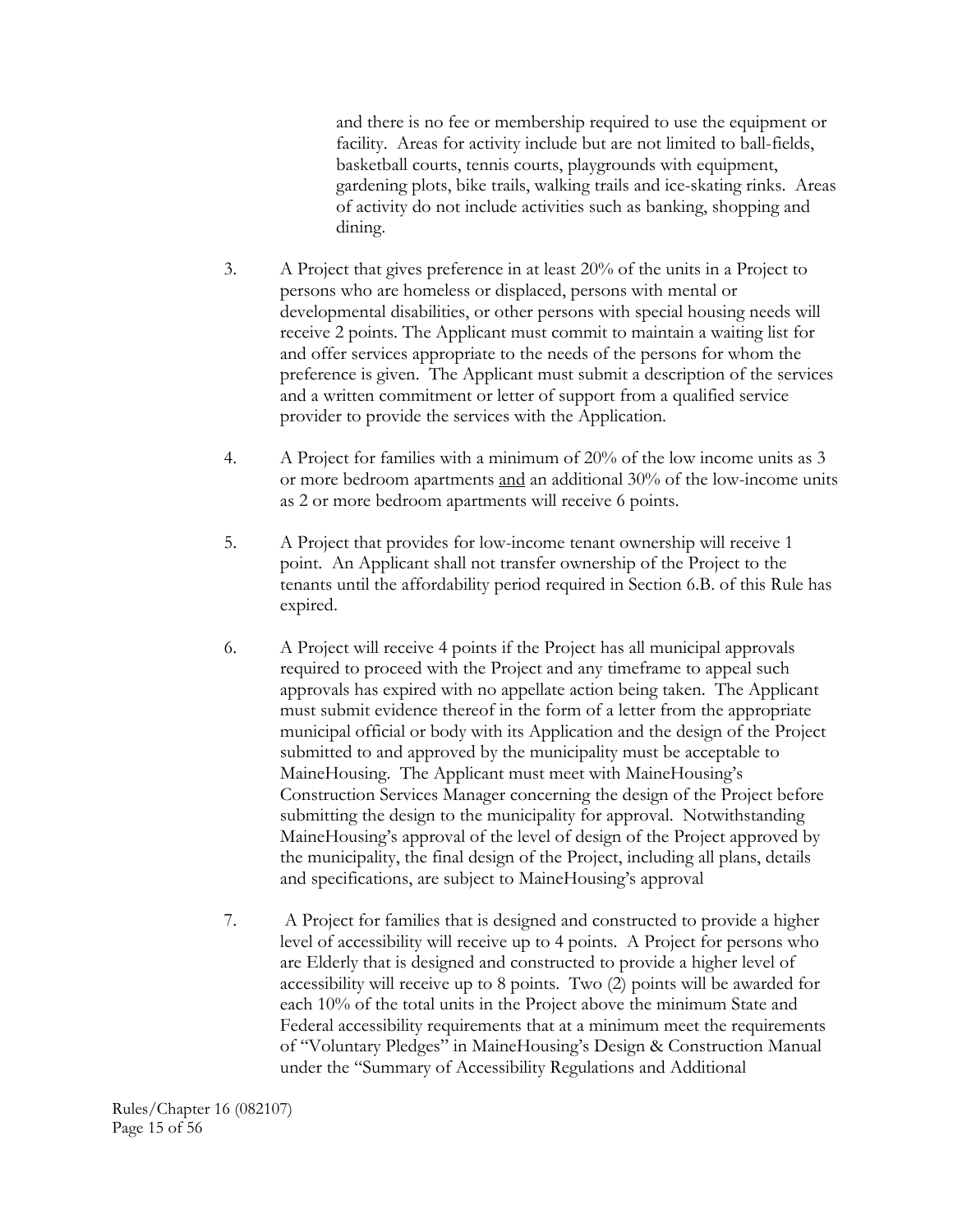MaineHousing Requirements". Partial points will not be awarded. To receive the points, the Applicant must submit a certification from a qualified architect in form specified by MaineHousing in the Application.

- 8. An Applicant who establishes a policy prohibiting smoking in all units and common areas of the Project will receive 1 point. The Applicant must develop and maintain a written occupancy policy that prohibits smoking in the units and the common areas of the Project, include a non-smoking clause in the lease for every household and make educational materials on tobacco treatment programs, including the phone number for the statewide Maine Tobacco HelpLine, available to all residents of the Project through the resident service coordinator.. The Applicant shall commit to satisfy these requirements in the Application and the detailed service plan required pursuant to Section 6.D.13. of this Rule shall include making the tobacco treatment program educational materials available to residents.
- B. Leveraged Funds (maximum of 13 points).

An Applicant that proposes to leverage funds for a Project from a source other than MaineHousing will receive up to 13 points. Resources made available either directly, or indirectly by MaineHousing are not eligible for consideration under this criterion.

1. Up to 8 points will be awarded to a Project that has below market funding from a source other than MaineHousing. Tax credit equity, service and operating funds, rental assistance, construction financing and donations or below market purchases of land and buildings are not eligible sources of below market funding under this category. MaineHousing will give consideration under this category to below market funding that has been committed and below market funding that has been applied for, but notification of a commitment has not yet been received by the Applicant. Funds that have not yet been committed will be evaluated at 10% of the amount applied for by the Applicant. The Applicant must submit evidence of the commitment of below market funding or evidence that the below market funding has been applied for with its Application. The evidence must include the terms of the below market funding, including without limitation, the interest rate, the amortization period, the loan term and security required, if any. Capital funding made possible by an Affordable Housing TIF that directly benefits the Project will be evaluated as if it were a grant, provided that funding made possible by an Affordable Housing TIF will not be eligible for consideration under this criterion if the application for the Affordable Housing TIF is submitted to MaineHousing less than 45 days prior to the application deadline for Credit as designated in Section 5.D. of this Rule.

Eligible below market funding will be evaluated based on a present value or net present value basis using the 10-year Treasury note rate as of 30 days prior to the deadline for Applications for the applicable Credit round plus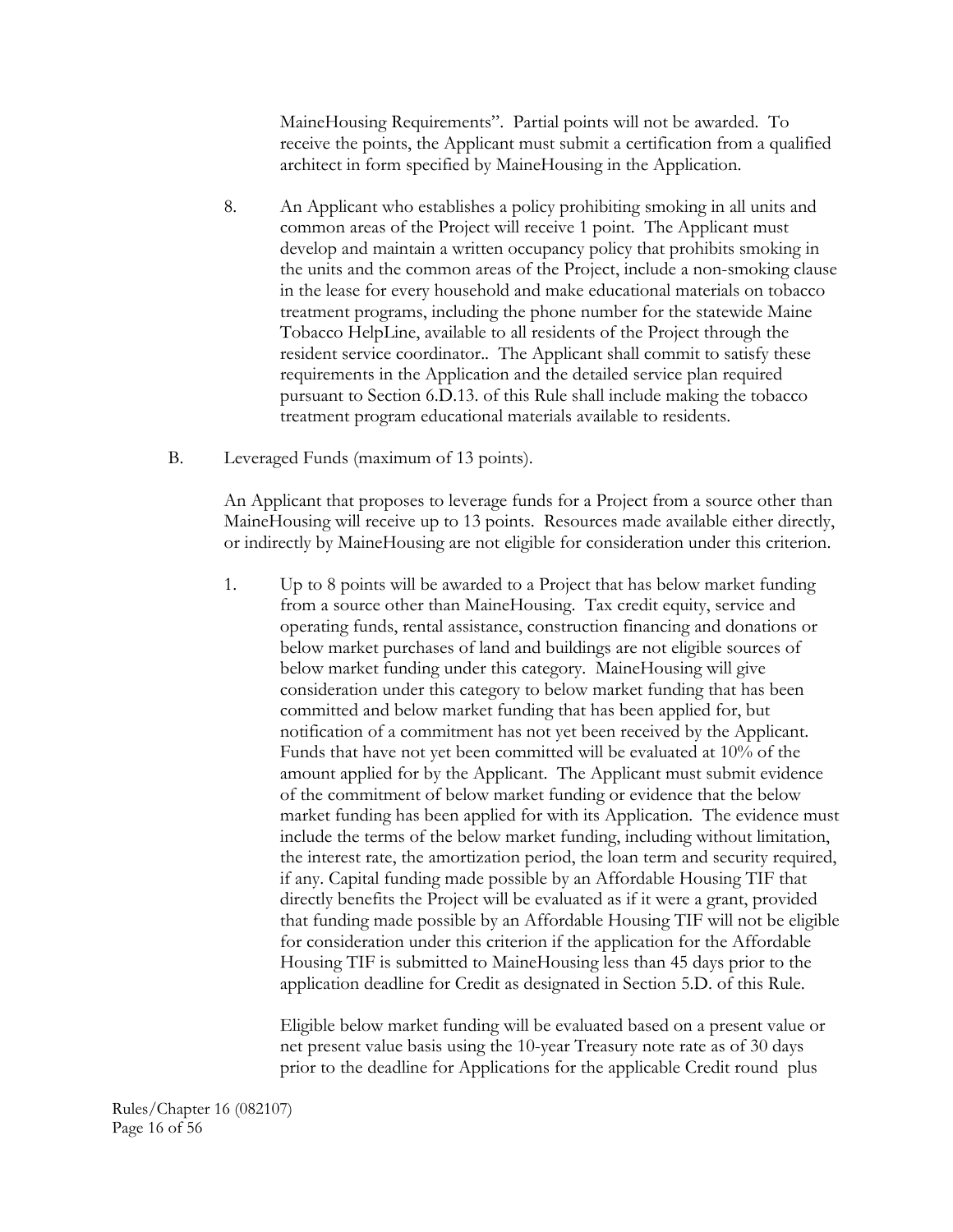300 basis points to determine an amount of subsidy per low-income unit. Applicants will receive points based upon the amount of subsidy per lowincome unit in the following manner:

| $$1$ to 2,499     | 1 point  | \$10,000 to 14,999 | 5 points |
|-------------------|----------|--------------------|----------|
| \$2,500 to 4,999  | 2 points | \$15,000 to 19,999 | 6 points |
| \$5,000 to 7,499  | 3 points | \$20,000 to 24,999 | 7 points |
| $$7,500$ to 9,999 | 4 points | \$25,000 Plus      | 8 points |

In the event that a below market funding source that the Applicant applied for and MaineHousing considered in this category is not awarded, the Applicant has 90 days to find alternative financing with similar terms. If after 90 days the Applicant cannot find a replacement source, or the replacement source has different terms, MaineHousing will re-score the Application.

- 2. A Project, which consists or will consist of donated land or land and building(s) transferred or leased to the owner of the Project for no consideration or nominal consideration, will receive 2 points. If there is an existing building(s) on the land to be leased or transferred, all of the building(s) and the land must be leased or transferred for nominal or no consideration to the owner of the Project to receive points under this category. For purposes of this subsection, nominal means one percent (1%) or less of the value of the land or land and building(s). The Applicant must submit evidence of the transfer or lease for nominal or no consideration, and evidence of the value of the land or land and building(s) if the consideration is nominal, with its Application.
- 3. A Project that has a commitment of new project-based rental assistance, excluding assistance available under the HUD Project-Based Voucher Program, will be awarded up to 3 points based upon the percentage of units in the Project covered by the rental assistance contract and the length of the rental assistance contract. The Applicant must submit the commitment of project-based rental assistance, including the specific terms of the rental assistance, with the Application.

|                              | Length of Contract |            |  |
|------------------------------|--------------------|------------|--|
|                              | 5 Years            | 10 Years   |  |
| $\geq$ 75% of units covered: | 2 points           | 3 points   |  |
| $\geq$ 25% of units covered: | point              | $2$ points |  |

4. A Project that is directly benefited by an operating subsidy or reduction in operating costs through a tax increment financing, payment in lieu of taxes arrangement, abatement or other form of property tax relief that satisfies the following requirements will receive 3 points. The tax increment financing, payment in lieu of taxes, abatement or other property tax relief arrangement

Rules/Chapter 16 (082107) Page 17 of 56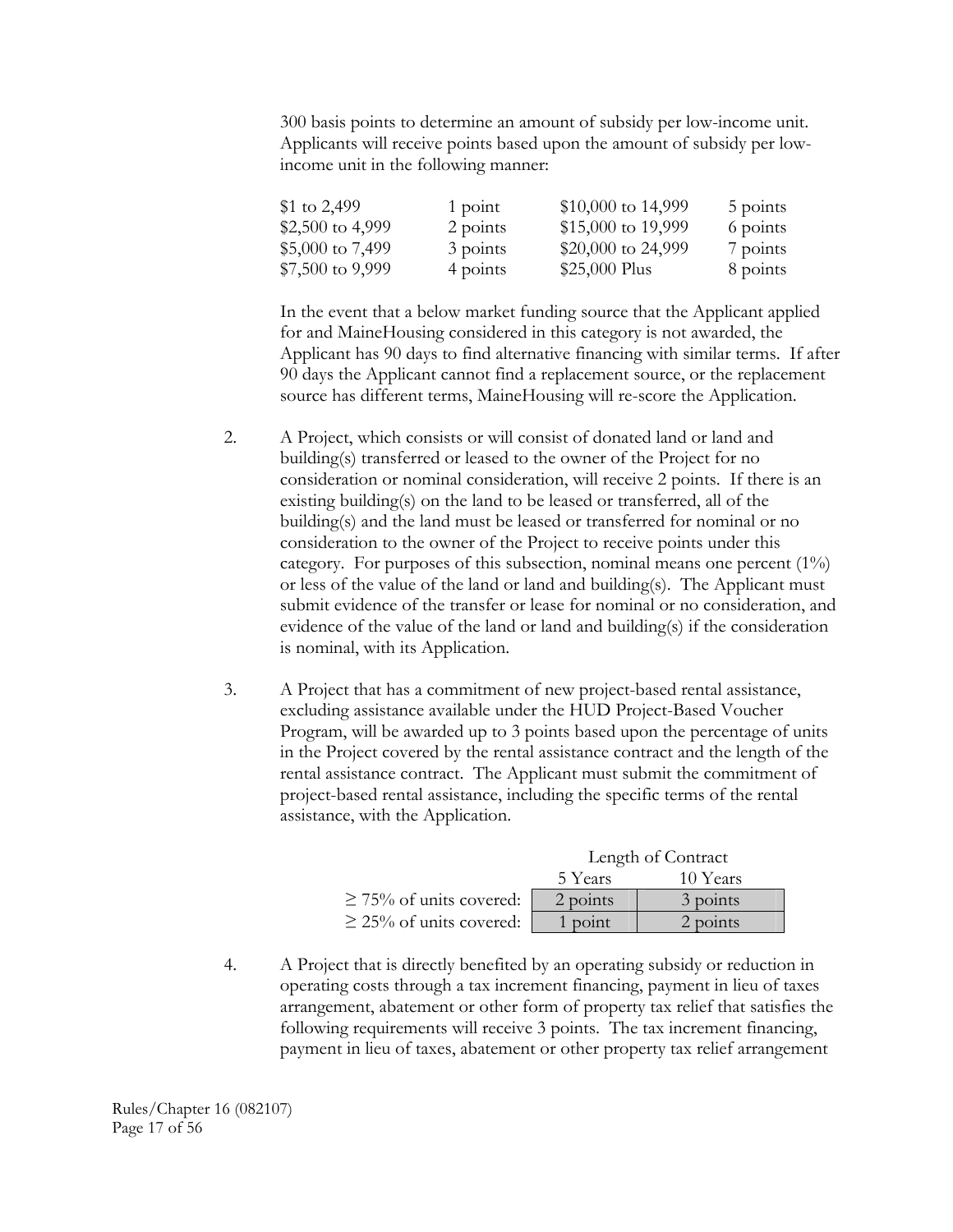must provide for a minimum of 50% of the Project's annual incremental property tax revenue to be returned to the owner of the Project to pay the operating costs of the Project or foregone by the municipality to reduce the operating costs of the Project for a minimum period of 15 years from construction completion and must be approved by the municipality and all other applicable governing entities. The Applicant shall submit evidence of the tax relief arrangement, the vote or resolution of the governing body of the municipality adopting the arrangement and, as applicable, evidence of approval by all other governing entities, e.g. certificate of approval from MaineHousing if it is an Affordable Housing TIF and the State of Maine Department of Economic and Community Development if it is a commercial tax increment financing arrangement. Funding made possible by an Affordable Housing TIF will not be eligible for consideration under this criterion if the application for the Affordable Housing TIF is submitted to MaineHousing less than 45 days prior to the application deadline for Credit as designated in Section 5.D. of this Rule.

- C. Project Location (maximum of 25 points).
	- 1. A Project located in a Service Center Community will receive up to 5 points based on the need for the type of affordable housing in the Service Center Community as determined by MaineHousing and shown below.

| <b>Service Center</b> |        |
|-----------------------|--------|
| Community             | Points |
| Auburn                | 5      |
| Augusta               | 5      |
| Bangor                | 5      |
| Biddeford             | 5      |
| Brunswick             | 5      |
| Caribou               | 5      |
| Lewiston              | 5      |
| Old Orchard Beach     | 5      |
| Old Town              | 5      |
| Portland              | 5      |
| Rumford               | 5      |
| Saco                  | 5      |
| Sanford               | 5      |
| Topsham               | 5      |
| Waterville            | 5      |
|                       |        |

a. Projects for families located in the following Service Center Communities will receive the following points.

Rules/Chapter 16 (082107) Page 18 of 56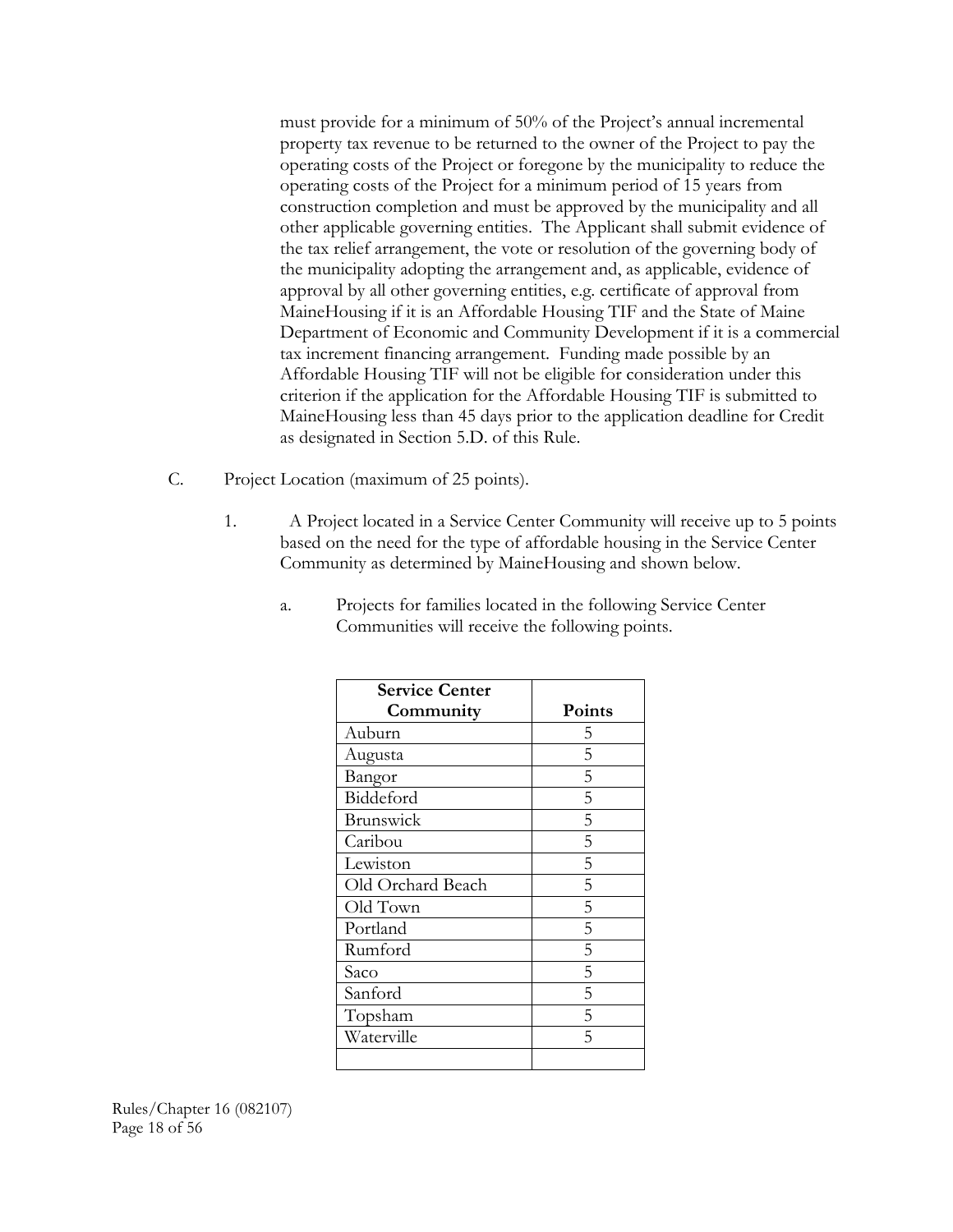| Bar Harbor               | 3                         |
|--------------------------|---------------------------|
| Bath                     | $\mathfrak{Z}$            |
| <b>Brewer</b>            | $\overline{3}$            |
| Calais                   | $\overline{\mathbf{3}}$   |
| Eliot                    | $\overline{\mathbf{3}}$   |
| Ellsworth                | $\overline{\mathbf{3}}$   |
| Fairfield                | $\overline{\mathbf{3}}$   |
| Farmington               |                           |
| Fort Kent                | $\frac{3}{3}$             |
| Gardiner                 | $\overline{\mathbf{3}}$   |
| Houlton                  | $\overline{3}$            |
| Kittery                  | $\overline{\overline{3}}$ |
| Orono                    | $\overline{\mathbf{3}}$   |
| Rockland                 | $\frac{3}{3}$             |
| Scarborough              |                           |
| Skowhegan                | $\overline{\mathbf{3}}$   |
| South Portland           | $\overline{3}$            |
| Winslow                  | $\overline{3}$            |
|                          |                           |
| <b>Blue Hill</b>         | $\mathbf 1$               |
| Boothbay Harbor          | $\mathbf 1$               |
| Bucksport                | $\overline{1}$            |
| Dexter                   | $\overline{1}$            |
| Dover-Foxcroft           | 1                         |
| $\overline{G}$ reenville | $\overline{1}$            |
| Hallowell                | $\overline{1}$            |
| Hampden                  | $\mathbf 1$               |
| Lincoln                  | $\overline{1}$            |
| Machias                  | 1                         |
| Madawaska                | 1                         |
| Mexico                   | $\overline{1}$            |
| Milford                  | $\mathbf{1}$              |
| Millinocket              | 1                         |
| Norway                   | $\overline{1}$            |
| Paris                    | $\mathbf 1$               |
| Pittsfield               | $\mathbf 1$               |
| Rockport                 | $\overline{1}$            |
| Southwest Harbor         | 1                         |
| Thomaston                | $\mathbf 1$               |
| Westbrook                | $\mathbf 1$               |

b. Projects for persons who are Elderly located in the following Service Center Communities will receive the following points.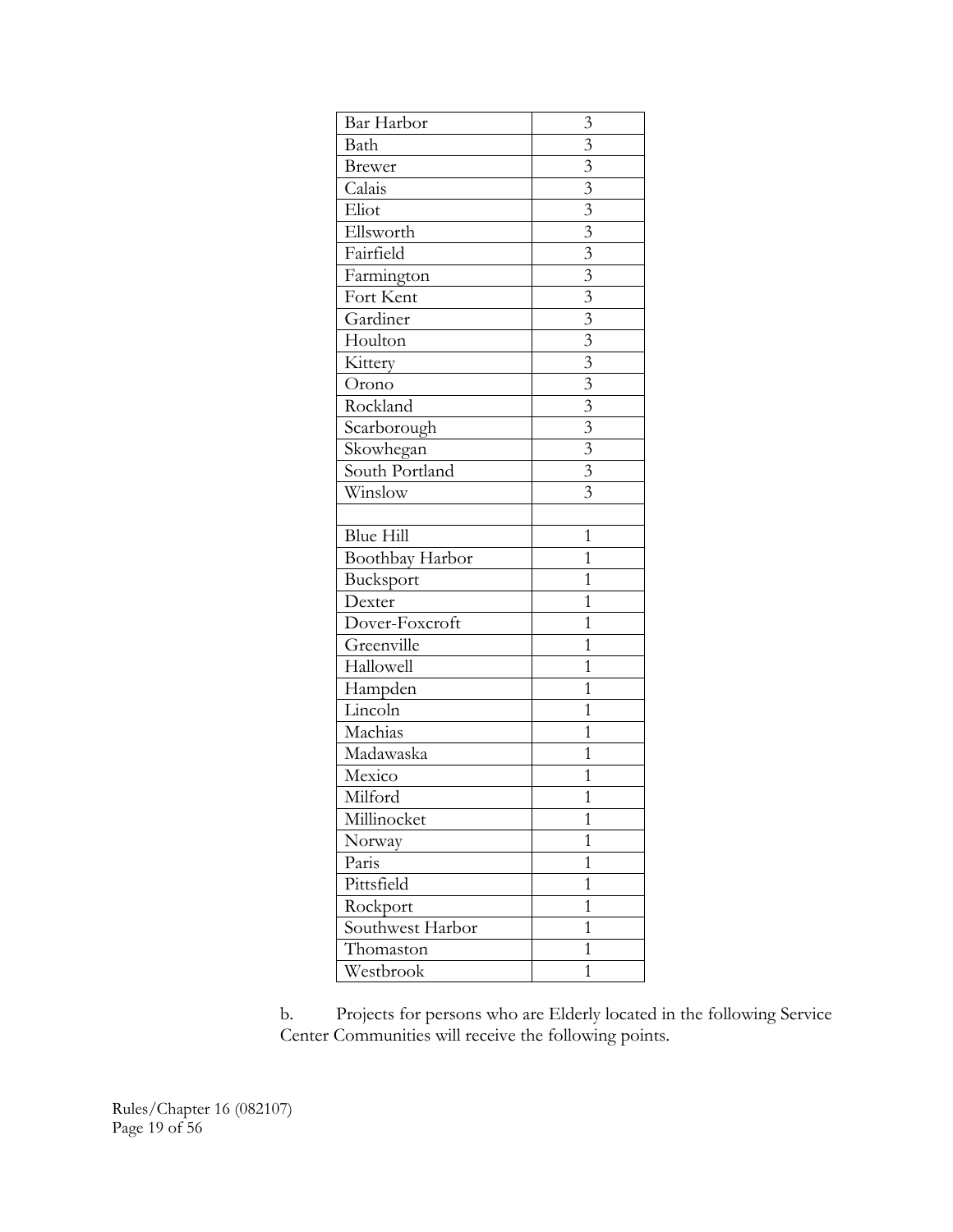| <b>Service Center</b> |                                                                                                                                                           |
|-----------------------|-----------------------------------------------------------------------------------------------------------------------------------------------------------|
| Community             | Points                                                                                                                                                    |
| Auburn                | $\overline{5}$                                                                                                                                            |
| Bangor                |                                                                                                                                                           |
| Biddeford             |                                                                                                                                                           |
| Brunswick             |                                                                                                                                                           |
| Fairfield             |                                                                                                                                                           |
| Freeport              |                                                                                                                                                           |
| Kittery               |                                                                                                                                                           |
| Lewiston              | $\frac{5}{5}$ $\frac{5}{5}$ $\frac{5}{5}$ $\frac{5}{5}$ $\frac{5}{5}$ $\frac{5}{5}$ $\frac{5}{5}$ $\frac{5}{5}$ $\frac{5}{5}$ $\frac{5}{5}$ $\frac{5}{5}$ |
| Saco                  |                                                                                                                                                           |
| Sanford               |                                                                                                                                                           |
| Scarborough           |                                                                                                                                                           |
| Skowhegan             |                                                                                                                                                           |
| South Portland        |                                                                                                                                                           |
| Waterville            |                                                                                                                                                           |
| Winslow               |                                                                                                                                                           |
|                       |                                                                                                                                                           |
| Augusta               | $\overline{\mathbf{3}}$                                                                                                                                   |
| Bath                  | $\overline{\overline{3}}$                                                                                                                                 |
| Bridgton              |                                                                                                                                                           |
| Bucksport             | $\frac{3}{3}$ $\frac{3}{3}$                                                                                                                               |
| Damariscotta          |                                                                                                                                                           |
| Eliot                 | $\overline{\mathfrak{Z}}$                                                                                                                                 |
| Hampden               | $\overline{3}$                                                                                                                                            |
| Lincoln               | $\overline{\mathbf{3}}$                                                                                                                                   |
| Mexico                |                                                                                                                                                           |
| Norway                |                                                                                                                                                           |
| Oakland               | $\frac{3}{3}$ $\frac{3}{3}$                                                                                                                               |
| Rockport              |                                                                                                                                                           |
| Topsham               | $\overline{3}$                                                                                                                                            |
|                       |                                                                                                                                                           |
| Belfast               | 1                                                                                                                                                         |
| Camden                | 1                                                                                                                                                         |
| Caribou               | 1                                                                                                                                                         |
| Dover-Foxcroft        | $\mathbf 1$                                                                                                                                               |
| Farmingdale           | 1                                                                                                                                                         |
| Fort Kent             | $\overline{1}$                                                                                                                                            |
| Gardiner              | $\mathbf 1$                                                                                                                                               |
| Hallowell             | 1                                                                                                                                                         |
| Jackman               | 1                                                                                                                                                         |
| Milford               | $\mathbf 1$                                                                                                                                               |
| Millinocket           | 1                                                                                                                                                         |
| Norridgewock          | $\mathbf 1$                                                                                                                                               |

Rules/Chapter 16 (082107) Page 20 of 56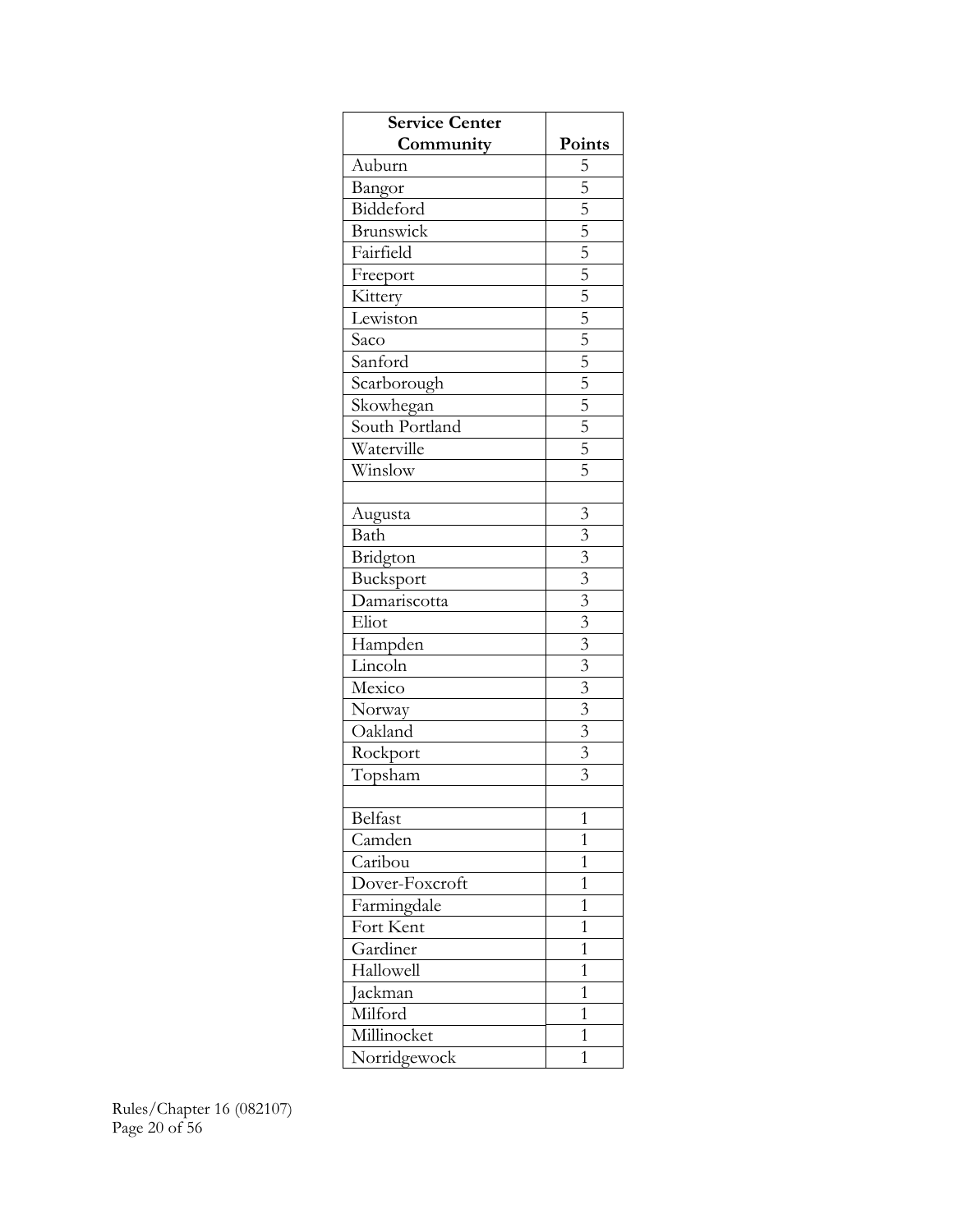| Old Town     |  |
|--------------|--|
| Presque Isle |  |
| Rockland     |  |
| Rumford      |  |
| Westbrook    |  |

c. Projects under the Housing for Persons who are Homeless Set-Aside that are located in the following Service Center Communities will receive 5 points:

| Portland  | Bangor | Lewiston |
|-----------|--------|----------|
| Biddeford | Saco   | Sanford  |

- d. Projects located on Native American tribal lands will receive 5 points.
- 2. A Project located in an area in which the vacancy rate in comparable Qualified Low Income Housing Projects is less than 7% will receive 2 points. A Project located in an area in which the vacancy rate in both comparable Qualified Low Income Housing Projects and comparable market rate multifamily rental housing is less than 7% will receive 3 points. MaineHousing will rely on the vacancy information in the market study submitted with the Application as reviewed and approved by MaineHousing.
- 3. A Project located in an area in which the average market rent is at least 5% higher than the average maximum tax credit rent for a unit occupied by an individual or family with income at or below 60% of area median income, as determined in accordance with Section 42 of the Code, will receive 1 point. A Project located in an area in which the average market rent is at least 10% higher than the average maximum tax credit rent for a unit occupied by an individual or family with income at or below 60% of area median income, as determined in accordance with Section 42 of the Code, will receive 2 points. For Projects with units of varying bedroom size, the average rents will be determined using a weighted average based on the number of units of each bedroom size. MaineHousing will rely on the market rent information in the market study submitted with the Application as reviewed and approved by MaineHousing.
- 4. A Project that is part of a community revitalization plan will receive 2 points. Projects that involve the rehabilitation of existing multi-family rental housing containing more than 5 units within a community revitalization area will receive 1 additional point. To receive points, an Applicant must submit either (a) evidence of being an Enterprise Community or (b) a copy of the community revitalization plan adopted by the municipality or tribal government referencing the area in which the Project will be located and evidence of official adoption of the plan by the municipality or tribal

Rules/Chapter 16 (082107) Page 21 of 56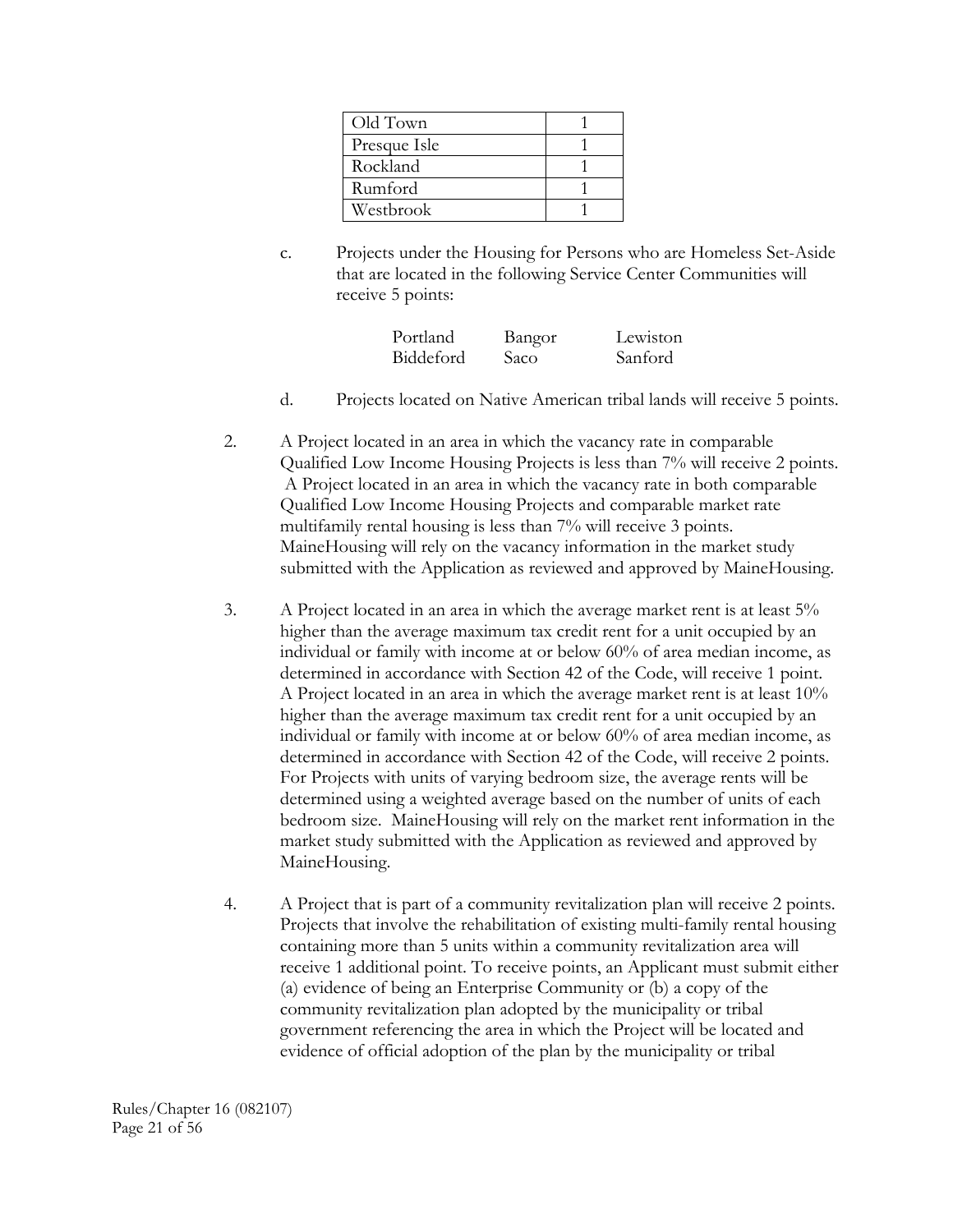government with its Application. Projects that are part of a community revitalization plan and are located in a Qualified Census Tract will be given preference over such Projects that are not located in a Qualified Census Tract.

- 5. A Project that incorporates the following elements of smart growth will receive up to 10 points.
	- a. A Project that meets one or both of the following criteria will receive 4 points.

 i. A Project that is located (i) within 5,000 feet of a downtown and (ii) within a safe walking distance of not more than 2,500 feet of at least one destination important to the course of daily activities, such as a convenience store or a public school; or

 ii. A Project that remediates and/or reuses an existing structure(s) or utilizes a formerly developed site rather than new construction in an undeveloped area.

b. Only Projects that receive 4 points for being located in or near a downtown under Section 7.C.5.a.i. above may receive up to an additional 2 points for the following elements of smart growth.

> i. A Project located within a safe walking distance of not more than 1,500 feet of a mixed use downtown will receive 2 points.

> ii. A Project located within a safe walking distance of between 1,500 feet and 2,500 feet of a mixed use downtown will receive 1 point.

 c. A Project that receives 4 points under Section 7.C.5.a. above may receive up to an additional 4 points for the following elements of smart growth.

> i. A Project located within a safe walking distance of not more than 2,500 feet of year-round employment opportunities, such as service sector positions in healthcare, retail sales and related services, public safety, office and administrative support services, leisure and hospitality, maintenance and repair, and finance and goods producing industries such as construction and manufacturing, will receive 2 points.

ii. A Project located within a safe walking distance of between 2,500 feet and 5,000 feet of year-round employment opportunities, such as service sector positions in healthcare, retail sales and related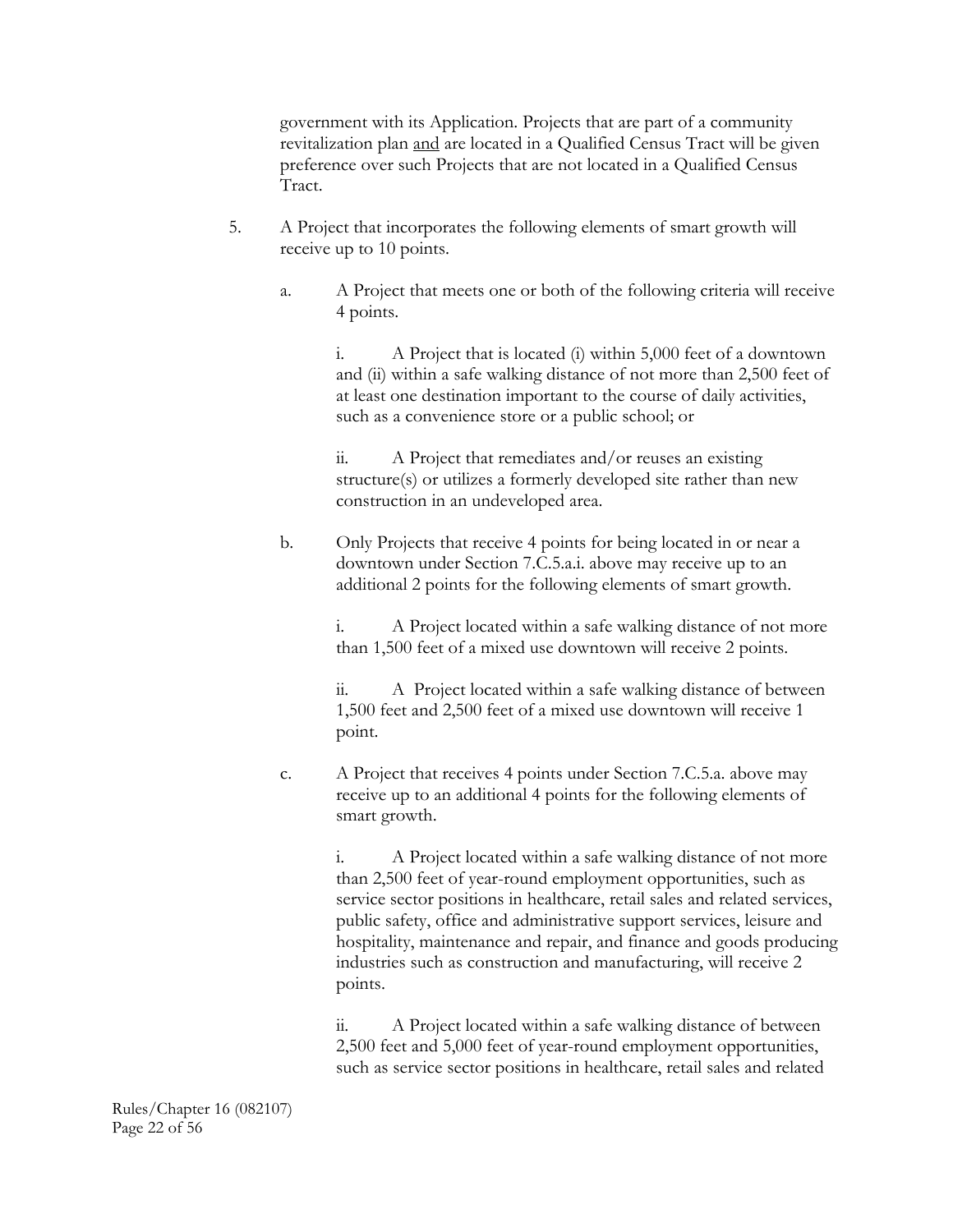services, public safety, office and administrative support services, leisure and hospitality, maintenance and repair, and finance and goods producing industries such as construction and manufacturing, will receive 1 point.

iii. A Project located within a safe walking distance of not more than 1,500 feet of a public school or library will receive 1 point.

iv. A Project located within 1,500 feet of a designated pick-up location for a year-round, regularly scheduled means of public transportation will receive 1 point.

d. For purposes of this Section 7.C.5, the following terms have the following meanings.

> i. A "downtown" means (a) the central business district of a community that serves as the center for socioeconomic interaction in the community and is characterized by a cohesive core of commercial and mixed-use buildings, often interspersed with civic, religious and residential buildings and public spaces, typically arranged along a main street and intersecting side streets, walkable and served by public infrastructure; or (b) an area identified as a downtown in a comprehensive plan adopted pursuant to 30-A M.R.S.A § 4311 et seq.

ii. The term "mixed use" means the integration of two or more land uses such as residential, commercial and office, with a strong pedestrian orientation.

 iii. A "safe walking distance" means year-round pedestrian access by one or more of the following, as appropriate to the area: sidewalks adjacent to the Project, paved wide shoulders suitable for walking, crosswalks and traffic signals at busy roads or intersections.

- D. Sponsor Characteristics (maximum of 12 points).
	- 1. An Applicant, or any principal thereof, who has prior experience with MaineHousing and has not been declared in default by MaineHousing in the last five (5) years, or who has successfully developed Qualified Low-Income Housing Projects in other states will receive 2 points.
	- 2. An Applicant will receive 2 points if the Applicant, any principal thereof or any affiliate of any principal thereof, has prior experience with Qualified Low Income Housing Projects and in the last three (3) years (a) has not been issued an IRS Form 8823 or (b) was issued an IRS Form 8823, but it was subsequently reported as "noncompliance corrected" within the specified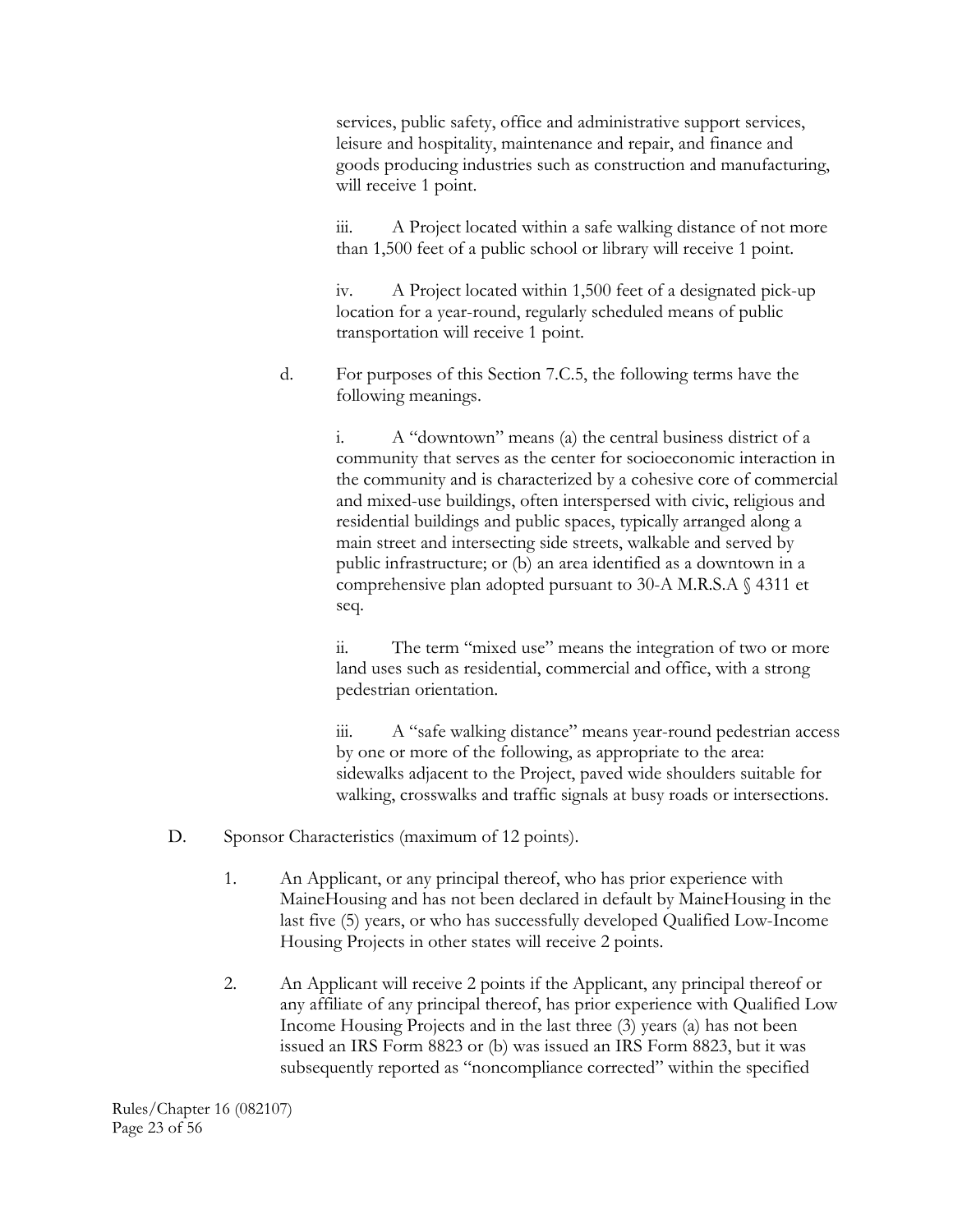time period for correction, and (c) has not had an IRS audit finding resulting in a recapture event. Applicants must complete the self-certification section of the Application to receive these points.

- 3. a. An Applicant will receive 2 points if a nonprofit organization that satisfies the following requirements has an ownership interest in the Project.
	- i. The Internal Revenue Service has determined that the nonprofit organization is an organization described in Section  $501(c)(3)$  or  $501(c)(4)$  of the Code and is exempt from taxation under Section 501(a) of the Code;
	- ii. The nonprofit organization must be duly organized and existing or authorized to do business under the laws of the State of Maine and must be in good standing in its state of incorporation (if not the State of Maine) and the State of Maine;
	- iii. The nonprofit organization must be engaged in and have as one of its charitable purposes the fostering and development of low-income housing;
	- iv. The nonprofit organization is not affiliated with or controlled by any for-profit entity; and
	- v. The nonprofit organization must have a general partner interest in the owner of the Project and be the managing general partner of the Project.
	- b. A for-profit corporation will be deemed to satisfy the requirements of this criterion if 100% of the stock of the corporation is held by one or more Qualified Nonprofit Organizations at all times during the period such corporation is in existence in accordance with Section  $42(h)(5)(D)$  of the Code and the for-profit corporation satisfies the requirements of Sections 7.D.3.a (ii) and (v) above.
	- c. A nonprofit corporation will be deemed to satisfy the requirements of this criterion if a single nonprofit organization that satisfies the requirements in subparagraphs (a)-(e) above is the sole member of the nonprofit corporation during the period the nonprofit corporation has an ownership interest in the Project, which period shall not be less than the Extended Use Period, and the nonprofit corporation satisfies the requirements of Sections 7.D.3.a (ii) and (v) above.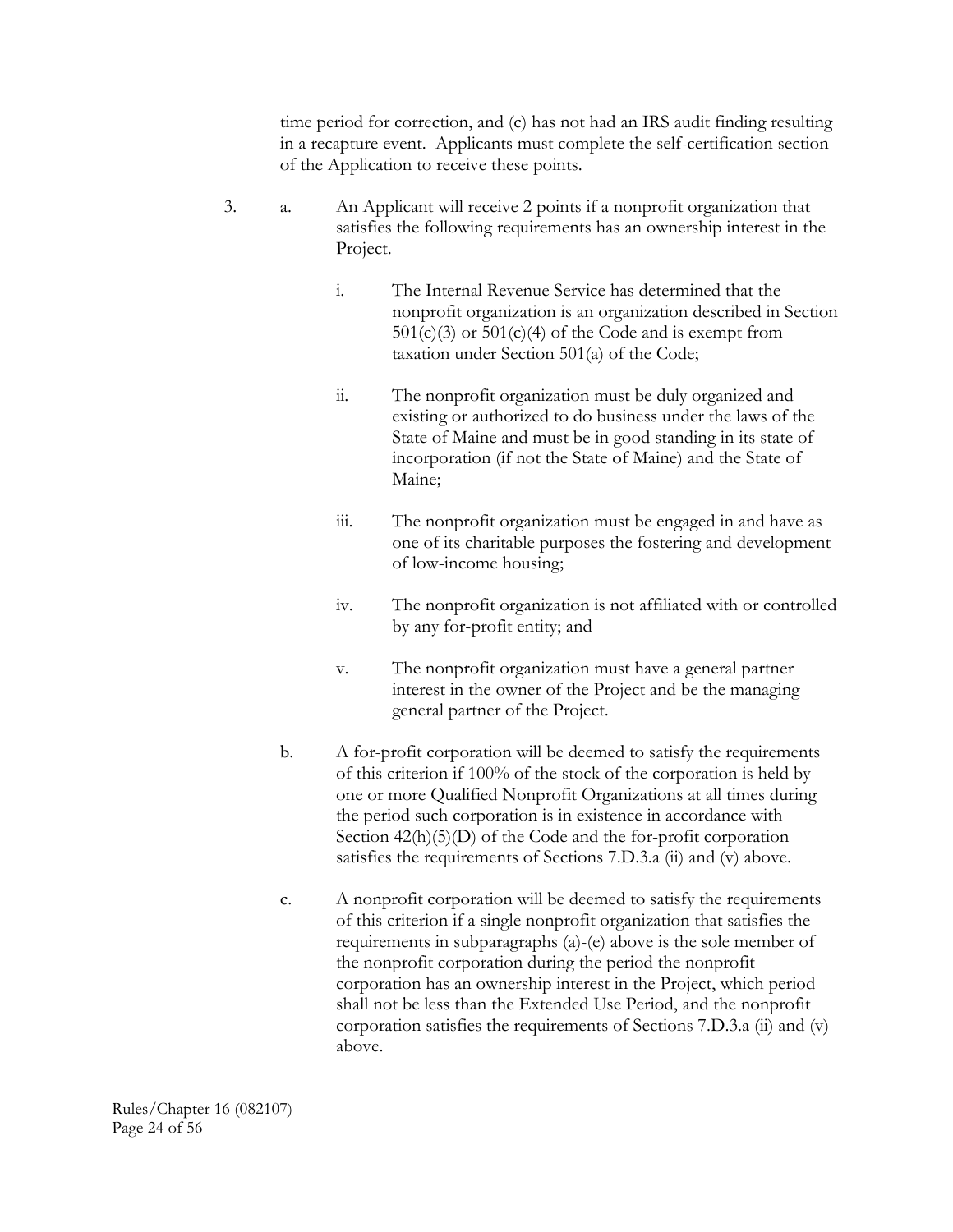- d. A limited liability company will be deemed to satisfy the requirements of this criterion if a single nonprofit organization that satisfies the requirements in subparagraphs (a)-(e) above owns 100% of the limited liability company during the period the limited liability company has an ownership interest in the Project, which period shall not be less than the Extended Use Period, the limited liability company is disregarded as an entity separate from the nonprofit organization for tax purposes under the Code and the limited liability company satisfies the requirements of Sections 7.D.3.a (ii) and (v) above.
- e. A public housing authority will be deemed to satisfy the requirements of Section 7.D.3.a. above if the public housing authority is duly organized, validly existing and in good standing under the laws of the State of Maine; is exempt from taxation under the Code; has as one of its purposes the fostering and development of housing for lowincome persons; and has an ownership interest in the Project and is the sole or managing general partner of the owner of the Project.
- f. A tribal housing authority will be deemed to satisfy the requirements of Section 7.D.3.a. above if the tribal housing authority is duly organized and legally existing under governing tribal law; has as one of its purposes the fostering and development of housing for lowincome persons; and has an ownership interest in the Project and is the sole or managing general partner of the owner of the Project.

The Applicant shall specifically describe in the Application how the Applicant satisfies the requirements of this Section 7.D.3. above and shall submit supporting organizational documents, IRS determination letter(s), clerk's certificate(s) regarding shareholder and membership interest(s) as applicable, certificates of good standing and other evidence acceptable to MaineHousing with the Application.

- 4. Projects that will be managed by a management company with a) low income housing tax credit training and b) a minimum of three (3) years of successfully managing a Qualified Low-Income Housing Project will receive 2 points. Applicants must submit a binding commitment from the management company to manage the Project and a certificate(s) or other evidence satisfactory to MaineHousing of the management company's low income housing tax credit training and experience with its Application.
- 5. An Applicant will receive 1 point if the market study of the Project required under Section 6.D.9. of this Rule is prepared by a member of the National Council of Affordable Housing Market Analysts in good standing.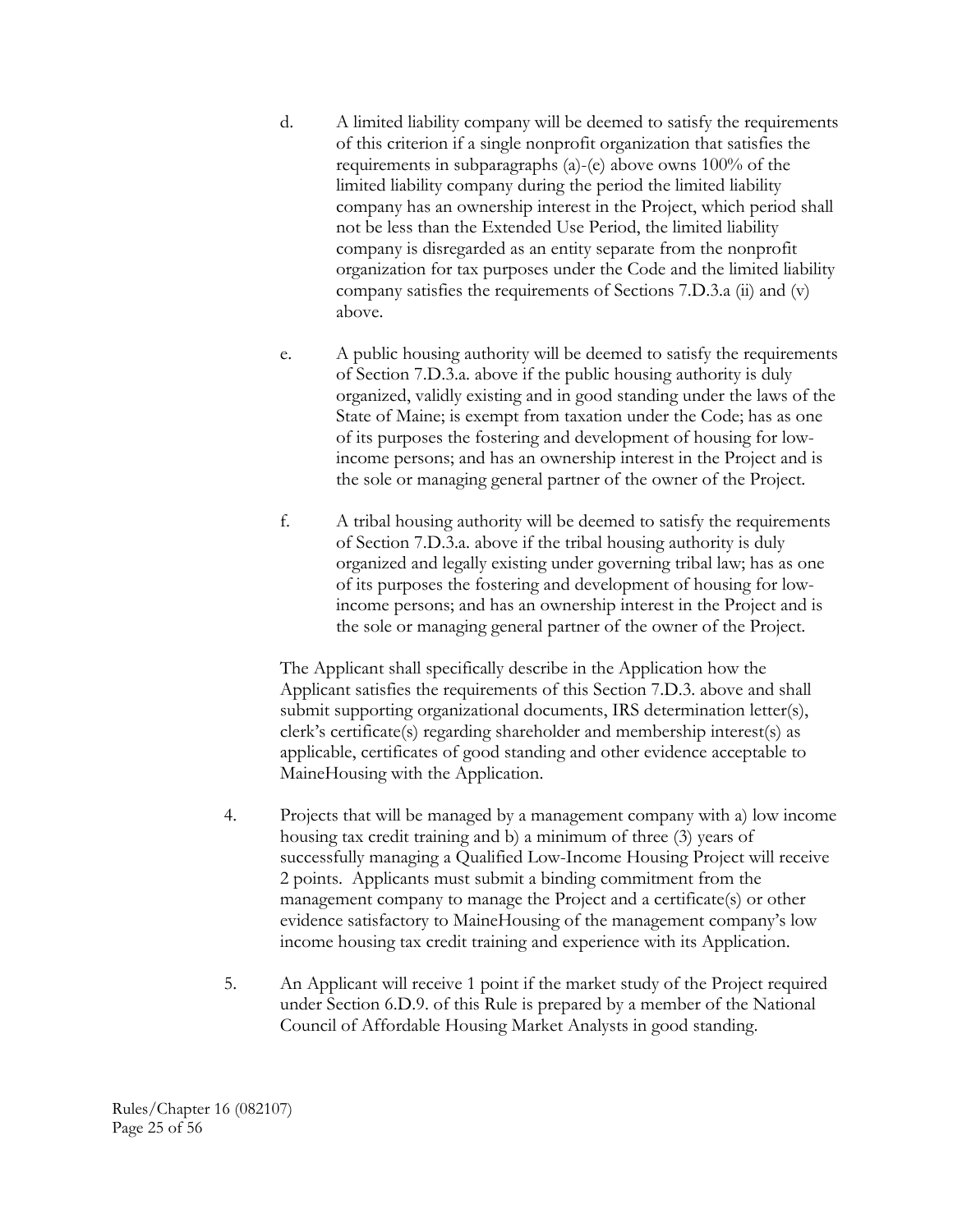6. An Applicant (or the owner of a Project if different from the Applicant) that employs contractors (including general contractors, construction managers, subcontractors and material suppliers) that provide an eligible group health insurance plan to their employees in accordance with the requirements of this criterion will be awarded up to 3 points, based on the percentage of contractors or the percentage of the Total Construction Costs paid to contractors who provide an eligible group health insurance plan, as follows.

> If at least 60% but less than 70% of the contractors provide an eligible group health insurance plan **or** at least 60% but less than 70% of the Total Construction Costs are to be paid to contractors who provide an eligible group health insurance plan, the Applicant will receive 1 point.

> If at least 70% but less than 80% of the contractors provide an eligible group health insurance plan **or** at least 70% but less than 80% of the Total Construction Costs are to be paid to contractors who provide an eligible group health insurance plan, the Applicant will receive 2 points.

If 80% or more of the contractors provide an eligible group health insurance plan or 80% or more of the Total Construction Costs are to be paid to contractors who provide an eligible group health insurance plan, the Applicant will receive 3 points.

An "eligible group health insurance plan" is a group health insurance plan that:

> (a) Includes comprehensive coverage for at least the following range of benefits:

- (i) inpatient and outpatient hospital services;
- (ii) physicians' surgical and medical services;
- (iii) laboratory and x-ray services; and
- (iv) well-baby and well-child care, including ageappropriate immunizations;

(b) imposes co-payment and deductible costs on the employee that do not exceed 10% of the actuarial value of all benefits afforded by the plan; and

(c) affords coverage that has an actuarial value no less than 80% of the actuarial value of coverage that is provided to employees of the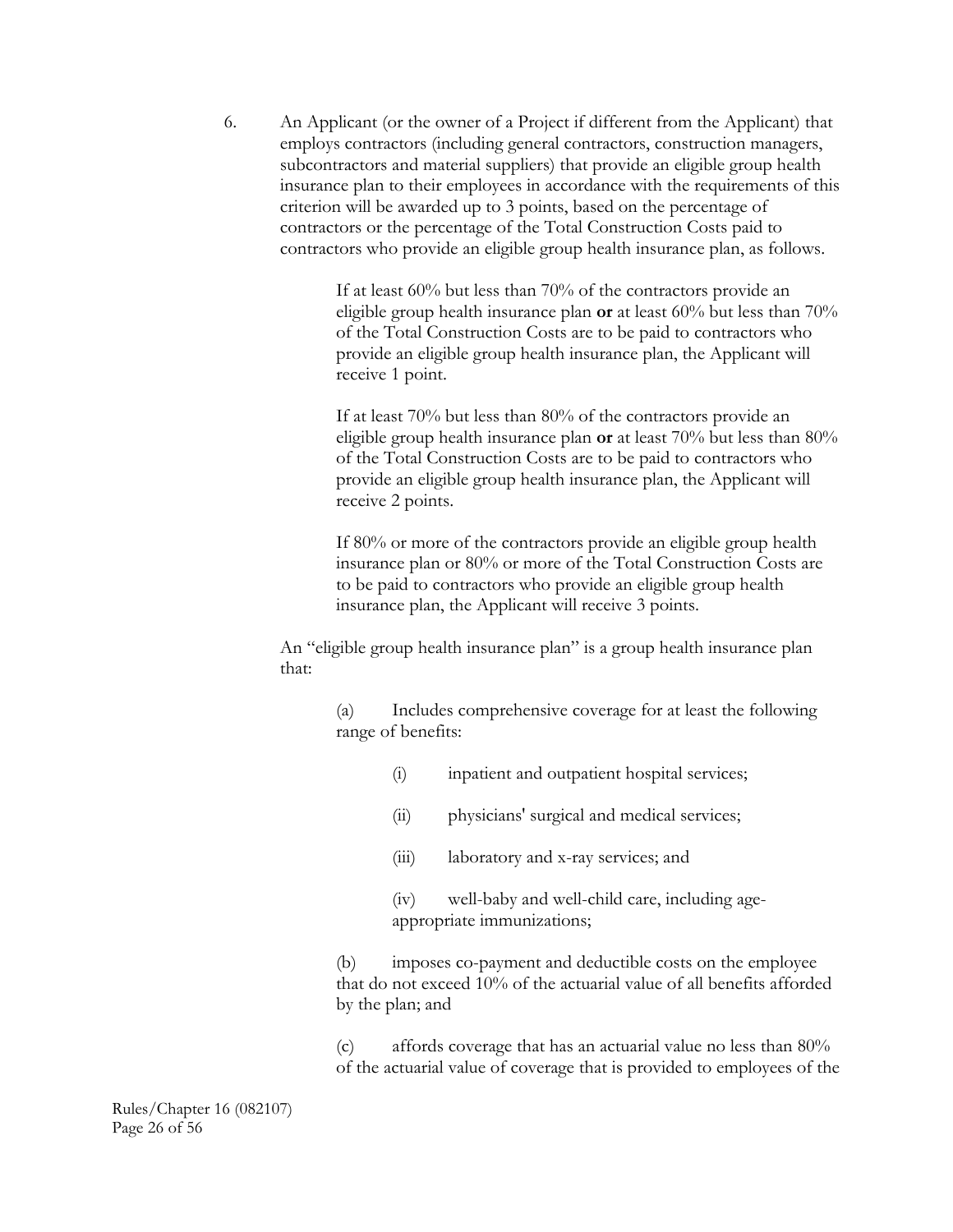State. For purposes of this subsection, "actuarial value" means the expected cost of a benefit based on assumptions as to relevant variables such as morbidity, mortality, persistency and interest. When comparing the actuarial value of one benefit or package of benefits to another, both actuarial values must be based on the same assumptions.

If a contractor provides family coverage, the health insurance plan must make the same or comparable coverage available for the benefit of the employee's dependent children who are under 19 years of age.

If the health insurance plan provides coverage for employees only, the contractor must pay at least 60% of the premium for employee coverage. If the health insurance plan provides family coverage for employees, the contractor must pay at least 50% of the premium for employee coverage plus some portion of the premium for the family coverage.

For purposes of this subsection, Total Construction Costs are determined at the time the owner of the Project enters into a construction contract with the general contractor (or construction manager) for the construction of the Project. The eligible group health insurance plan must be in place at the time the contractors bid on the Project and must be maintained during the construction of the Project.

To be eligible for these points an Applicant must submit with their Application a plan which describes the efforts that will be made to meet the pledge made under this selection criterion.

#### E. Tie Breaker

 In the event the total score of two or more Applications is the same and MaineHousing has, in its sole discretion, determined that there is not enough Credit to fund both or all of these Applications, MaineHousing will use the following criteria to prioritize these Application(s) for purposes of awarding the available Credit.

 1. An Application for a Project that will be located in the same municipality and serve the same targeted population (e.g. Elderly, family, etc.) as an Application that was awarded Credit during the same funding round will be eliminated from further consideration under the tie-breaker analysis, but will be placed on the waiting list based on its total score relative to other Applications that were not awarded Credits.

2. The remaining Applications will be re-scored by adding the points the Applications received during the original scoring process under the selection criteria in Section 7.A.6. (municipal approvals), Section 7.B.1.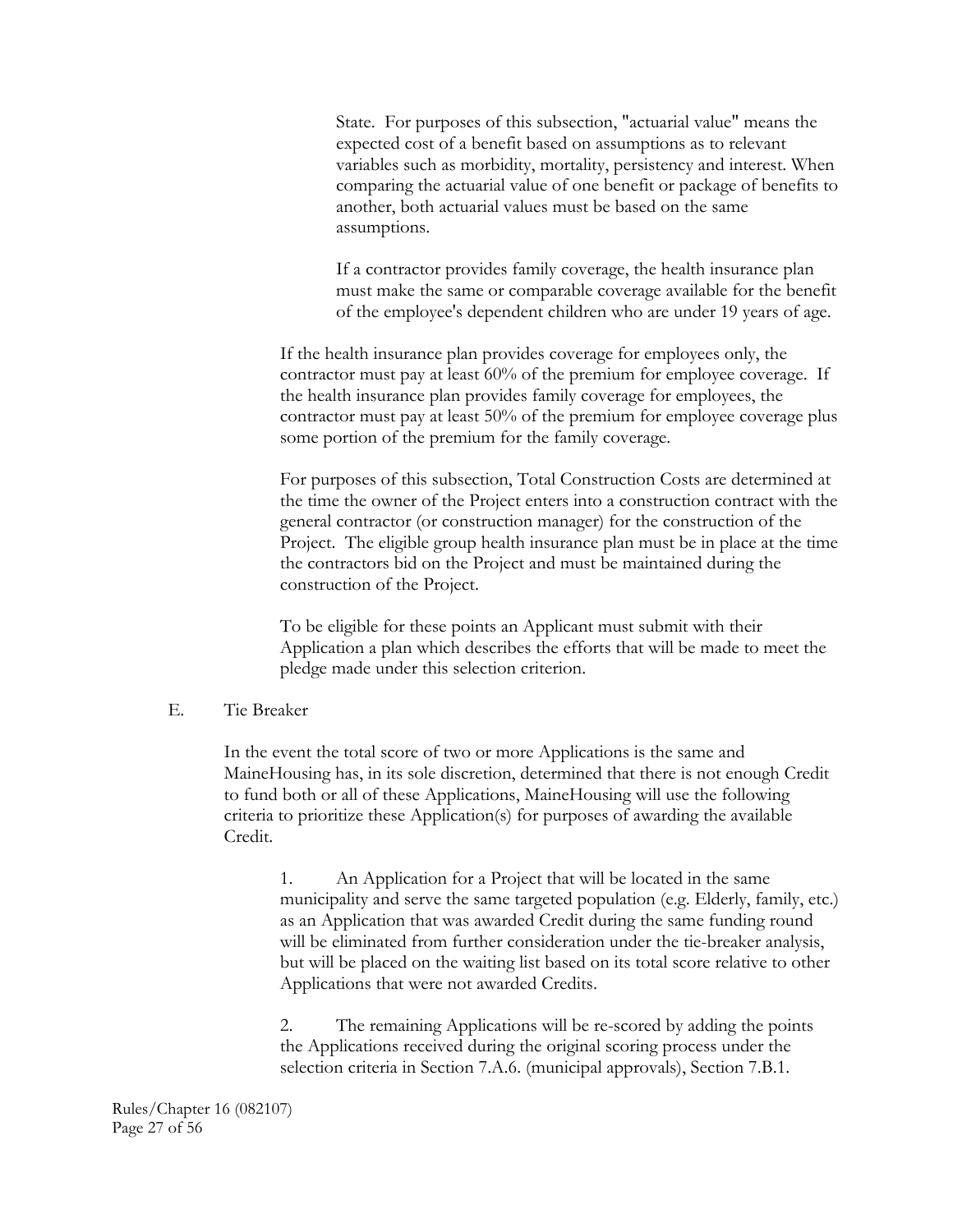(below market funding), and Section 7.C.5. (smart growth) of this Rule. MaineHousing will award Credit to Applications based on the new score, from the highest to the lowest scoring Applications, to the extent Credit is available, as determined by MaineHousing in its sole discretion.

3. In the event Applications remain tied after being re-scored according to the above process and there is not enough Credit to fund all of these Applications, MaineHousing will prioritize and award Credit to the remaining Applications based on the actual difference between the average market rent and the average maximum tax credit rent for the area in which the Project is located as determined in accordance with Section 7.C.3. of this Rule, from the Application with the greatest actual difference to the Application to the least actual difference, to the extent Credit is available, as determined by MaineHousing in its sole discretion.

Projects that are not awarded Credit through this process will remain on the waiting list in order of their original score.

# 8. Project Evaluation

- A. Once a Project is selected, MaineHousing will determine the amount of Credit to be reserved. The amount requested in the Application will be the basis on which MaineHousing will determine the actual reservation, but the amount reserved will not necessarily equal the amount requested. The calculation of the amount of Credit will be based on the Applicable Percentage for the month in which the calculation is made unless there has been a qualified irrevocable election of the Applicable Percentage for a prior month.
- B. The amount of Credit reserved for a Project cannot exceed the lesser of the amount the Project is eligible for under the Code or the amount MaineHousing determines is necessary for the financial feasibility of the Project and its viability as a Qualified Lowincome Housing Project throughout the Credit Period. The evaluation process will be extensive and will require Applicants to provide significant amounts of financial information and Project detail. In making this determination, MaineHousing will consider:
	- 1. The sources and uses of funds and the total financing planned for the Project, including the reasonableness of development costs and operating expenditures;
	- 2. Any proceeds or receipts expected to be generated by reason of tax benefits; and
	- 3. The percentage of the housing credit dollar amount used for Project costs other than Intermediary Costs.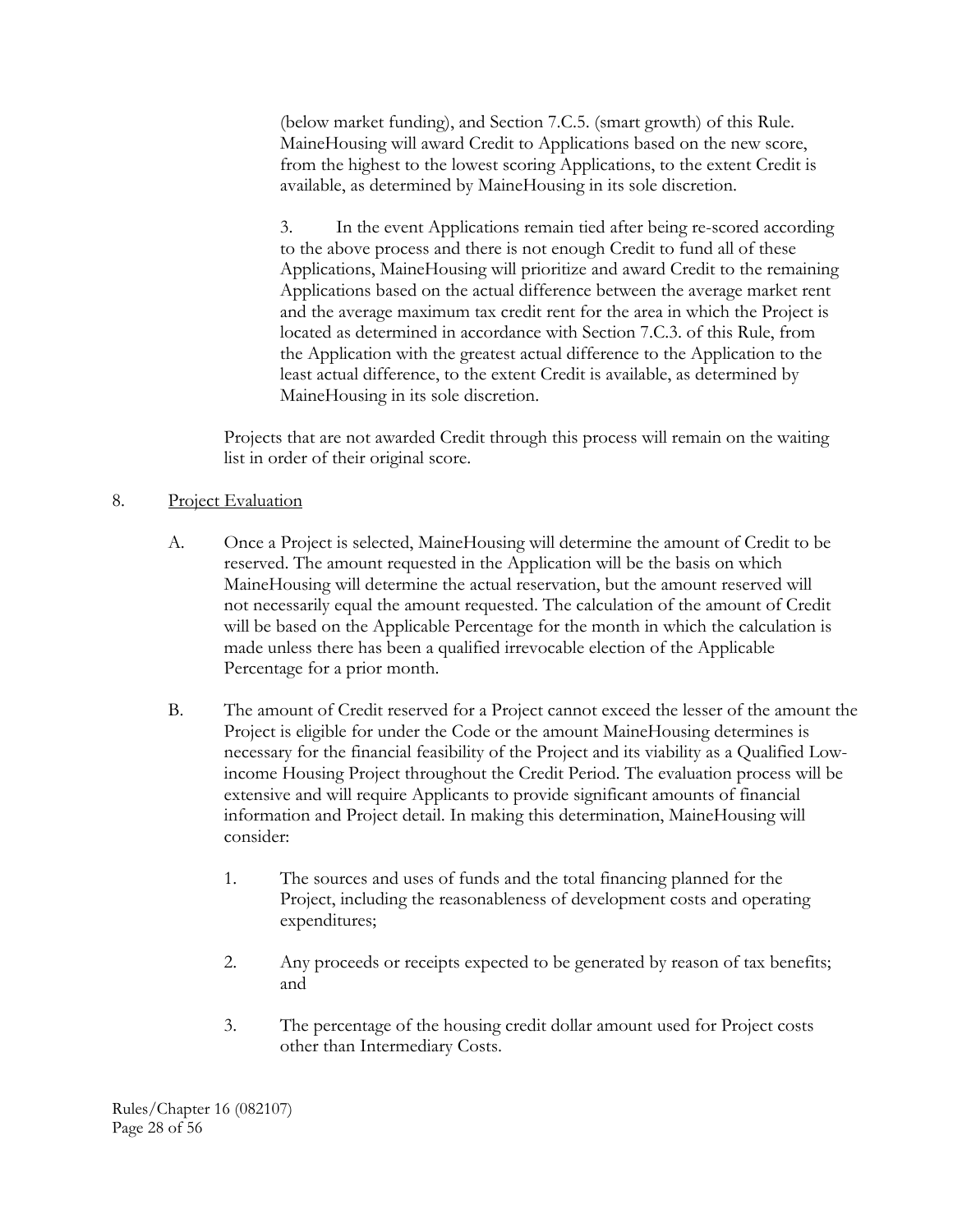These factors will not be applied so as to impede the development of Projects in hard-to-develop areas.

- C. In order to arrive at the amount of Credit dollars to be reserved for a Project, MaineHousing must identify the equity gap between development sources and uses which the Credit is designed to fill. In order to fulfill its statutory responsibility to allocate only the amount of Credit necessary for the financial feasibility of a Project and its viability throughout the Credit Period, MaineHousing reserves the right to limit recognition of Intermediary Costs, re-characterize Project sources and uses and make reasonable assumptions on projected revenues and expenses in the process of calculating the amount of Credit to be reserved or allocated to a Project. When applicable, MaineHousing will also take into consideration any restrictions imposed by federal laws and regulations imposing limitations on the combining of the Credit with other federal subsidies ("subsidy layering" guidelines).
- D. In order to fully evaluate the proposal's need for Credit, the expectation exists that availability of the Credit is a necessary incentive for the developer to undertake completion of the Project. Extreme caution should be taken to avoid incurring construction costs prior to the receipt of a reservation of Credit. MaineHousing reserves the right to cease processing any Application which has incurred construction costs prior to applying for Credit.

 In cases providing significant public purpose, when construction costs have been incurred prior to MaineHousing's decision to select any Application, developers should be prepared to demonstrate why the absence of Credit presents a serious risk to the overall viability and operation of the Project.

 E. MaineHousing will limit recognition of Developer Fees. The standard fee, regardless of whether costs used to calculate the fee include compensation paid to consultants, will be based on all aspects of Project development including, without limitation, creation of the Project concept, identification and acquisition of the Project site, obtaining construction and permanent financing, obtaining necessary subsidies, negotiation of syndication of investment interests in the Project, obtaining all necessary regulatory approvals, construction and marketing. Fees paid to consultants do not include fees for professional services such as those for environmental assessments, rental market studies, soil tests, and water tests. Reserves, in the form of cash, expected to be paid to the developer from the Project will be included in the Developer Fee calculation.

 Typically, the Developer Fee consists of two components, overhead and profit, which must be separately identified in the development budget for the Project. The Developer Fee, including these two components, shall be limited to \$15,000 per unit for the first 20 units in the Project and \$12,500 per unit for each additional unit in the Project, which total amount shall not exceed an amount equal to 15% of the Housing Development Costs, plus 10% of the costs of acquisition of land, existing buildings and equipment, all determined without regard to the Developer Fee.

Rules/Chapter 16 (082107) Page 29 of 56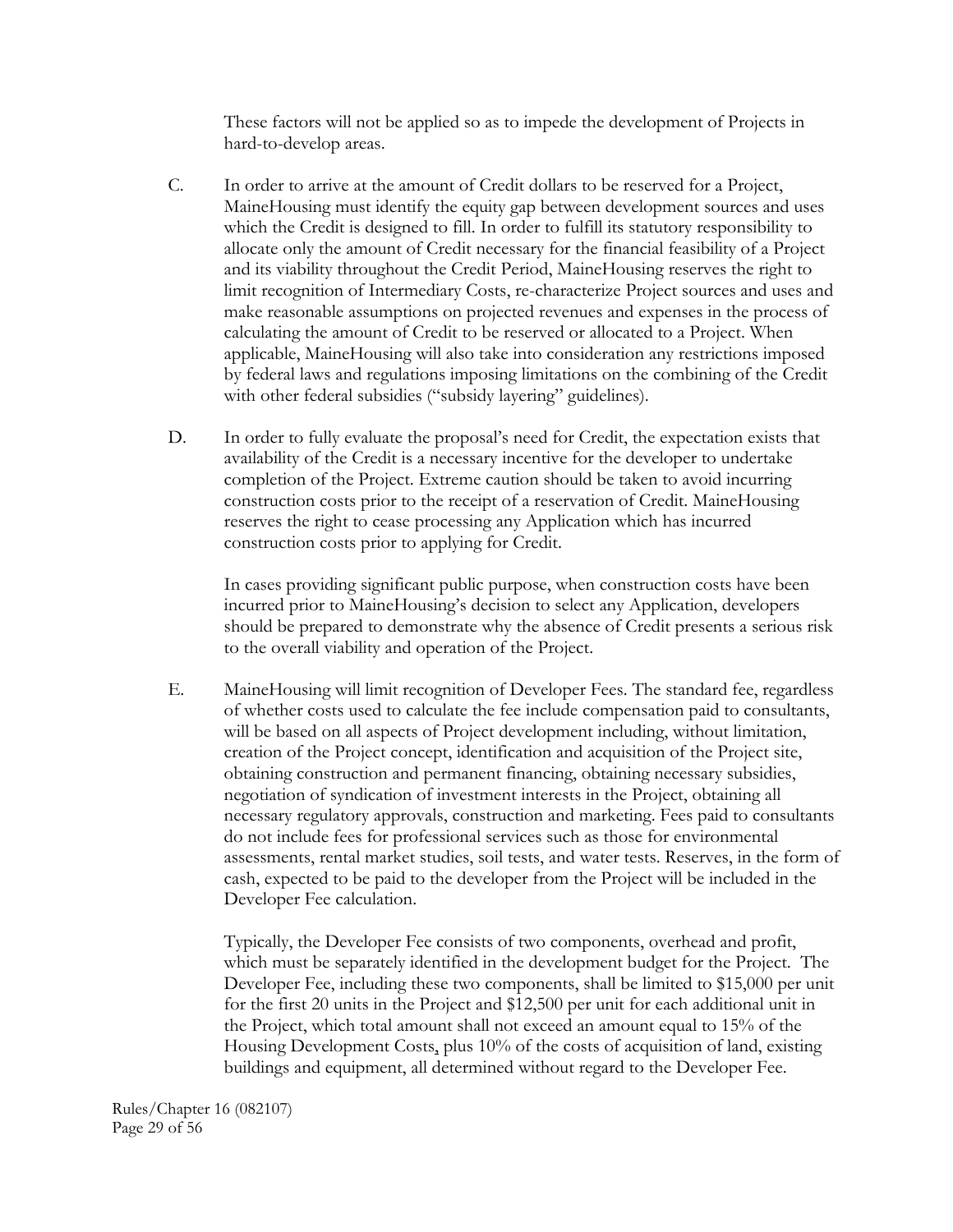F. In reviewing Intermediary Costs, MaineHousing will limit recognition of certain general contractor costs. Regardless of the geographic location of the Project, the standards for general contractor overhead, general requirements and profit will be an amount not greater than 16% of the Total Construction Cost, within the following ranges:

| Overhead                    | up to $2\%$ of Total Construction Cost |
|-----------------------------|----------------------------------------|
| <b>General Requirements</b> | up to $8\%$ of Total Construction Cost |
| Profit                      | up to $6\%$ of Total Construction Cost |

- G. In reviewing Project costs MaineHousing will consider the reasonableness of the per unit Total Development Cost. However, the following standards will not automatically be used as a limit when calculating the amount of Credit for which the Project is eligible. Each Project will first be compared with historical data for similar Qualified Low-income Housing Projects, i.e. size, location, funding source, etc. Costs will be evaluated against industry cost standards. Consideration will be allowed for costs associated with tenant service and common area spaces. Otherwise, the per unit cost recognized for Credit allocations should not exceed the HUD 221(d)(3) per unit limits established for the State. MaineHousing will require additional documentation if MaineHousing feels the proposed costs are not comparable or reasonable.
- H. The evaluation of each Project to determine the amount of Credit dollars for which it is eligible will be performed as of each of the following dates:
	- 1. The Application.
	- 2. The allocation of Credit.
	- 3. The date each Qualified Low-income Building is placed in service.

 Prior to each determination, the Applicant shall certify to MaineHousing the full extent of all Federal, State and local subsidies which apply with respect to the Qualified Low-income Housing Project and provide such other information MaineHousing deems necessary in order to complete its evaluation.

- I. PURSUANT TO FEDERAL LAW, ANY DETERMINATION MADE BY MAINEHOUSING HEREUNDER SHALL NOT BE CONSTRUED TO BE A REPRESENTATION OR WARRANTY AS TO THE FEASIBILITY OR VIABILITY OF ANY PROJECT AND MAY NOT BE RELIED UPON AS A REPRESENTATION OR WARRANTY BY ANY PARTY.
- 9. Reservation of Credit
	- A. Applicants will receive a Notice to Proceed indicating that an evaluation pursuant to Section 8 of this Rule will be undertaken. At the completion of the evaluation,

Rules/Chapter 16 (082107) Page 30 of 56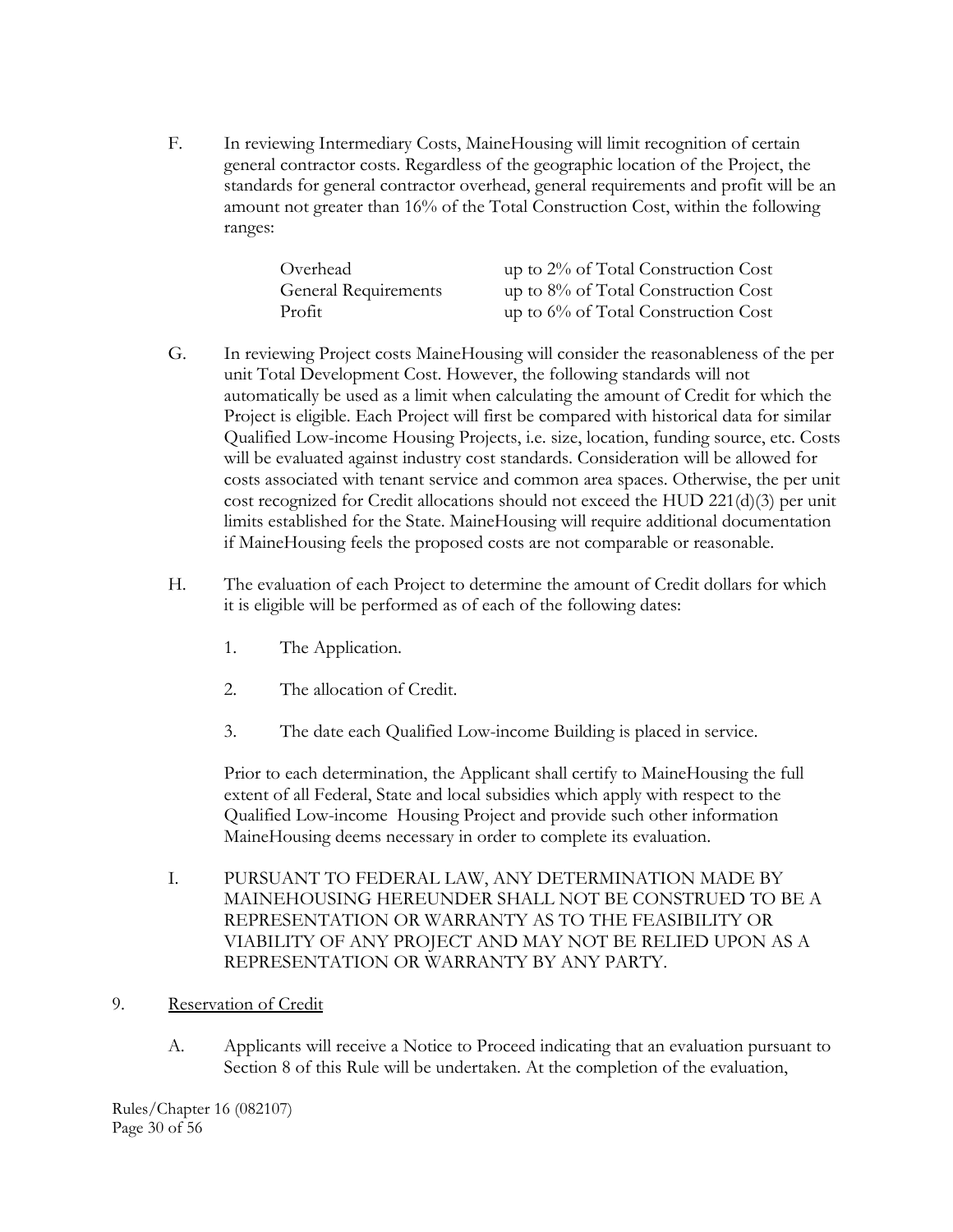MaineHousing will issue conditional reservations of Credit. The amount of Credit dollars reserved for a Project shall be the amount determined by MaineHousing pursuant to Section 8 of this Rule.

- B. Conditions contained in a conditional reservation will be performance-based, taking into consideration the specific circumstances of each Project and may include, without limitation:
	- 1. Payment of a Credit reservation fee equal to 3% of the amount of the reservation at the time of reservation.
	- 2. Deadline for final working drawings and specifications.
	- 3. Deadline for loan closing(s).
	- 4. Deadline for receipt of information necessary for MaineHousing to make its determination on allocation or carryover allocation of Credit.
	- 5. Prohibition against amendments or changes as set forth in Section 5.I. of this Rule.
	- 6. Termination date.
- C. When reservations of the Credit have been issued in an amount equal to the applicable State Ceiling, standby reservations may be issued in the same manner as described in Section 9.A. of this Rule. Applicants receiving standby reservations will only be allowed to proceed if a sufficient amount of the applicable State Ceiling becomes available through lapsed or withdrawn reservations, the return of Credit or receipt of Credit from the national re-pooling of unused housing Credit allocations.
- D. An Applicant may cancel or withdraw a reservation by submitting written notice thereof to MaineHousing.
- E. Reservations and standby reservations of Credit from the State Ceiling for a particular calendar year which are in effect on December 31 of that calendar year may be converted to reservations of Credit from the State Ceiling for the following year upon mutual agreement of the parties.
- F. At the time of issuance of a reservation, and to the extent authorized by the Code, MaineHousing and the Applicant may enter into a Binding Agreement to fix the maximum Credit dollar amount to be allocated to each Qualified Low-income Building for which Credit has been requested. Any such Binding Agreement must satisfy the requirements of the Code and will contain the same performance-based conditions set forth in the Applicant's conditional reservation. The Applicant may also choose either to fix the Applicable Percentage for each Qualified Low-income Building in the Project by irrevocably electing the percentage for the month in which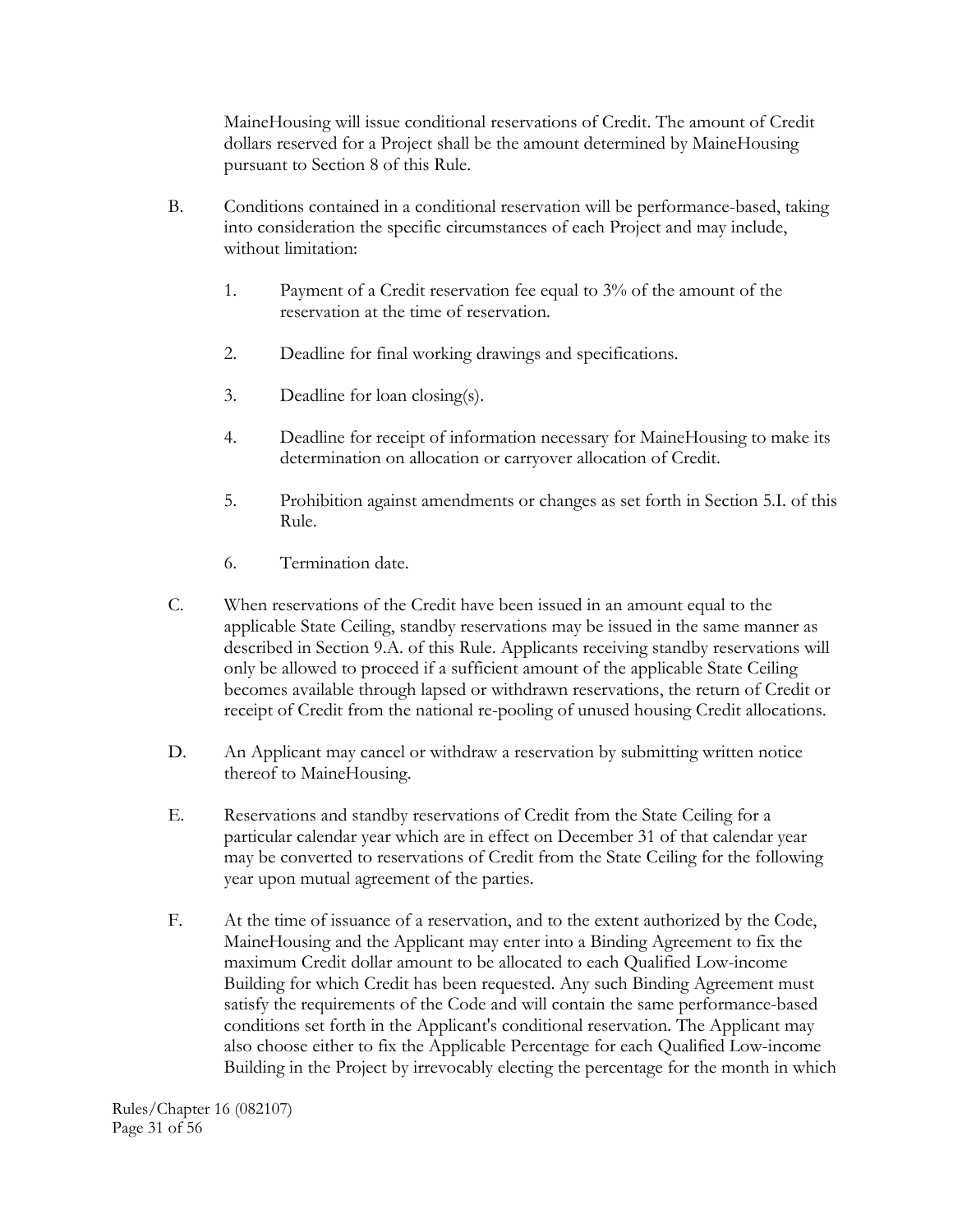the Applicant and MaineHousing enter into such Binding Agreement or to select the applicable percentage for the month the building is placed in service.

- G. MaineHousing may, in its sole discretion, allocate additional Credit for a Project facing increased construction costs, provided that the additional Credit amount will not exceed an amount that will generate capital contributions in an amount equal to 5% of the Total Construction Cost for the Project estimated at the time construction bids on the Project are requested and is subject to Credit availability.
- H. Prior to a reservation of Credit, an Applicant must demonstrate proficiency in the area of Credit compliance monitoring by completing a Credit compliance monitoring training approved by MaineHousing or receiving certification from a Credit trainer approved by MaineHousing.

# 10. Allocation of Credit

- A. Provided that an Applicant's Project is placed in service, within the meaning of the Code, in the calendar year for which a reservation of Credit has been issued and such reservation is still in effect, MaineHousing will allocate Credit to the Applicant, by issuance of IRS Form 8609 or such other form required by the IRS, after receipt of the following:
	- 1. A complete request for allocation of Credit, which must be in a form prescribed by MaineHousing and must include an audit report on the schedule of project costs prepared by an independent, third party certified public accountant.
	- 2. Certification of the total financing planned for the Project, all proceeds or receipts expected to be generated by reason of the Credit or other tax benefits, the total sources and uses of Project funds and the full extent of all Federal, state and local subsidies which apply or which the Applicant expects to apply with respect to the Project. In addition, the Applicant must identify all costs associated with the sale (i.e. commissions, due diligence, legal, accounting, reserves, etc.). This certification must include income, operating and development cost projections and methods for satisfying any deficits.
	- 3. An allocation fee as follows:

| Projects of up to 10 units   | \$250   |
|------------------------------|---------|
| Projects of 11 to 23 units   | \$ 500  |
| Projects of 24 or more units | \$1,000 |

 This paragraph does not apply to tax-exempt bond financed Projects described in Section 12 of this Rule.

Rules/Chapter 16 (082107) Page 32 of 56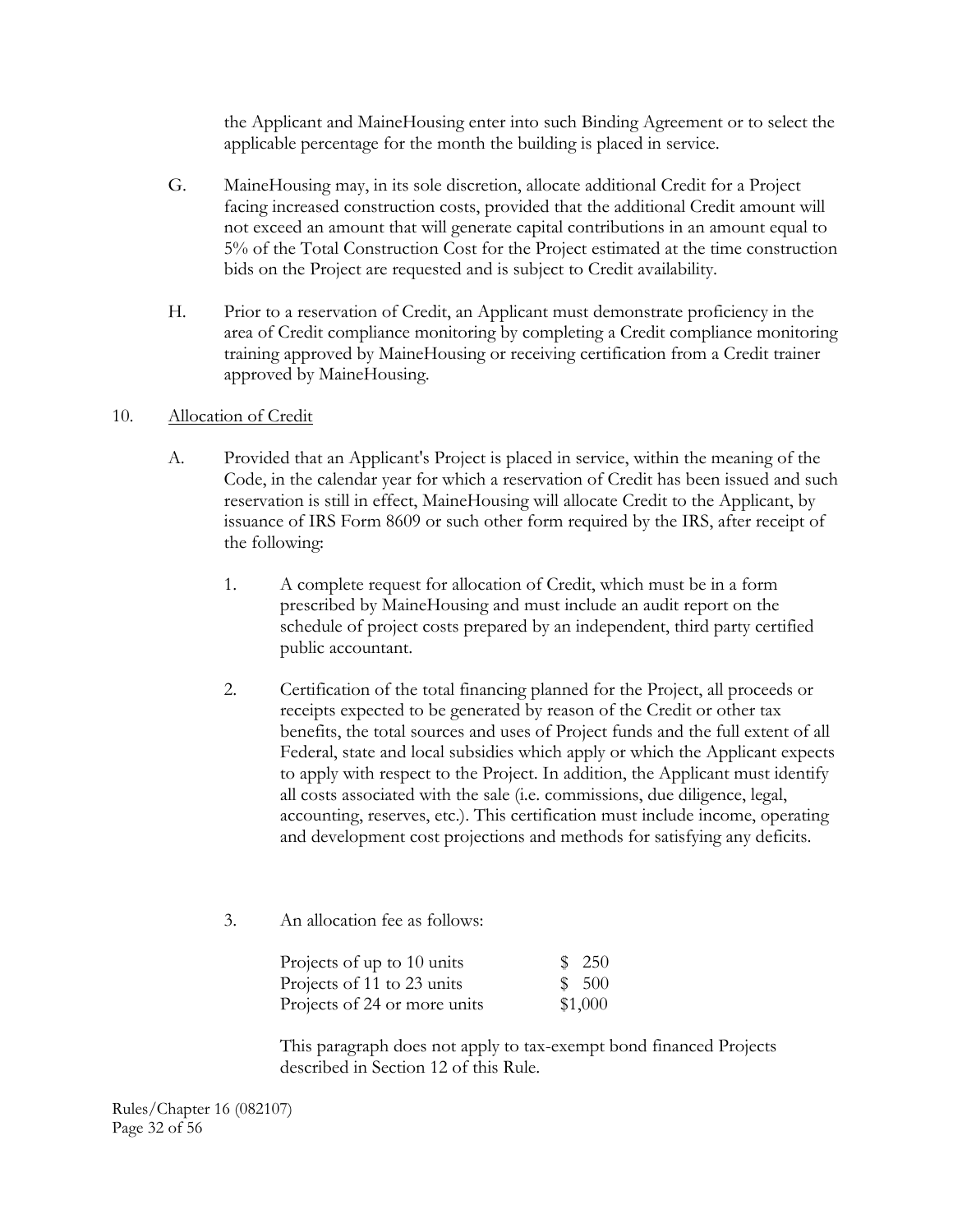- 4. A monitoring fee in an amount equal to \$250 per Credit eligible unit in the Project, not to exceed \$25,000 per Project.
- B. The amount of Credit allocated on behalf of each Qualified Low-income Building shall be the lesser of:
	- 1. The maximum amount for which the Project is eligible under the Code, as determined by MaineHousing based on information provided by the Applicant;
	- 2. The amount determined by MaineHousing as the minimum amount necessary for the financial feasibility of the Project and its viability as a Qualified Low-income Housing Project throughout the Credit Period; and
	- 3. The amount stated in the conditional reservation.
- C. An allocation made by MaineHousing will be effective only with respect to a Qualified Low-income Building placed in service during the calendar year in which the allocation is made and only to the extent that the Internal Revenue Service gives effect to such allocation. CREDIT RECIPIENTS ARE RESPONSIBLE FOR TAKING ONLY THE AMOUNT OF CREDIT AUTHORIZED UNDER THE CODE AND RECOGNIZED BY THE INTERNAL REVENUE SERVICE AND NO RELIANCE MAY BE PLACED ON MAINEHOUSING BY ANY PARTY FOR THIS DETERMINATION.

### 11. Carryover Allocation

- A. If the Project, or individual Qualified Low-income Building within the Project will not be placed in service, within the meaning of the Code, in the calendar year for which a reservation of Credit has been issued, MaineHousing may issue a carryover allocation to qualifying Applicants or choose to carry over the balance of the State Ceiling as provided in Section 4.A. of this Rule. In order to be considered for a carryover allocation, an Applicant must provide:
	- 1. A complete request for carryover allocation of Credit, which must be in a form prescribed by MaineHousing and must include an audit report on the schedule of project costs prepared by an independent, third party certified public accountant.
	- 2. Certification of the total financing planned for the Project, all proceeds or receipts expected to be generated by reason of the Credit or other tax benefits, the total sources and uses of Project funds and the full extent of all Federal, State and local subsidies which apply or which the Applicant expects to apply with respect to the Project. This certification must include income,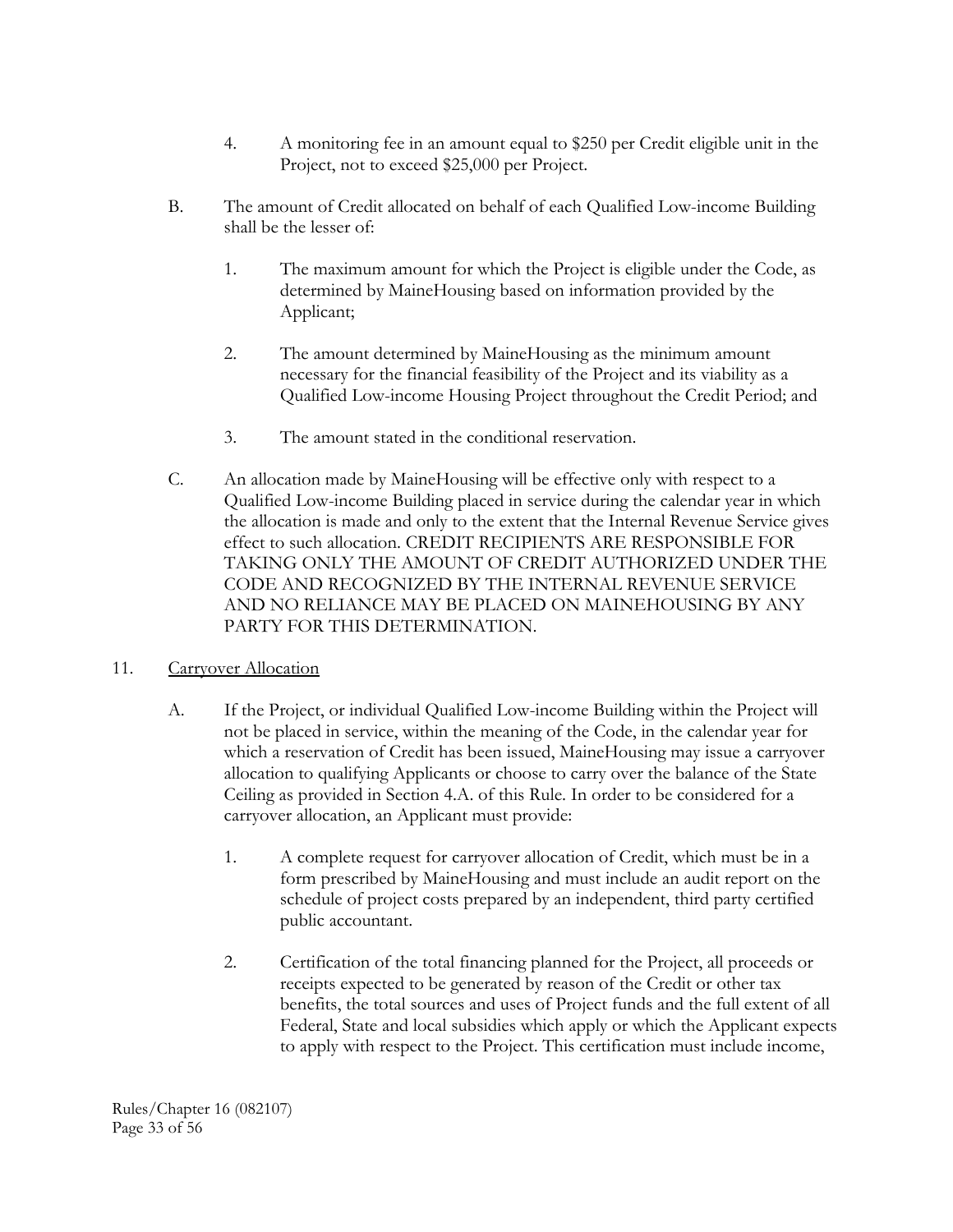operating and development cost projections and methods for satisfying any deficits.

- 3. Satisfactory evidence that the Applicant's basis in the Project at the end of the calendar year will exceed 10% of Applicant's reasonably expected basis in the Project at the end of the second calendar year following the calendar year in which the carryover allocation is made. Projects receiving a carryover allocation after June 30 of the credit year will have six (6) months from the date of the allocation to provide evidence that the Applicant's basis in the Project will exceed 10% of the Applicant's reasonably expected basis in the Project at the end of the second calendar year following the calendar year in which the carryover allocation is made. The entity satisfying the 10% basis test set forth in this subsection must be the same entity that receives the allocation of Credit.
- 4. Status report on the progress of development of the Project and the likelihood of the Project proceeding to completion.
- 5. An allocation fee as follows:

| Projects up to 10 units        | \$250   |
|--------------------------------|---------|
| Projects with 11 to 23 units   | \$500   |
| Projects with 24 or more units | \$1,000 |

- B. The amount of the carryover allocation for each Qualified Low-income Building shall be the lesser of:
	- 1. The maximum amount for which the Project is eligible under the Code, as determined by MaineHousing based on information provided by the Applicant;
	- 2. The amount determined by MaineHousing as the minimum amount necessary for the financial feasibility of the Project and its viability as a Qualified Low-income Housing Project throughout the Credit Period; and
	- 3. The amount stated in the conditional reservation.
- C. A carryover allocation made by MaineHousing will be effective only if the 10% basis test referred to in Section 11.A.3. of this Rule has been satisfied, the Qualified Lowincome Building is placed in service within two (2) years following the calendar year in which the allocation is made and only to the extent that the Internal Revenue Service gives effect to such allocation. CREDIT RECIPIENTS ARE RESPONSIBLE FOR TAKING ONLY THE AMOUNT OF CREDIT AUTHORIZED UNDER THE CODE AND RECOGNIZED BY THE INTERNAL REVENUE SERVICE AND NO RELIANCE MAY BE PLACED ON MAINEHOUSING BY ANY PARTY FOR THIS DETERMINATION.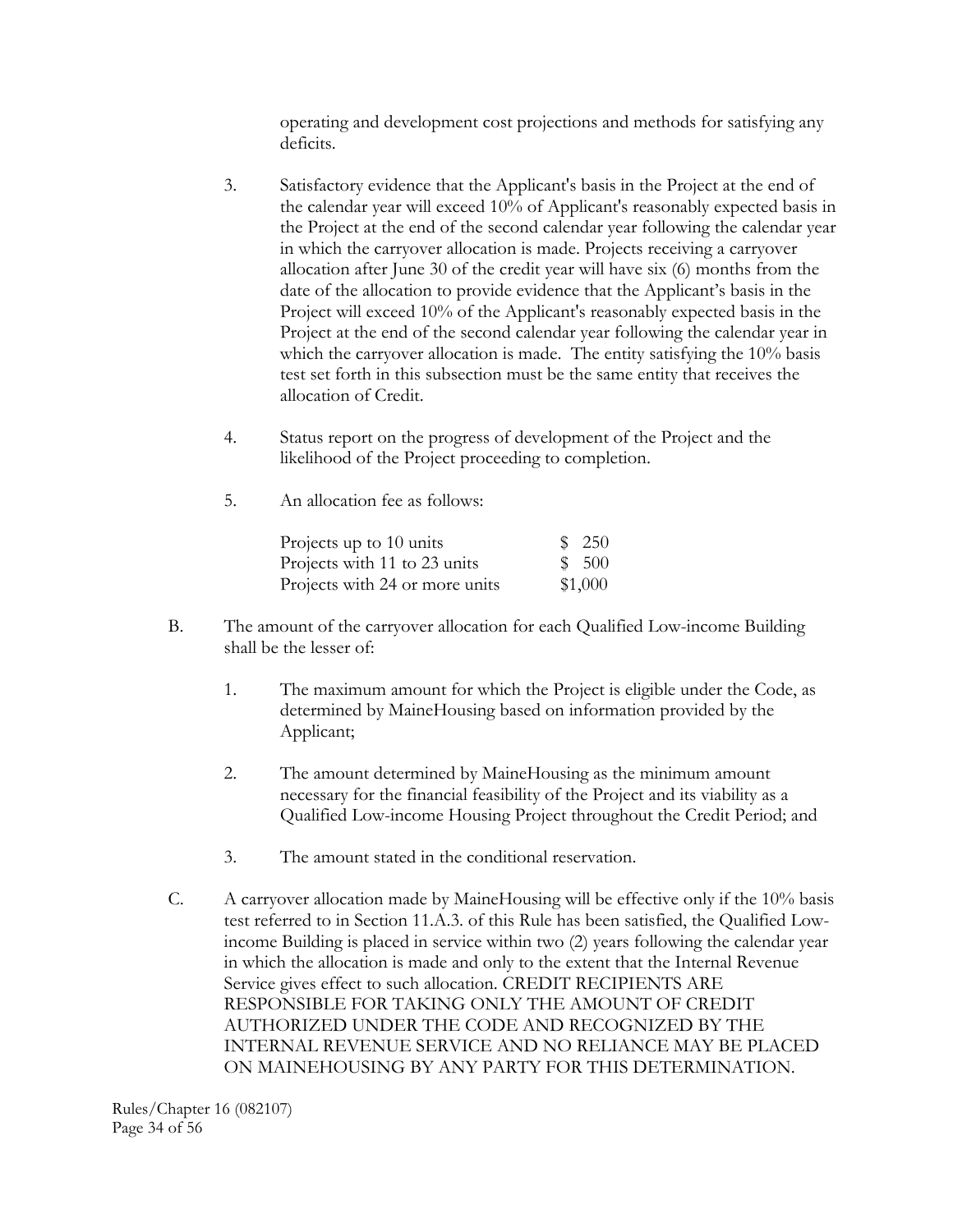- D. In order to ensure maximum utilization of the Credit, MaineHousing may impose performance conditions on developers receiving carryover allocations and may terminate or cancel the allocation for failure to comply with such conditions.
- E. MaineHousing may, in its sole determination, convert a carryover allocation of Credit from the State Ceiling for a particular calendar year to a reservation of Credit from the State Ceiling for the year in which the carryover allocation is terminated or the following year subject to the requirements of this subsection. The carryover allocation must be rescinded by the mutual consent of MaineHousing and the Applicant. At the time the carryover allocation is rescinded, there shall not have been any changes in the Project design or financing which, in the sole determination of MaineHousing, would substantially affect the score that the Applicant received pursuant to the applicable selection criteria or result in a cost increase which would render the Project withdrawn pursuant to Section 5.H. of this Rule. There must be extenuating circumstances, which result in the Applicant's likely failure to meet the 10% basis test in Section 11.A.3. of this Rule or the likely failure of the Project to be placed in service within two (2) years following the year in which the allocation was made. The Project will only be required to meet the requirements of the Plan in effect at the time the Project received the original allocation of Credit. If the Applicant has entered into a Binding Agreement and elected to lock the Applicable Percentage, then the Applicant is bound by the Applicable Percentage elected under the original Binding Agreement.
- F. Credit returned to MaineHousing as a result of the termination or cancellation of a carryover allocation prior to September 30 in a particular calendar year shall be added to the State Ceiling for the calendar year in which it is returned. Credit returned as a result of a termination or cancellation of a carryover allocation after September 30 shall be added to the State Ceiling for the calendar year in which it is returned or the following year.
- G. MaineHousing may carry over the entire unallocated portion of the State Ceiling and deny all requests for Project-specific carryover allocations.

### 12. Tax-Exempt Bond Financed Projects

 A. A Qualified Low-income Building which is financed with the proceeds of tax-exempt bonds subject to the State volume cap on such bonds qualifies for the Credit on the portion of the Eligible Basis of the building financed with such bond proceeds without an allocation from the State Ceiling. If 50% or more of the Eligible Basis of a Qualified Low-income Building is financed with the proceeds of tax-exempt bonds subject to the state volume cap on such bonds, all of the Eligible Basis of the building qualifies for the Credit without an allocation from the State Ceiling.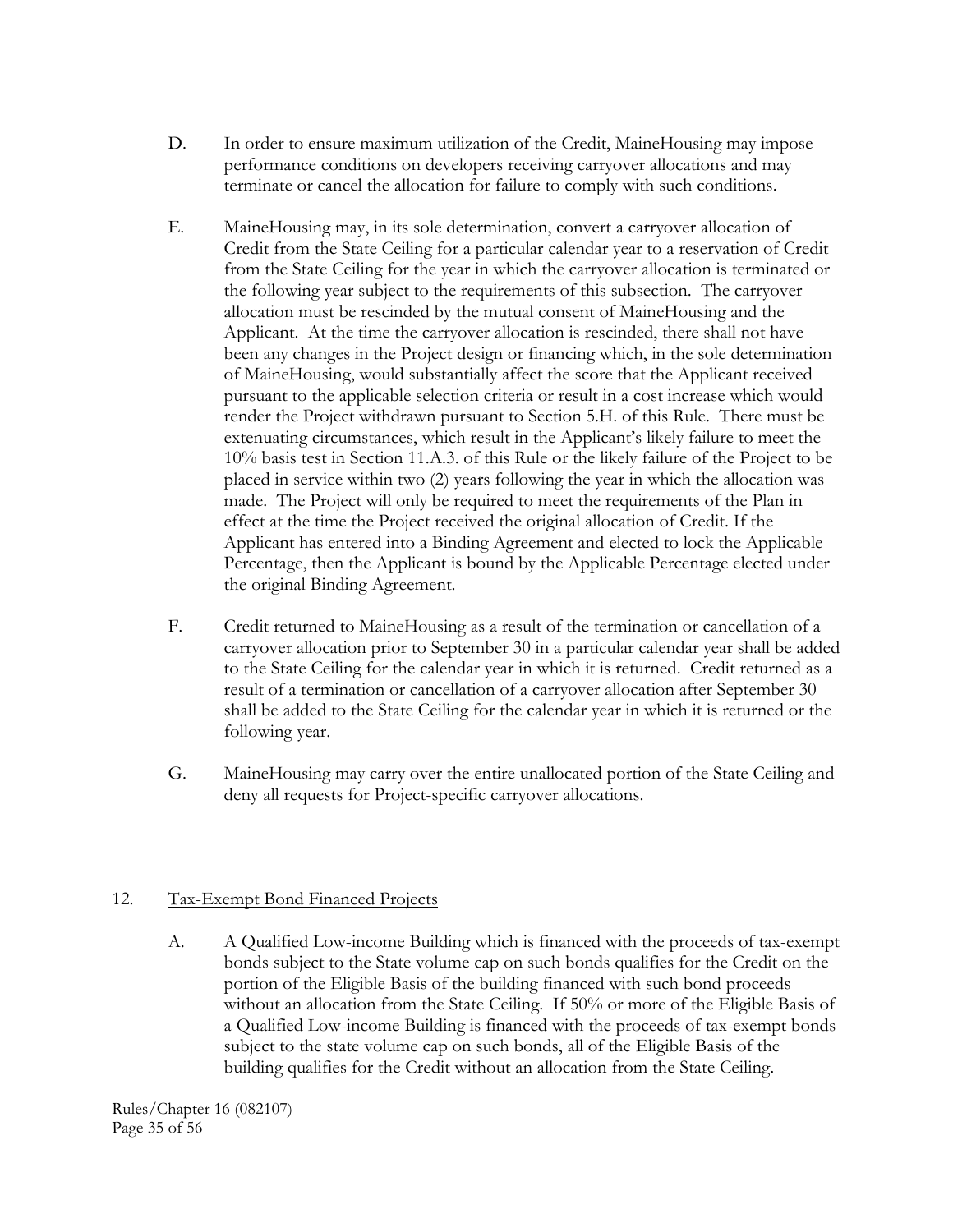- B. Except as otherwise provided in the Code, Qualified Low-income Buildings financed with the proceeds of tax-exempt bonds subject to the state volume cap on such bonds which are placed in service after 1989, in order to qualify for the Credit without an allocation from the State Ceiling, must satisfy the requirements for application and allocation set forth in Section 6 of this Rule (other than the affordability threshold requirement set forth in Section 6.B.) and Section 10 of this Rule (other than the requirement for issuance of a conditional reservation) and be evaluated by the issuer of the bonds according to the evaluation procedures set forth in Section 8 of this Rule to determine the proper amount of the Credit.
- C. Developers of properties financed with tax-exempt bonds and seeking Credit without an allocation from the State Ceiling may, to the extent the Project is not yet placed in service and is otherwise authorized by the Code, elect to fix the Applicable Percentage for each Qualified Low-income Building in the Project by irrevocably electing the percentage for the month in which the bonds are sold, as opposed to the Applicable Percentage for the month the building is placed in service. Such an election must be made on forms provided by MaineHousing and must be made by the fifth day of the month following the month in which the bonds are issued.
- D. Developers of properties seeking Credit without an allocation from the State Ceiling must request the issuance of an IRS Form 8609 for each Qualified Low-income Building in the year the Project is placed in service. Such request must be made on forms provided by MaineHousing. This request must also include an audit report on the schedule of project costs prepared by an independent, third party certified public accountant.
- E. MaineHousing will make tax-exempt financing available to Projects that are financed under the RD 515 Program to enable the Projects to receive 4% Low-Income Housing Tax Credits without an allocation from the State Ceiling.
- F. Once MaineHousing has reviewed the Project in accordance with this Section 12 and deemed the Project eligible to receive Credit, a determination letter will be issued.

### 13. Monitoring and Notification of Noncompliance

 MaineHousing is required by Federal law to monitor Qualified Low-income Housing Projects for noncompliance with the provisions of Section 42 of the Code and to notify the Internal Revenue Service when it becomes aware of any such noncompliance. In January 2007 the IRS issued its "Guide for Completing Form 8823 Low-Income Housing Credit Agencies Report of Noncompliance or Building Disposition". The purpose of the Guide is to provide standardized operational definitions for the noncompliance categories listed on Form 8823. Compliance with the monitoring procedures is a requirement of the Extended Low-income Housing Commitment. MaineHousing reserves the right to impose a

Rules/Chapter 16 (082107) Page 36 of 56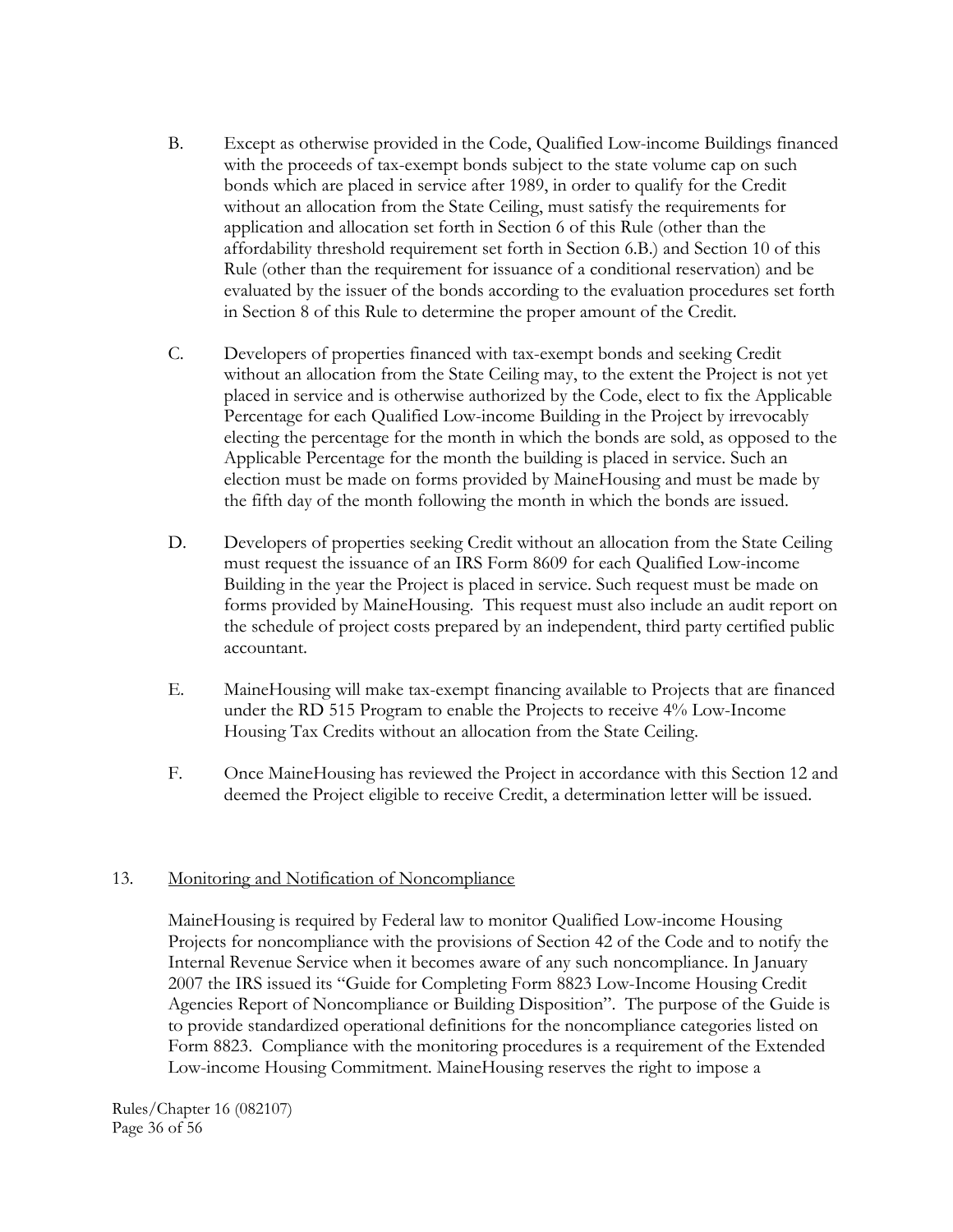reasonable fee for the administrative burden resulting from this on-going monitoring requirement. Owners must comply with the following requirements:

- A. Recordkeeping and record retention. Owners must keep on file and available to MaineHousing upon request, records for each Qualified Low-income Building in the Qualified Low-income Housing Project, including without limitation, the following information.
	- 1. The total number of residential rental units in each Qualified Low-income Building (including the number of bedrooms and the size in square feet of each residential rental unit).
	- 2. The number of residential rental units in each Qualified Low-income Building that are designated low-income units.
	- 3. The rent charged on each residential rental unit in each Qualified Lowincome Building (including any utility allowances).
	- 4. The number of occupants in each low-income unit.
	- 5. The low-income unit vacancies in each Qualified Low-income Building and information that shows when, and to whom, the next available units were rented.
	- 6. The annual income certification of each low-income tenant per unit or a copy of the waiver from the annual income certification requirement which is available to 100% Credit eligible properties.
	- 7. Documentation to support each low-income tenant's income certification (for example, a copy of the tenant's federal income tax return, Forms W-2, or verifications of income from third parties such as employers or State agencies paying unemployment compensation). Tenant income is calculated in a manner consistent with the determination of annual income in accordance with Section 8 of the United States Housing Act of 1937, not in accordance with the determination of gross income for federal income tax liability. In the case of a tenant receiving Section 8 housing assistance payments, the documentation requirement is satisfied if the public housing authority provides a statement to the Owner declaring that the tenant's income does not exceed the applicable income limit under Section 42(g) of the Code.
	- 8. The Eligible Basis and Qualified Basis of each Qualified Low-income Building at the end of the first year of the Credit Period.
	- 9. The character and use of the nonresidential portion of a Qualified Lowincome Building included in the Qualified Low-income Building's Eligible Basis (for example, tenant facilities that are available on a comparable basis to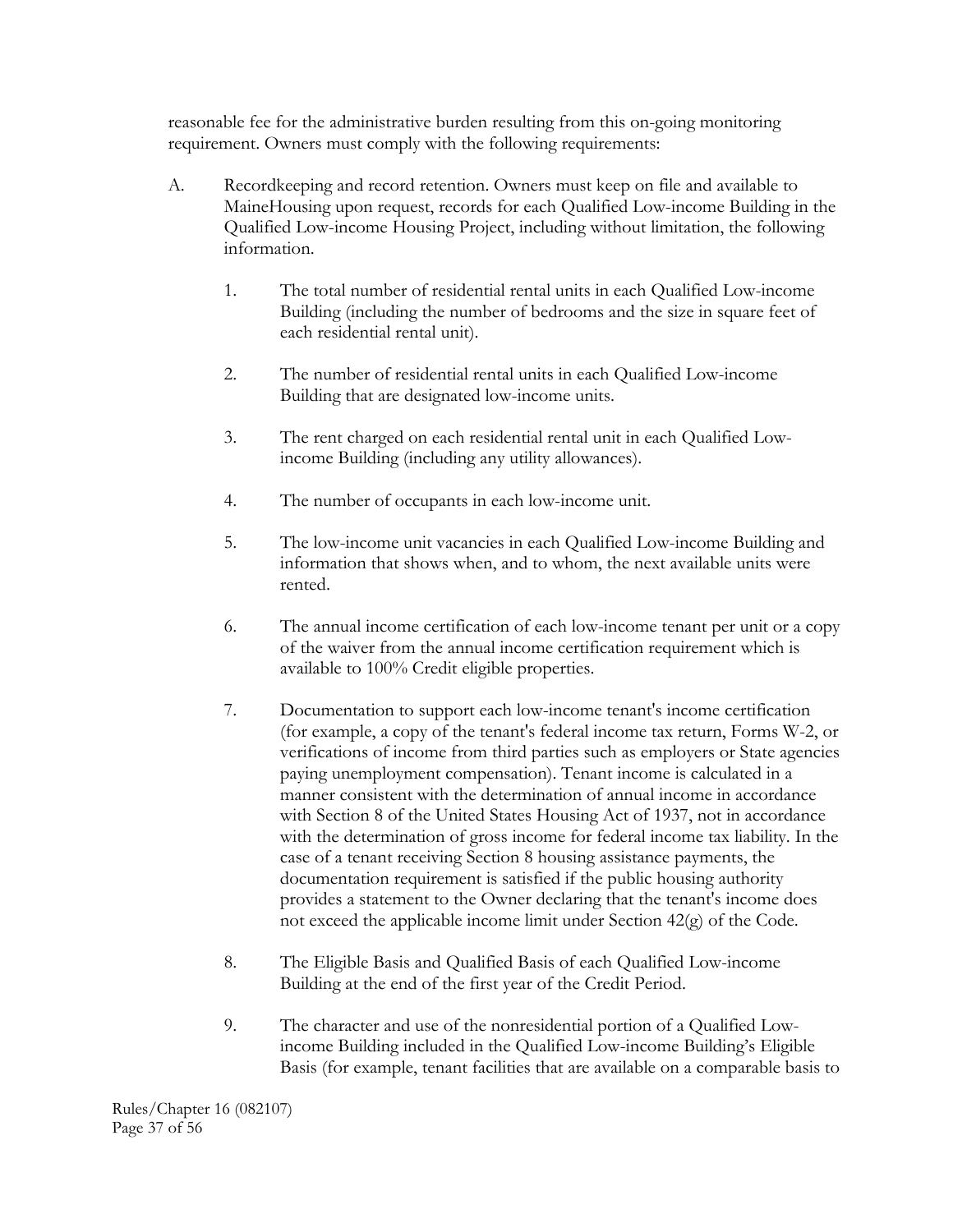all tenants and for which no separate fee is charged for use of the facilities or facilities reasonably required by the Project).

 These records shall be maintained for each Qualified Low-income Building throughout the applicable Extended Use Period. These records shall be retained for at least six (6) years after the due date (with extensions) for filing the federal income tax return for that year. The records for the first year of the Credit Period, however, shall be retained until the later of the end of the applicable Extended Use Period or six (6) years beyond the due date (with extensions) for filing the federal income tax return for the last year of the Compliance Period of the Qualified Low-income Building. First year quarterly reports shall be filed with MaineHousing.

- 10. A determination of the student status of the resident household.
- B. Certification and review. Owners must certify compliance with the requirements of Section 42 of the Code as follows:
	- 1. All Owners must certify to MaineHousing annually throughout the Extended Use Period of the Qualified Low-income Housing Project for the calendar year preceding certification that:
		- a. The Project met the minimum low-income set-aside test applicable to the Project and complies with the additional low-income targeting pledged by the Owner as set forth in the Extended Low Income Housing Commitment on which the allocation was based, (e.g. 40% AMI and 50% AMI);
		- b. There was no change in the Applicable Fraction of any Qualified Low-income Building or that there was a change and a description of the change;
		- c. The Owner has received an annual income certification from each low-income tenant and documentation to support that certification or in the case of a tenant receiving Section 8 housing assistance payments, the statement from a public housing authority described in Section 13.A.7. of this Rule;
		- d. Each qualified low-income unit in the Project was rent-restricted under Section  $42(g)(2)$  of the Code;
		- e. All units in the Project were available for use by the general public and used on a nontransient basis, except for transitional housing for the homeless provided under Section  $42(i)(3)(B)(iii)$  of the Code;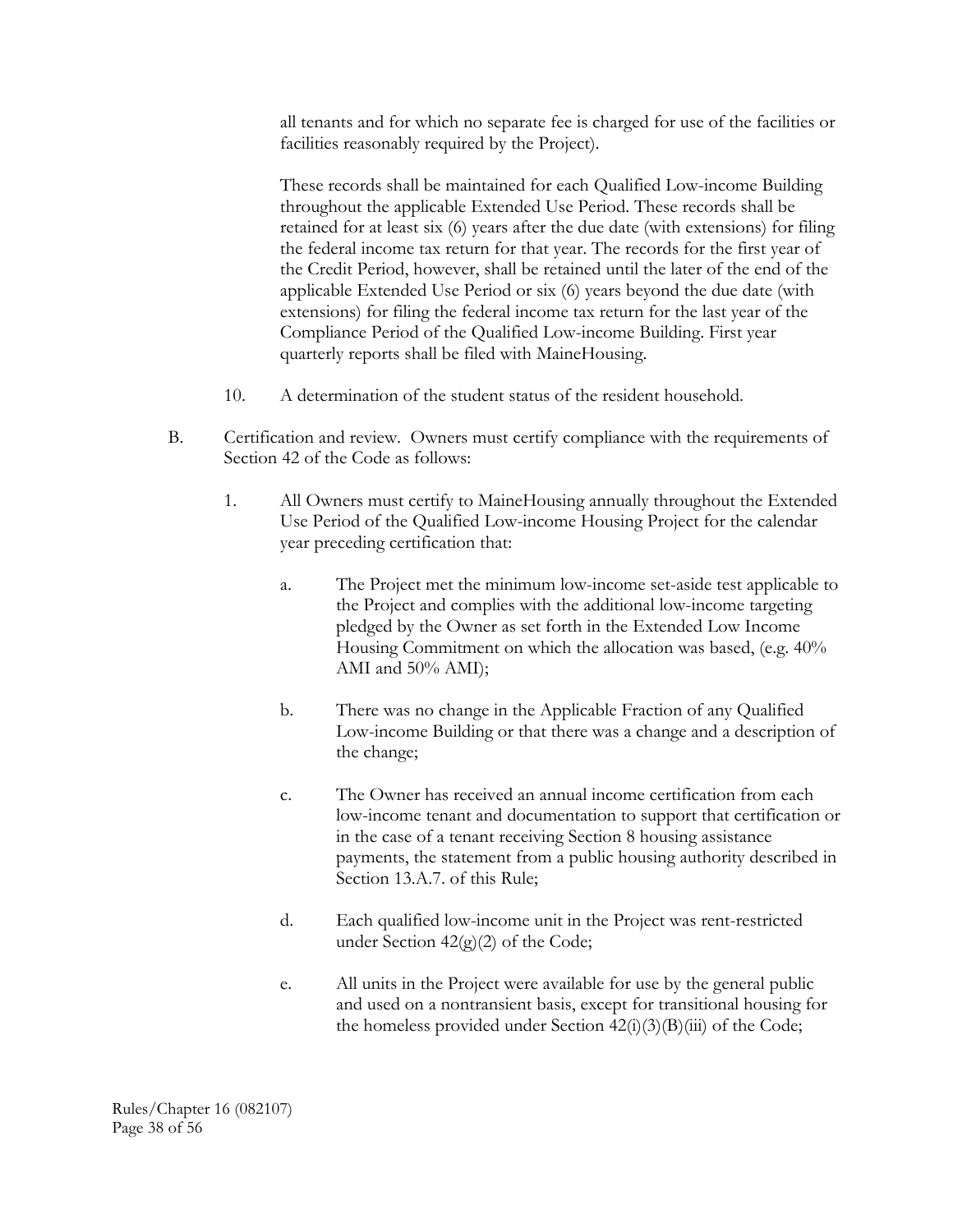- f. Each Qualified Low-income Building was suitable for occupancy under applicable health, safety and building codes;
- g. There was no change in the Eligible Basis of any Qualified Lowincome Building or if there was a change, the nature of the change (for example, a common area has become commercial space, or a fee is now charged for a tenant facility formerly provided without charge);
- h. All tenant facilities included in the Eligible Basis of any Qualified Low-income Building, such as swimming pools, other recreational facilities and parking areas, were provided on a comparable basis without charge to all tenants in the Qualified Low-income Building;
- i. If a low-income unit in the Qualified Low-income Building became vacant during the year, that reasonable attempts were or are being made to rent that unit or the next available unit of comparable or smaller size to tenants having a qualifying income before any units in the Qualified Low-income Building were or will be rented to tenants not having a qualifying income;
- j. If the income of tenants of a low-income unit in the Qualified Lowincome Building increased above the limit allowed under Section 42 of the Code, the next available unit of comparable or smaller size in the Qualified Low-income Building was or will be rented to tenants having a qualifying income;
- k. The Project complies with the Extended Low-income Housing Commitment for Qualified Low-income Buildings subject to Section 7108(c)(1) of the Revenue Reconciliation Act of 1989;
- l. The Project complies with the requirements of all applicable Federal and State housing programs (e.g. RD, Federal HOME, HUD Section 8, or Tax-Exempt Bonds);
- m. The Project has not received notice of any violation of applicable building codes. In the event a violation occurs the owner must report all violations to MaineHousing including a summary of or copies of violations issued. The Owner must indicate whether the violations have been corrected and must retain all original reports of violation;
- n. No findings of discrimination under the Federal Fair Housing Act, Title VIII of the Civil Rights Act of 1968, as amended by the Fair Housing Amendments Act of 1988 (42 U.S.C. § 3601 *et seq.*) or the Maine Human Rights Act (5 M.R.S.A., Chapter 337, Subchapter IV) have occurred at the Project. A finding of discrimination includes an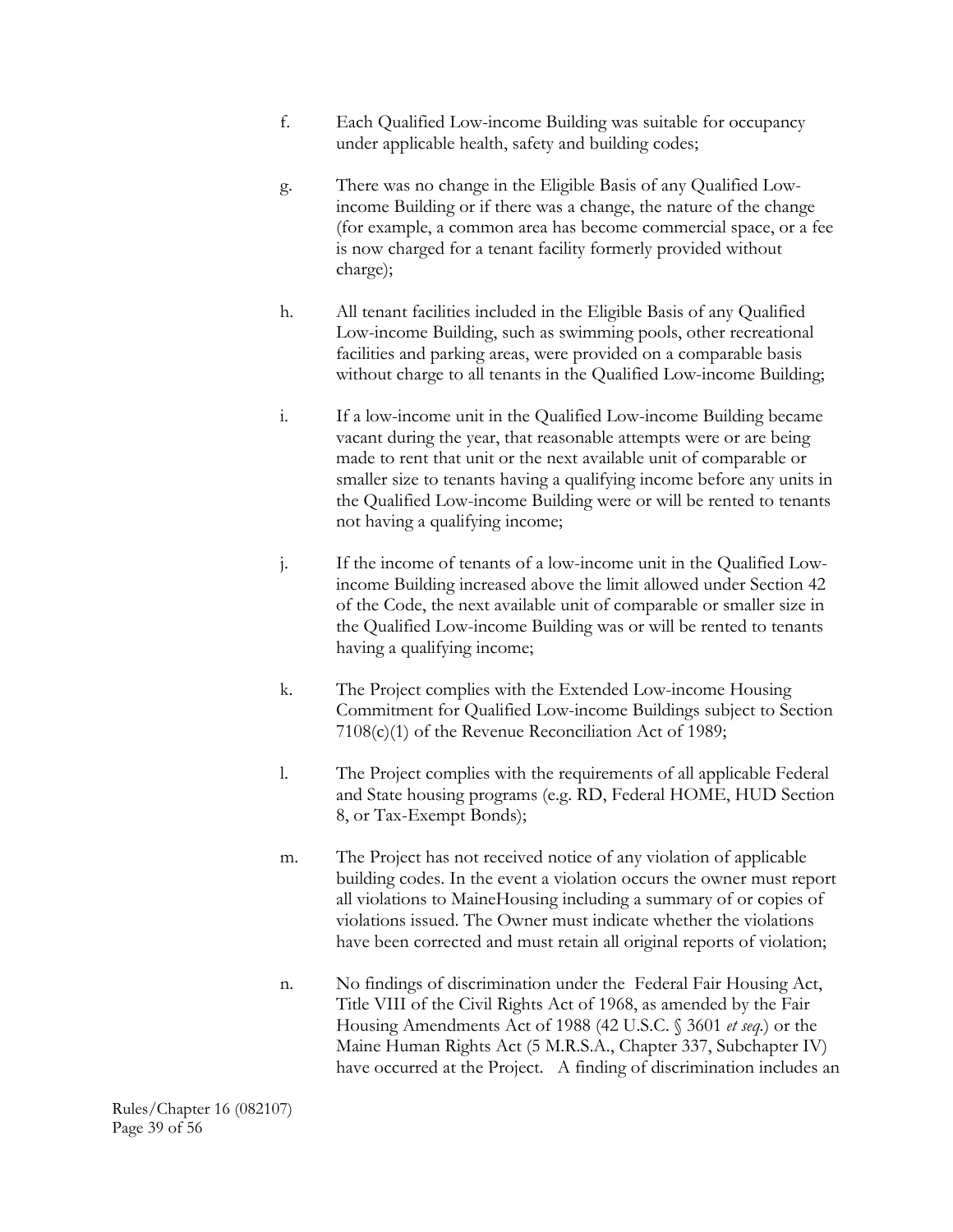adverse final decision by HUD, an adverse final decision by a substantially equivalent State or local fair housing agency, or an adverse judgment from a Federal or State court;

- o. No applicant for tenancy in possession of a Section 8 voucher was refused housing solely because of their status as a Section 8 voucherholder;
- p. If the Owner received its Credit allocation from a portion of the State Ceiling set-aside for a Project involving a Qualified Non-Profit Organization under Section 42(h)(5) of the Code, then a Qualified Non-profit Organization materially participated in the operation of the Project within the meaning of Section 469(h) of the Code; and
- q. There has been no change in the ownership or management of the Project.
- 2. Annually throughout the Extended Use Period applicable to the Project, Owners must complete and submit to MaineHousing a tenant status report on a form prescribed by MaineHousing. The tenant status report shall accurately reflect tenant income, rent data and other occupancy information required by MaineHousing for each Qualified Low-income Building in a Project for the prior calendar year.
- 3. MaineHousing will review the tenant files of at least 20% of the low income units in each Project at least once every three (3) years. For new Projects placed in service, MaineHousing will complete a review of tenant records of 20% of the low income units at the Project within two (2) years following the year the last Qualified Low-income Building is placed in service. The tenant records to be reviewed, will be selected randomly by MaineHousing. Notice of Project selection, as well as the required timeframe for submission of details, will be provided by MaineHousing to the Owner in writing.
- 4. Owners of Qualified Low-income Buildings financed under the RD 515 program or Qualified Low-income Buildings of which 50% or more of the aggregate basis is financed with the proceeds of tax-exempt bonds are not required to submit, and MaineHousing is not required to review, the tenant income certifications, supporting documentation and rent records if RD or the bond issuer, as applicable, has entered into an agreement with MaineHousing to provide information concerning the income and rent of the tenants in the Qualified Low-income Building to MaineHousing. If the information provided by RD or the bond issuer is not sufficient for MaineHousing to make the required determinations, MaineHousing shall request the necessary additional income or rent information from the Owner.

Rules/Chapter 16 (082107) Page 40 of 56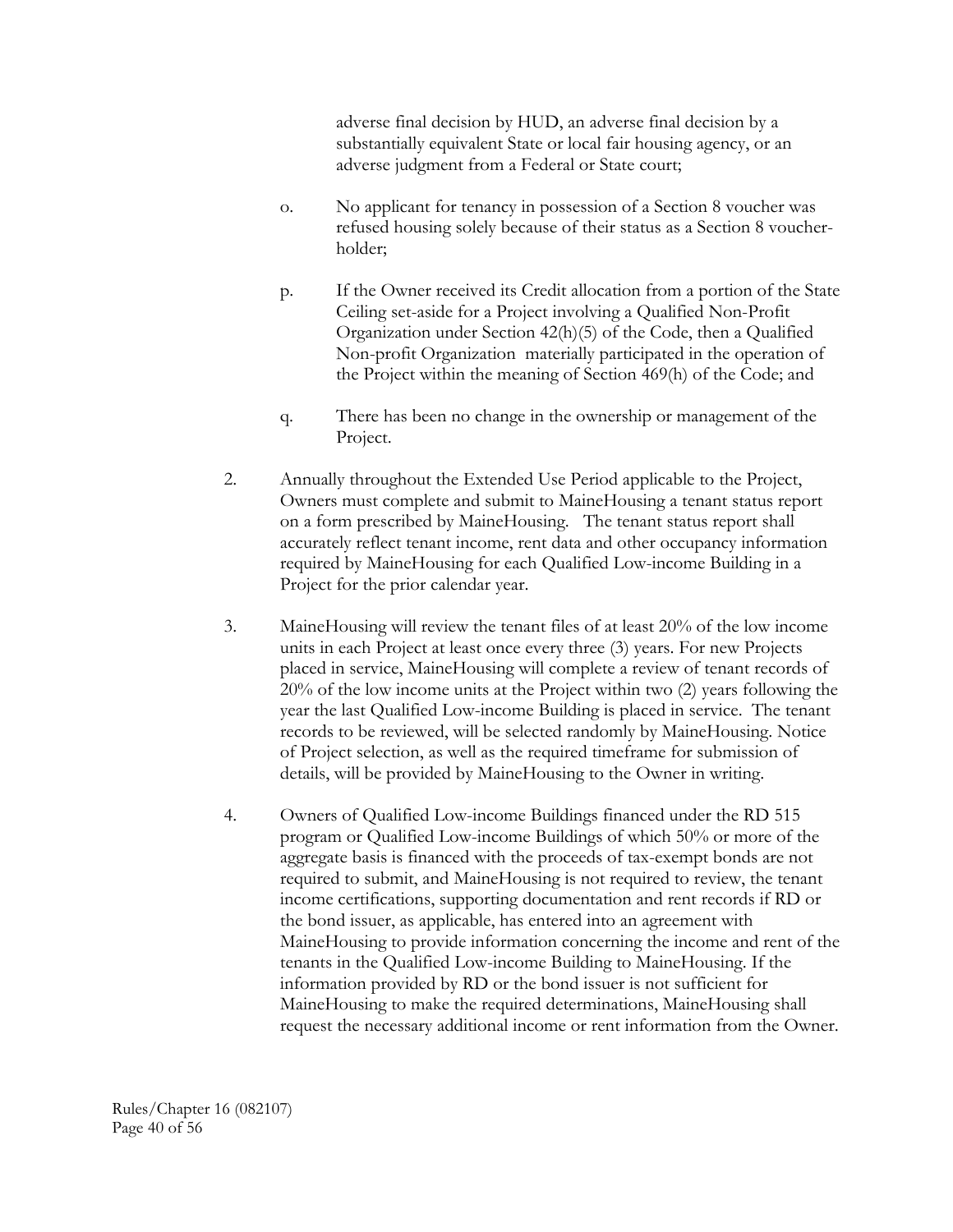- 5. MaineHousing shall review all certifications and supporting documentation submitted hereunder for compliance with the requirements of Section 42 of the Code.
- 6. The annual owner certifications, an executed Form 8609 and 8609-A for each Qualified Low-income Building and the tenant status report for each building required hereunder must be submitted to MaineHousing on or before a date established by MaineHousing, but in no event, later than May 1 of each year. The certification must cover the preceding calendar year and must be made as of December 31 of the prior year. A completed and executed Form 8609 is only required to be submitted one time and must accompany the initial submission. The certifications shall be made on forms prescribed by MaineHousing and shall be made under penalty of perjury.
- C. Inspections. MaineHousing will perform property inspections consistent with Uniform Physical Condition Standards (UPCS) on a one-to-three year cycle, and shall have the right, at any time upon thirty (30) days notice to the Owner, to review all records referred to in Section 13 of this Rule.
- D. Monitoring Fee. All Applications shall be required to remit a one-time monitoring fee equal to \$250 for each Credit eligible unit in the Project, not to exceed \$25,000 per Project. This fee must be paid prior to the issuance of the IRS Form 8609.

MaineHousing reserves the right to waive all or part of the fee in the event the partnership enters in a compliance monitoring agreement acceptable to MaineHousing, and agrees to provide sufficient annual documentation to enable MaineHousing to perform its required oversight.

 E. Notification of noncompliance. In the event MaineHousing does not receive the certifications required hereunder when due or they are incomplete or insufficient, MaineHousing shall notify the Owner in writing of the missing, incomplete or insufficient certification. In the event MaineHousing discovers through audit, inspection, review or some other manner that the Project is not in compliance with the provisions of Section 42 of the Code, MaineHousing shall notify the Owner in writing of the nature of such noncompliance. In either case, such notice shall provide the Owner with a reasonable correction period, not to exceed ninety (90) days, in which the Owner must supply the completed certifications and/or bring the Project into compliance with Section 42 of the Code. If MaineHousing determines there is good cause, it may extend the correction period for up to six (6) months. Within forty-five (45) days after the end of the correction period, including any permitted extensions, MaineHousing shall file the required Form 8823, Low-Income Housing Credit Agencies Report of Noncompliance, with the Internal Revenue Service regardless of whether the noncompliance or failure to certify has been corrected.

# F. LIABILITY. COMPLIANCE WITH THE REQUIREMENTS OF SECTION 42 OF THE CODE IS THE RESPONSIBILITY OF THE OWNER OF THE

Rules/Chapter 16 (082107) Page 41 of 56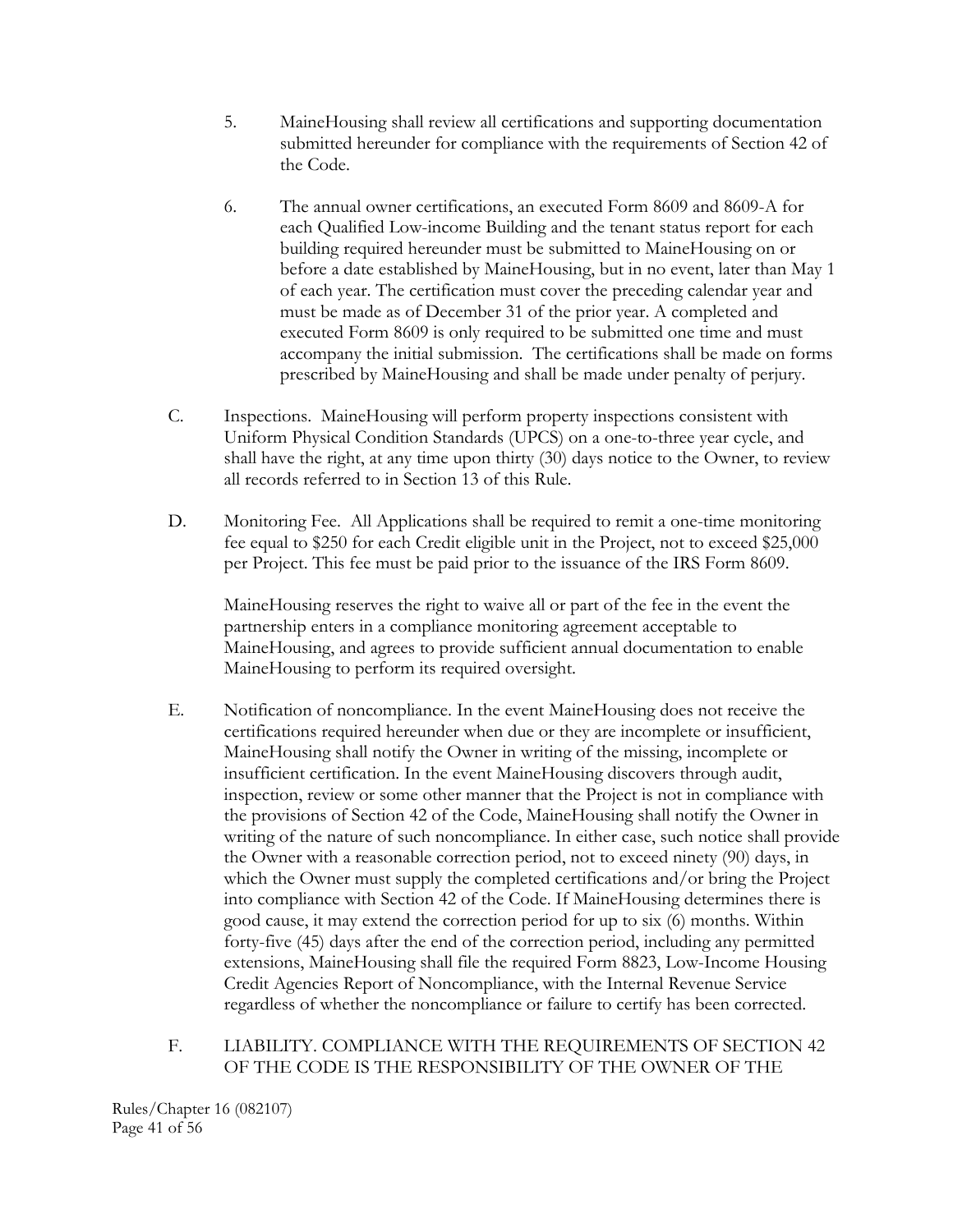QUALIFIED LOW-INCOME BUILDING FOR WHICH THE CREDIT IS ALLOWABLE. MAINEHOUSING'S OBLIGATION TO MONITOR FOR COMPLIANCE WITH THE REQUIREMENTS OF SECTION 42 OF THE CODE DOES NOT MAKE MaineHousing LIABLE FOR AN OWNER'S NONCOMPLIANCE.

### 14. Additional Requirements

- A. Applicant's eligibility for use of the Credit after allocation of the Credit is conditioned on Applicant's continued compliance with certain tenant income and rental restrictions. Failure to comply with such restrictions can result in forfeiture and recapture penalties being imposed upon Applicant by the Internal Revenue Service. MaineHousing ACCEPTS NO RESPONSIBILITY AND NO RESPONSIBILITY SHALL BE IMPLIED BY THE ISSUANCE OF A RESERVATION, ALLOCATION OR CARRYOVER ALLOCATION OF CREDIT ON BEHALF OF A PARTICULAR PROJECT, FOR ENFORCEMENT OF, OR COMPLIANCE WITH, ANY OF THESE RESTRICTIONS NOW OR HEREAFTER IMPOSED.
- B. Any provision of applicable Federal or State law, including without limitation, the Code and the Act, shall take precedence over this Rule in the event of any inconsistency.
- C. This Rule does not preclude such additional or alternative requirements as may be necessary to comply with the Code or the Act.
- D. This Rule establishes a pool of eligible Applicants but does not preclude additional reasonable criteria and does not confer any automatic right or entitlement to Credit on any person or entity eligible hereunder.
- E. The Director of MaineHousing, individually or by exercise of the delegation powers contained in the Act, shall make all decisions and take all action necessary to implement this Rule. Such action of the Director shall constitute final agency action.
- F. Upon determination of good cause, the Director of MaineHousing or the Director's designee may, subject to statutory limitations, waive any provision of this Rule. Each waiver shall be in writing and shall be supported by documentation of the pertinent facts and grounds.

**STATUTORY AUTHORITY:** 30-A MRSA  $\{\$4741(1)$  and 4741(14), Section 42 of the Internal Revenue Code of 1986, as amended

**EFFECTIVE DATE**: September 17, 2007

**BASIS STATEMENT**: The Internal Revenue Code of 1986, as amended, (the "Code") requires Maine State Housing Authority ("MaineHousing"), as the State's designated housing credit agency,

Rules/Chapter 16 (082107) Page 42 of 56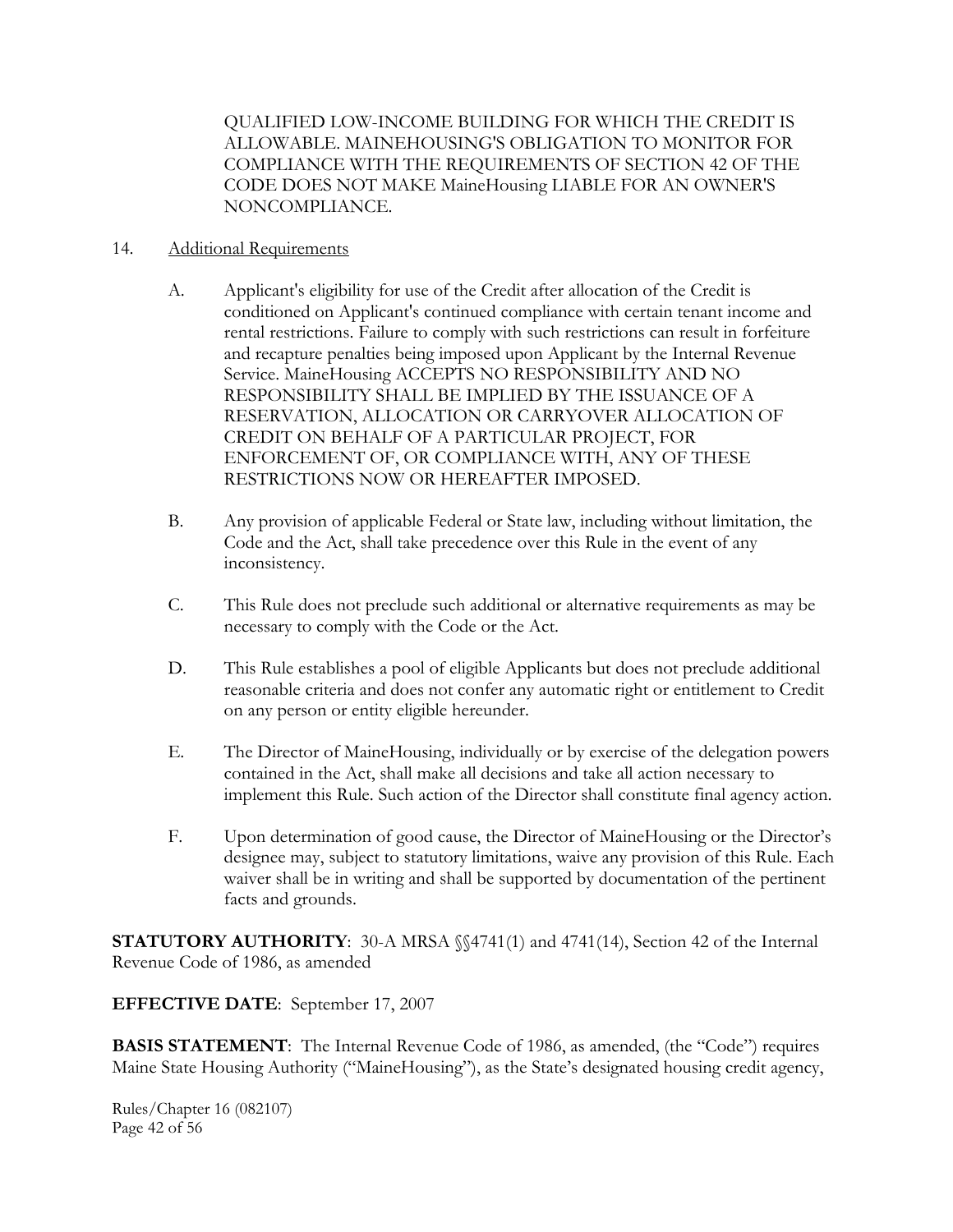to adopt a qualified allocation plan for allocating and administering the State ceiling of low income housing tax credits (the 'State Ceiling"). This Rule, as modified, is the qualified allocation plan for allocating the 2008 State Ceiling and the 2009 State Ceiling (sometimes referred to herein as the "QAP"). MaineHousing is proposing significant changes to the Rule intended to achieve certain economic and public policy objectives.

### *Original Proposed Rule*

The cost of developing affordable housing is increasing and there are fewer financial resources available. MaineHousing is instituting several changes to contain development costs and provide for a more efficient use of low income housing tax credits. One change is a new per unit cap on the amount of credit projects are eligible to receive based on the number of low income units, instead of a per project limitation, to allow the development of larger, more cost-effective housing projects. Another cost containment measure is a stricter per unit cap on developer fees. The developer fee cap replaces a former selection criterion that encouraged developers to defer receipt of a percentage of their fee as a source of funding for the development of the project. Finally, MaineHousing is limiting the amount of additional low income housing tax credits a project can receive after an application has been selected. Recently, a growing number of projects have experienced significant increased development costs from the time an application is selected to the time the project receives loan approval. The new limitation is based on an industry standard for determining whether a design professional has designed a project to budget.

MaineHousing made significant changes to the housing needs selection criteria. Concerns about the analysis MaineHousing has historically used to determine the housing need rankings in the qualified allocation plan has increased in recent years, most of which were concerns about MaineHousing's use of labor market areas as the basis for the needs analysis and the lack of reliable data on vacancy and market rent. MaineHousing shares some of these concerns and is replacing the former housing needs rankings with new selection criteria that are based on the need for affordable housing in service center communities, rather than labor market areas, and rely on vacancy data and data on rent comparables in the market studies required to be submitted with the application for low income housing tax credits. Because MaineHousing is relying on data in the market studies for purposes of scoring applications, all market studies must comply with the National Council of Affordable Housing Market Analysts (NCAHMA) Model Standards for Market Studies for Rental Housing. Previously, MaineHousing only encouraged market studies that met the NCAHMA guidelines. Also, MaineHousing has created a new selection criterion that encourages applicants to use NCAHMA members to prepare the market studies.

Another significant change is the creation of new selection criteria to encourage smart growth. The new criteria incorporate some of the smart growth criteria from the prior qualified allocation plan, but remove the State Planning Office from the determination process and substantially increase the relative weight of the category. The original proposed criteria focused the development of housing in downtowns and within safe walking distance of services important to daily life.

Other changes include: (i) changing certain selection criteria that all applicants pledge in their applications to threshold criteria, including minimum affordability and preference for persons on Section 8 and public housing waiting lists; (ii) changing the rural housing set-aside to a set-aside for

Rules/Chapter 16 (082107) Page 43 of 56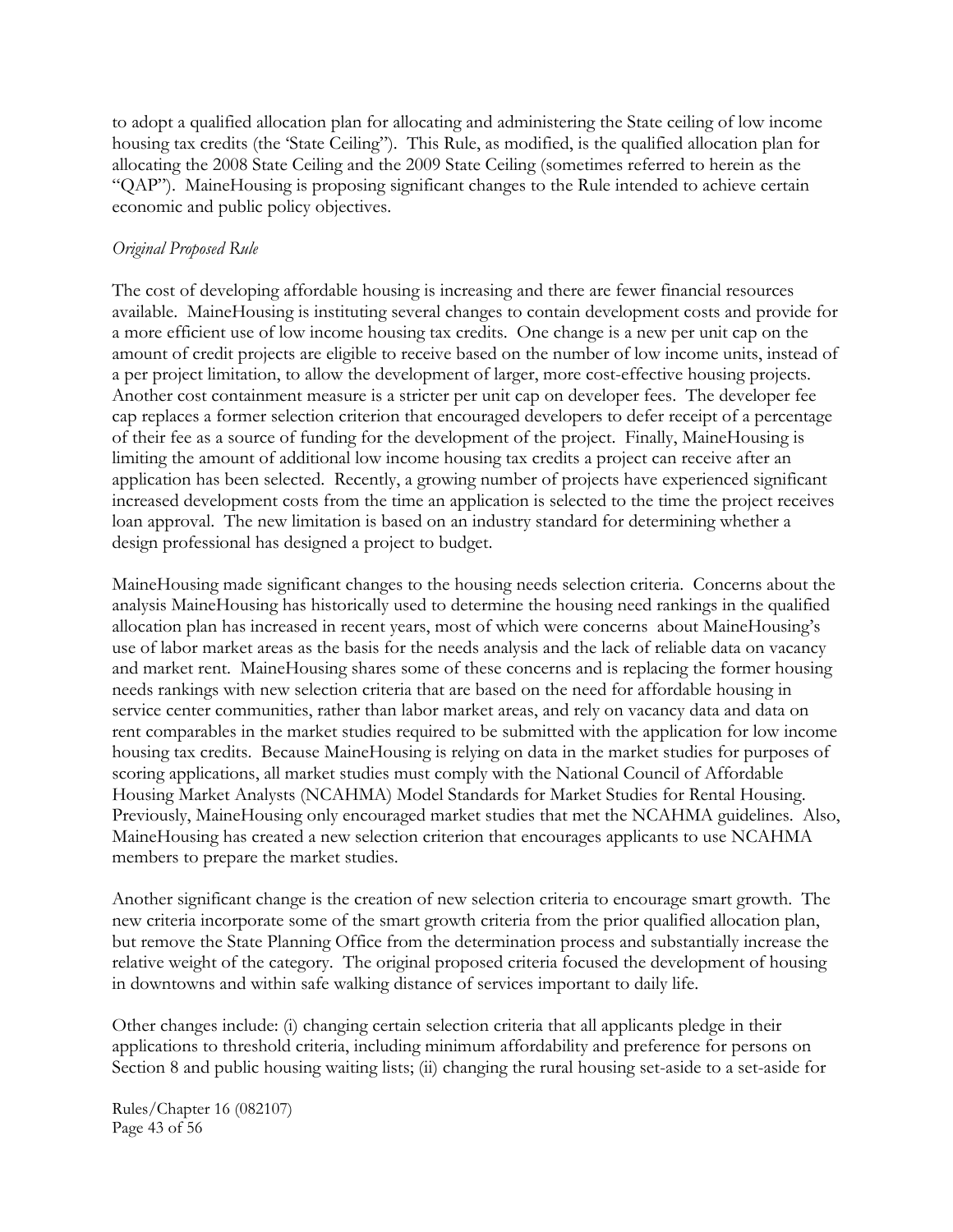the preservation of multi-family housing previously funded by Rural Development because of the lack of Rural Development funding for new multifamily housing construction; (iii) instituting a tie breaker mechanism for awarding credits to applications that have the same total score but for which MaineHousing does not have enough credits to fund both applications; (iv) modification of existing criteria to clarify or better effectuate the intent of the criteria; and (v) other updates, clarifications and grammatical changes.

The original proposed rule also eliminated the former project-based rental assistance selection criterion and established a new selection criterion to encourage the development of affordable housing in difficult to develop areas and qualified census tracts, in which projects are qualified for additional credit based on a regulatory 30% increase in the eligible basis of the project.

#### *Substantial Changes to Proposed Rule*

In response to comments on the proposed amendments to the rule received during the public hearing and the extended comment period, MaineHousing is considering the following modifications, one or more of which modifications may be considered substantially different from what was proposed. The modifications under consideration include: (1) modifying the selection criterion that encourages smoke-free housing to clarify owners are required only to provide educational materials on tobacco treatment programs rather than provide access to tobacco treatment programs to residents to qualify for points under the criterion (Section 7.A.8. of the modified rule); (2) reinstating the project-based rental assistance selection criterion deleted in the proposed amendments to the rule, but excluding HUD project-based voucher assistance (Section 7.B.3. of the modified rule); (3) eliminating the proposed new selection criterion that would have encouraged the development of affordable housing in difficult to develop areas and qualified census tracts (former Section 7.C.4. of the originally proposed rule) and, accordingly, removing the criterion from consideration under the proposed new tie breaker mechanism (Section 7.E.2. of the originally proposed rule); and (4) further expanding the new comprehensive smart growth selection criterion to encourage the reuse or remediation of existing structures or previously developed sites as an alternative to development in or near downtowns (Section 7.C.5. of the modified rule). MaineHousing made these changes to the final Rule.

#### *Process*

MaineHousing held a public hearing on June 25, 2007 to receive testimony on the proposed Rule. The following persons and organizations testified at the public hearing: John Anton, Chair-Elect of Maine Affordable Rental Housing Coalition; Tina Pettingill, Chair of The Smoke-free Housing Coalition of Maine; and Mr. Bernardin, Director of Acqusitions of The Caleb Foundation. MaineHousing held the comment period open until Friday, July 5, 2007. MaineHousing received written comments from organizations that testified at the public hearing and from other persons and organizations before and after the hearing, including: Maine Affordable Rental Housing Coalition; The Smoke-free Housing Coalition of Maine; Peter H. Piccirillo, President of Planning Insights, Inc.; Diane Hartley, Deputy Director of The Housing Partnership; John DelVecchio of the State Planning Office; Pamela M. B. Studwell, Senior Policy Analyst at the Maine Coalition on Smoking or

Rules/Chapter 16 (082107) Page 44 of 56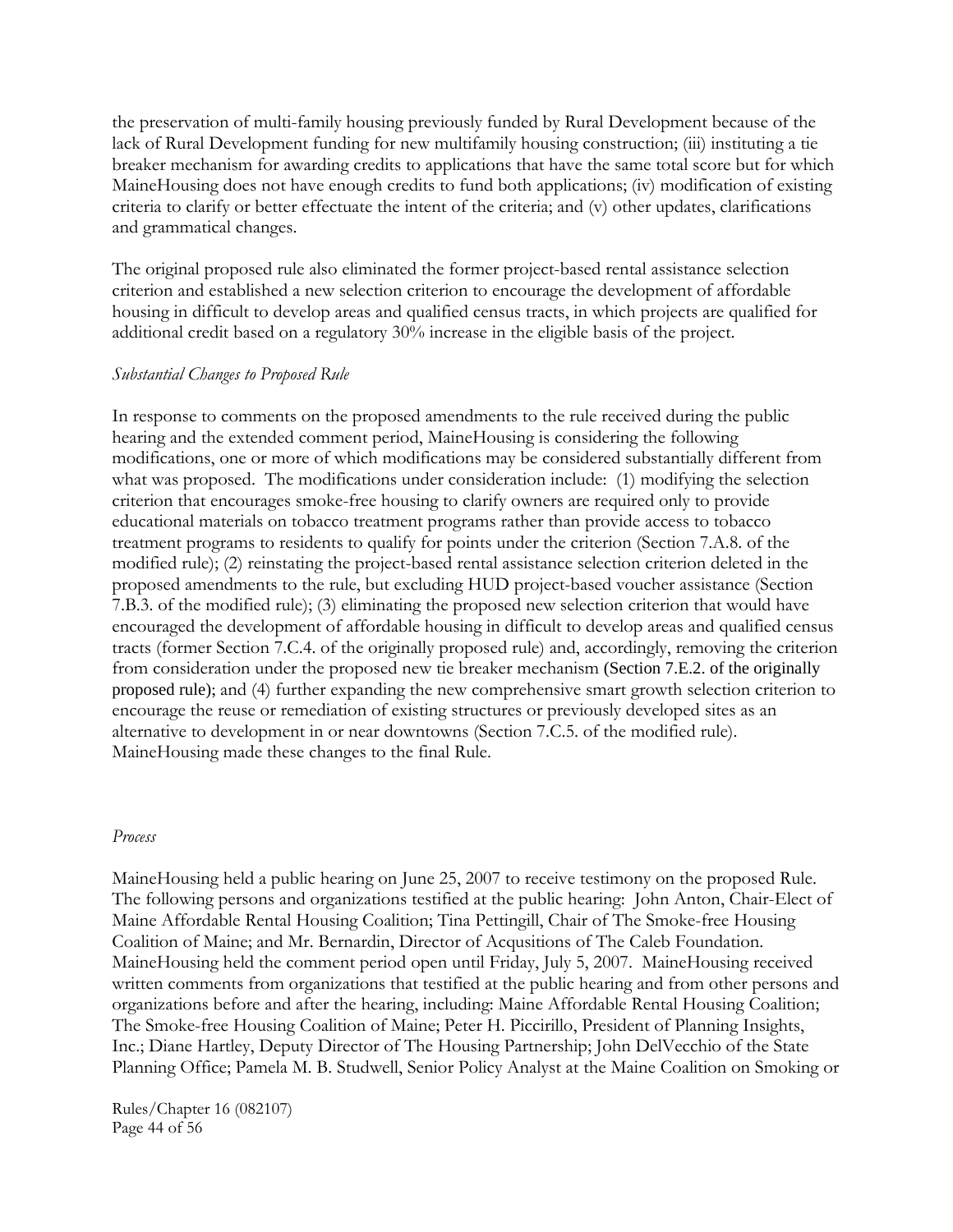Health; Tim Gooch, President of Best Apartments, Inc.; Lorna Fogg of Travois, Inc.; and Michael Bodaken, Executive Director of the National Housing Trust.

MaineHousing reopened the comment period on the Rule for a period of at least 30 days, ending at 5:00 PM on Friday, August 11, 2007 to accept comments on the substantial changes to the Rule. MaineHousing did not receive any comments on the substantial changes to the Rule during this period.

### **Summary of Comments and Responses to Comments on Rule**

A summary of the testimony and comments and MaineHousing's response to the testimony and comments follows.

### **Section 4 of the Rule**

### **Set-asides**

**Comment:** Travois, Inc. commented MaineHousing should reinstate the rural housing set-aside, but remove the requirement that a project be located in Difficult to Develop Area or a Qualified Census Tract to qualify for the set-aside.

**Response:** Eligibility for the set-aside was previously limited to rural housing located in a Difficult to Develop Area or a Qualified Census Tract because residential rental projects in rural areas in Maine typically need the 30% increase in low income housing tax credits to make the projects feasible. HUD eliminated the great majority of Difficult to Develop Areas in Maine this year, which results in fewer feasible projects unless the applicant has alternative sources of funding to make up for the loss of additional credits. These additional funds are eligible for points under Section 7.B.1., thus already creating an advantage for those projects. RD has a significant portfolio of aging affordable housing. Often these projects only require minimal amounts of credit to be feasible, but would not compete well enough to win and award. RD has instituted a variety of programs to work collaboratively with the tax credit program in order to preserve and rehabilitate these aging projects. It is important that MaineHousing take this opportunity to assist in the preservation effort.

**Comments:** The National Housing Trust commented the State of Maine has a significant preservation problem: Project-based Section 8 rental assistance contractors for 103 properties with 3,678 assisted units will expire before the end of FY 2012, with 33 of the properties, including 1,438 assisted units owned by for-profit entities, and 353 rural Section 515 properties with 5,943 affordable units may be at risk due to high operating costs, low rents and physical deterioration.

The National Housing Trust supports the RD Set-aside, but suggests MaineHousing increase the amount of the set-aside to \$350,000 and limit the use of the tax credit equity to rehabilitation.

The National Housing Trust expressed it supports MaineHousing's priority and the scoring criterion for the rehabilitation of existing multifamily housing and commented MaineHousing has preserved at least 15 properties containing 914 units through its tax credit programs. In addition to these

Rules/Chapter 16 (082107) Page 45 of 56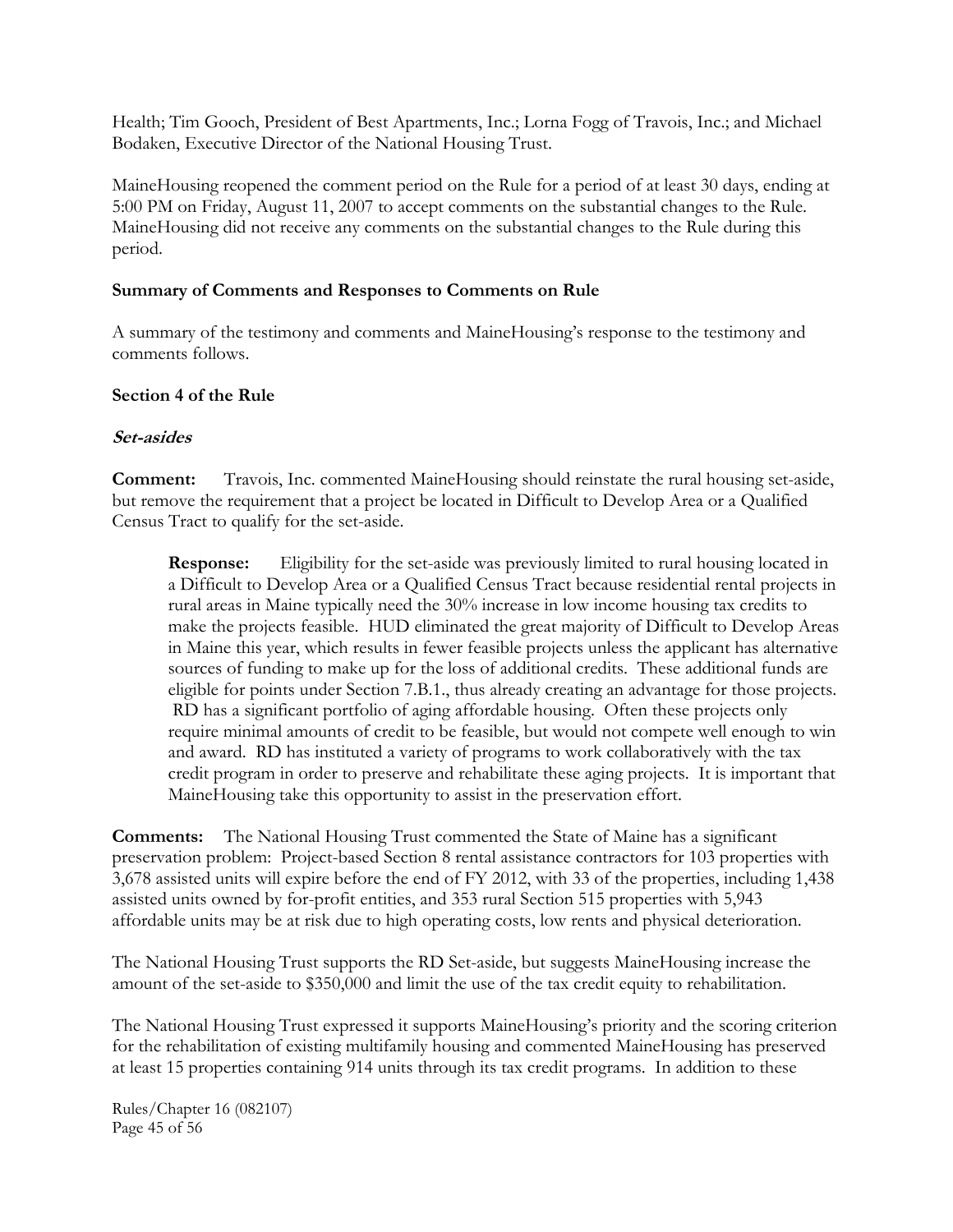efforts, The National Housing Trust encouraged MaineHousing to create a larger tax credit set-aside for all proposals involving the preservation and rehabilitation of existing multifamily rental housing, not only rural housing.

**Response:** The \$350,000 credit limit for the former rural housing set-aside contemplated the cost of newly-constructed housing. MaineHousing set a smaller credit limit for the RD set-aside because the cost of rehabilitating the average-sized RD project in the State is much less and will require far less credit, which is one of the benefits of preserving existing housing, as pointed out by the National Housing Trust in its comments on the Rule. MaineHousing currently offers a variety of programs aimed at preserving other existing multifamily rental housing, including existing Section 8 projects. To date these programs have worked well and the number of expiring Section 8 owners that opt out of their contract is very minimal.

### **Section 4.E. – Maximum Credit Restriction**

**Comment:** Travois, Inc. commented the tax credit caps are too low for many projects on tribal land, which have higher construction costs because projects on tribal land are located in rural areas and have higher construction bids due to tribal employment rights and other procurement issues.

**Response:** The tax credit caps were established based on a review of project costs over the most recent years when construction costs increased rapidly. This review included a variety of project types and locations, including rural areas and tribal land. MaineHousing understands that there are particular issues with respect to developing on tribal land and has contacted Travois, Inc. to set up a meeting to specifically understand these issues and further the working relationship between the tribes and MaineHousing.

# **Section 6 of the Rule - Threshold Application Requirements**

### **Section 6.A. – Affordability restrictions**

**Comment:** Travois, Inc. commented MaineHousing should create a scoring criterion to award points to projects that set aside units for lower income persons and families, i.e. 30%, 40% and 50% area median income, and reduce rents to levels affordable to such lower income persons and families, the points to be awarded based on a sliding scale with the most points awarded to projects serving the largest number of persons and families with income at or below 30% of area median income.

**Response:** The tax credit program provides capital resources to developers, not operating subsidies. There are many locations in Maine where the tax credit rent cannot support the operating cost of the unit if the rental limits are set much below 50% of area median income. MaineHousing does not currently offer any rental subsidy in conjunction with the QAP. It is acceptable for applicants who can provide a secure rental subsidy to the project to offer units at lower levels of area median income. MaineHousing rewards projects with project-based rental assistance under the scoring criterion in Section 7.B.3 of the Rule.

Rules/Chapter 16 (082107) Page 46 of 56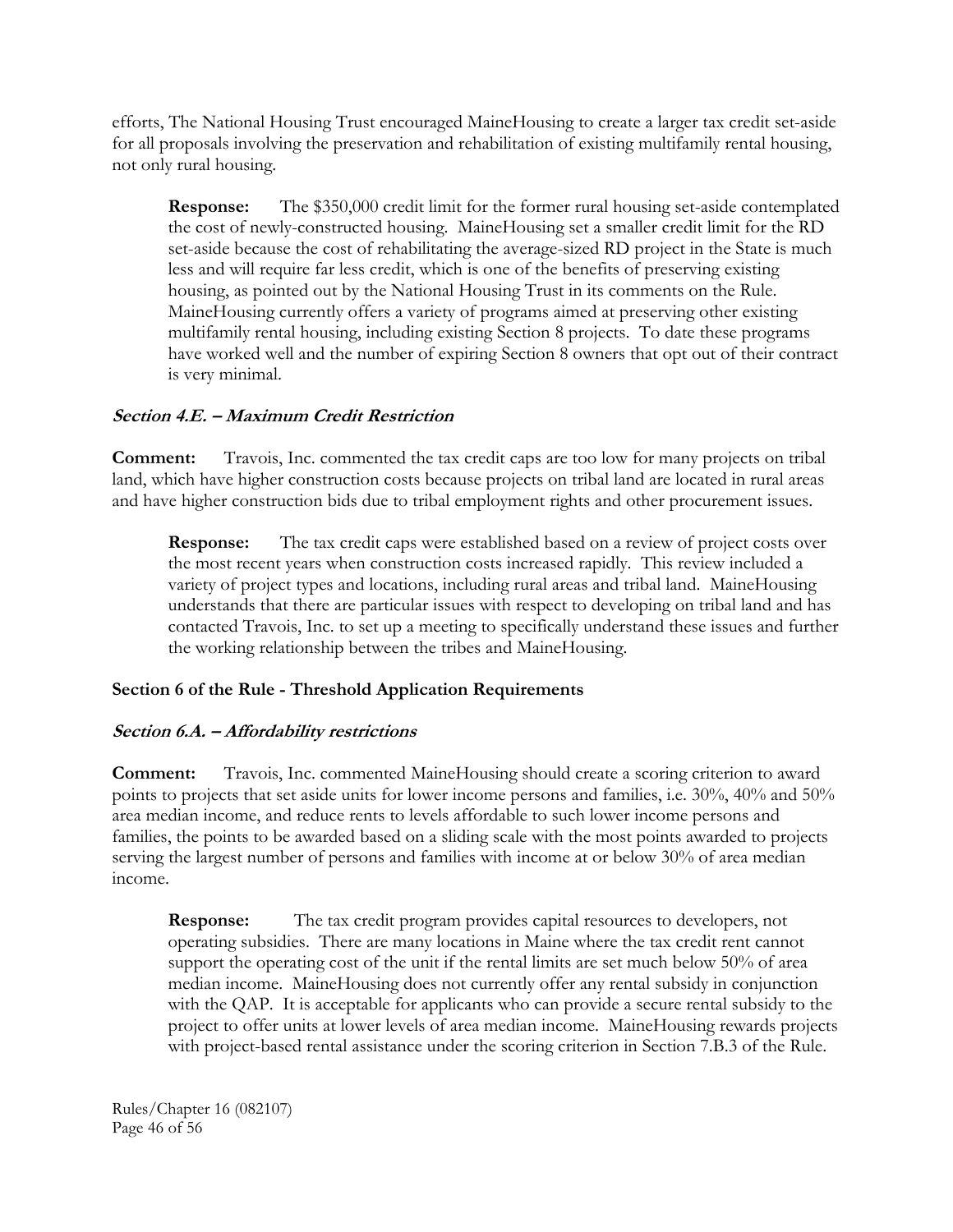### **Section 6.B. – 90 years of affordable rental housing**

**Comments:** Travois, Inc. commented MaineHousing's 90-year affordable rental housing requirement is inconsistent with the unique housing needs of tribal communities; homeownership is more consistent with the housing needs in these communities. Travois, Inc. commented some states award points for homeownership and allow rental units to be sold to tenants after the 15-year compliance period and cited a recent private letter ruling allowing a tax credit project to replace its existing 30-year affordability period with a Year 15 option-to-buy conversion plan.

Travois, Inc. recognized that some states are concerned about the loss of affordable rental housing if rental units convert to homeownership after the compliance period, but commented that allowing rental units to become homeownership units after the 15-year compliance period does not decrease the affordable rental housing stock, because the low-income renters will be the persons purchasing the homes and not moving to another rental unit. Travois, Inc. suggested that MaineHousing could place affordability restrictions on the homeownership units to keep the units affordable for subsequent owners if MaineHousing is concerned with keeping the units affordable, although Travois believes that allowing homeowners to accumulate equity and cash out betters the lives of the homeowners.

Travois, Inc. commented that homeownership is difficult on tribal land, because banks are hesitant to loan money. The only options are to pay cash, purchase a mobile home or purchase an existing home previously constructed with HUD funds which need substantial repair and are not energy efficient.

Travois, Inc. commented that the tax credit program has become increasingly important with the steady reduction in direct federal housing assistance historically available to tribes, and urged MaineHousing to modify the QAP to allow developers to convert projects to homeownership after the initial 15 year compliance period.

**Response:** According to our housing need statistics, there are approximately 23,400 renter households that earn between 40 and 60% AMI and only 18,300 rental units available to them that are subject to restrictive rental covenants and/or rental assistance contracts. That leaves a deficit of 5,100 units for these renters. MaineHousing produces an average of 150 rental units each year under the QAP. MaineHousing is committed to continuing to produce long-term restricted rental units, yet the resources available for the development of rental housing in the State are becoming more limited; the federal low income housing tax credit is one of the few remaining resources.

MaineHousing is concerned about decent, safe and affordable housing for all persons in Maine, including persons living on tribal lands. Although tribal lands are technically not within MaineHousing's area of operation, MaineHousing includes the tribes in developing MaineHousing's consolidated plan. MaineHousing established the Indian Mortgage Insurance Program to help Native Americans qualify for residential mortgage loans. Since 2001 MaineHousing has provided approximately \$1,205,469 for the construction of three adult family care homes to keep Native American seniors on tribal land. In 2003 MaineHousing awarded \$500,000 in low income housing tax credits and \$560,000 in subsidy

Rules/Chapter 16 (082107) Page 47 of 56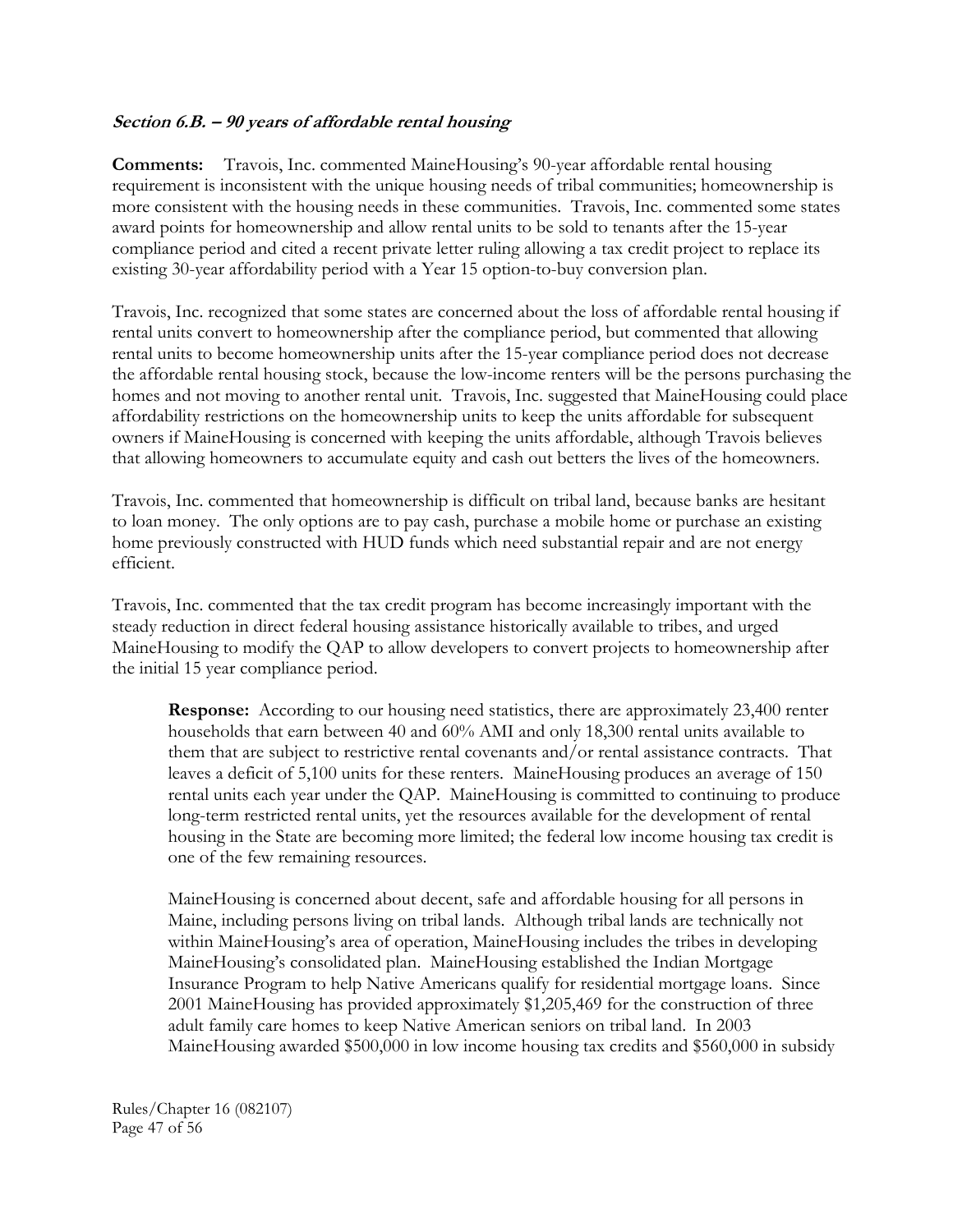for the construction of a 28 unit tax credit project on tribal lands.

MaineHousing agrees that homeownership on tribal lands is important and looks forward to working with Maine's Native American tribes, as it has historically, to address the housing needs on tribal lands. As noted above, MaineHousing has reached out to Travois, Inc. to schedule a conversation to address issues such as homeownership on tribal lands.

### **Section 6.D.6. - Growth management requirements**

**Comment:** Travois, Inc. commented an Indian Housing Plan should be accepted as the comprehensive plan for tribal lands.

**Response:** If an Indian Housing Plan is the equivalent of a comprehensive plan, and an applicant can show that a project on tribal land is located in an area designated by the Tribe as a growth area, then the applicant should satisfy this requirement.

# **Section 6.D.9. – Market study requirements**

**Comment:** Planning Insights, Inc. expressed concern that MaineHousing and investors are relying on market studies that are older than one year and recommended MaineHousing limit the shelf life of market studies.

**Response:** The market analysts who prepare these studies have the professional expertise to determine when the market conditions warrant an update or totally new study. They should set forth these parameters in the market studies in accordance with the NCAHMA guidelines.

### **Section 6.D.10. – Green building standards**

**Comment:** The National Housing Trust "enthusiastically' supports MaineHousing's prioritization of projects that incorporate green design and construction methods and its requirement that all projects comply with the green buildings standards, particularly the inclusion of green standards for rehabilitation projects.

**Response:** MaineHousing is committed to producing and rehabilitating the most environmentally conscious and durable housing possible. Support for that objective is always appreciated.

### **Section 7 of the Rule - Selection Criteria**

# **Section 7.A.4. – Family housing**

**Comment:** The Maine Affordable Rental Housing Coalition supports giving scoring priority to developments that serve families, but commented MaineHousing should modify the criterion to award points to projects without age restrictions and allow the market to determine the appropriate unit mix rather than dictating the number of two and three or more bedroom units.

Rules/Chapter 16 (082107) Page 48 of 56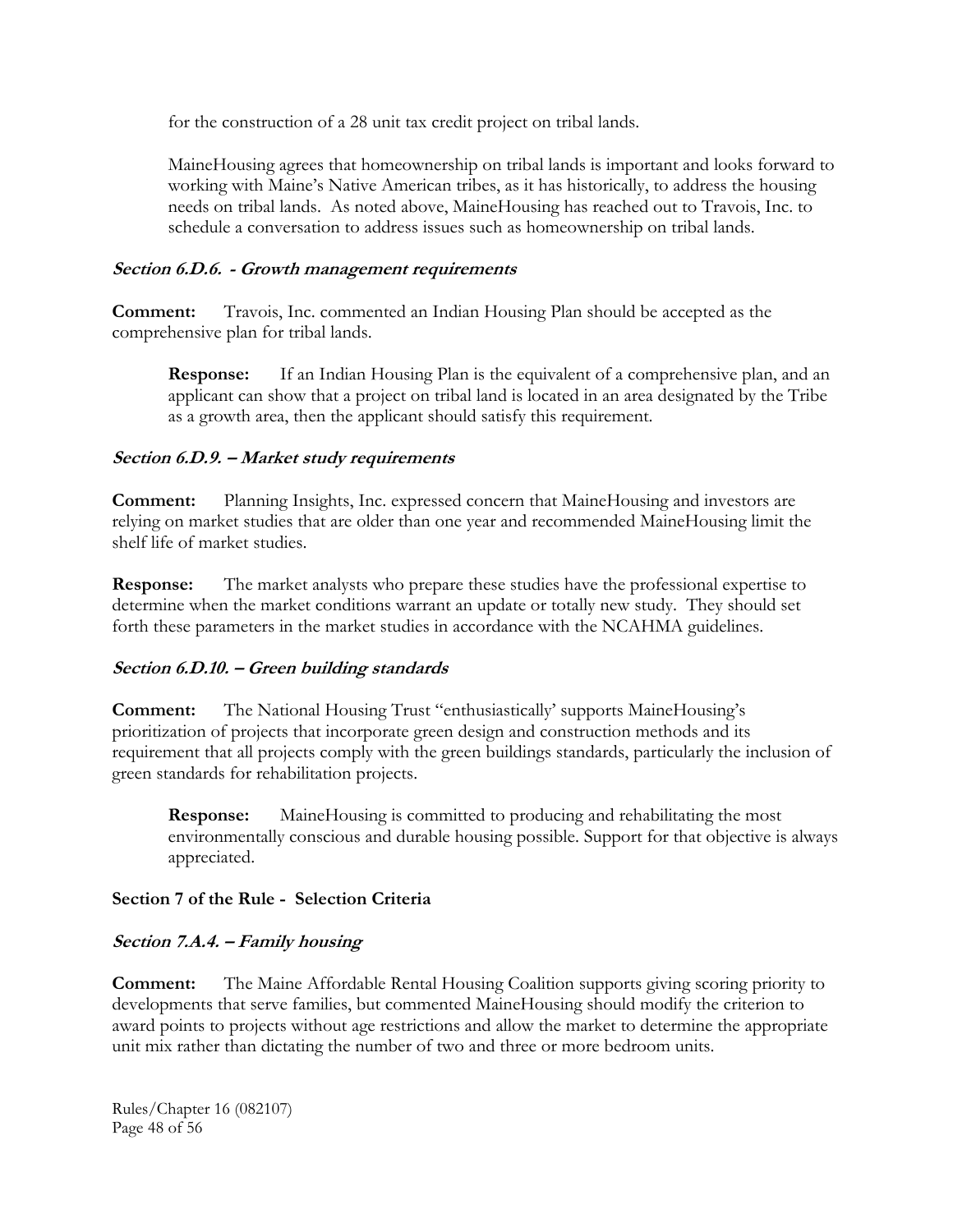**Response:** The Code requires MaineHousing to have a selection criterion that includes tenant populations of individuals with children. MaineHousing's interpretation of this requirement has consistently been that individuals with children need a unit with a minimum of two bedrooms. To give points to a project simply because it has no age restriction does not meet the intent of the Code. To date MaineHousing has not received market data that would warrant changing the bedroom mix currently required under this scoring criterion.

**Comment:** The National Housing Trust suggested MaineHousing modify the family housing criterion to require a lower percentage of multiple-bedroom units in projects involving the rehabilitation of existing multifamily housing, because these project have established floor plans that may be costly to modify.

**Response:** The current bedroom mix required under this criterion has not been a problem for any projects involving the rehabilitation of existing family housing. Potential applicants should meet with members of MaineHousing's Construction Services staff to discuss any such issues prior to making an application.

# **Section 7.A.5. – Tenant Ownership**

**Comment:** Travois, Inc. requested MaineHousing consider its comments on the 90-year affordable rental housing threshold requirement.

**Response:** A summary of these comments is set forth above. The Code requires MaineHousing to give consideration to eventual tenant ownership in its selection criteria. This one-point category satisfies that requirement.

### **Section 7.A.6. – Municipal Approvals/Readiness**

**Comment:** Travois, Inc. commented projects on tribal lands should be awarded the maximum points under this category, because they are not subject to an official approval process required for construction, e.g. zoning and building permit regulations.

> **Response:** The purpose of this criterion is to reward projects that have all necessary approvals and are ready to proceed to construction. Projects on tribal land are subject to approval by the Tribe. Projects that have been approved by the Tribe and are authorized to proceed to construction would be eligible for the points under this selection criterion. Applicants must submit plans and specifications for the design of projects to MaineHousing's Construction Services Manager for review and approval in accordance with *MaineHousing's Design and Construction Manual* and applicable codes.

### **Section 7.A.8. – Smoke-free housing**

**Comment:** The Smoke-free Housing Coalition of Maine and the Maine Coalition on Smoking or Health recommended MaineHousing modify the wording in the selection criterion to clarify applicants are not required to offer tobacco cessation classes or programs, but to provide

Rules/Chapter 16 (082107) Page 49 of 56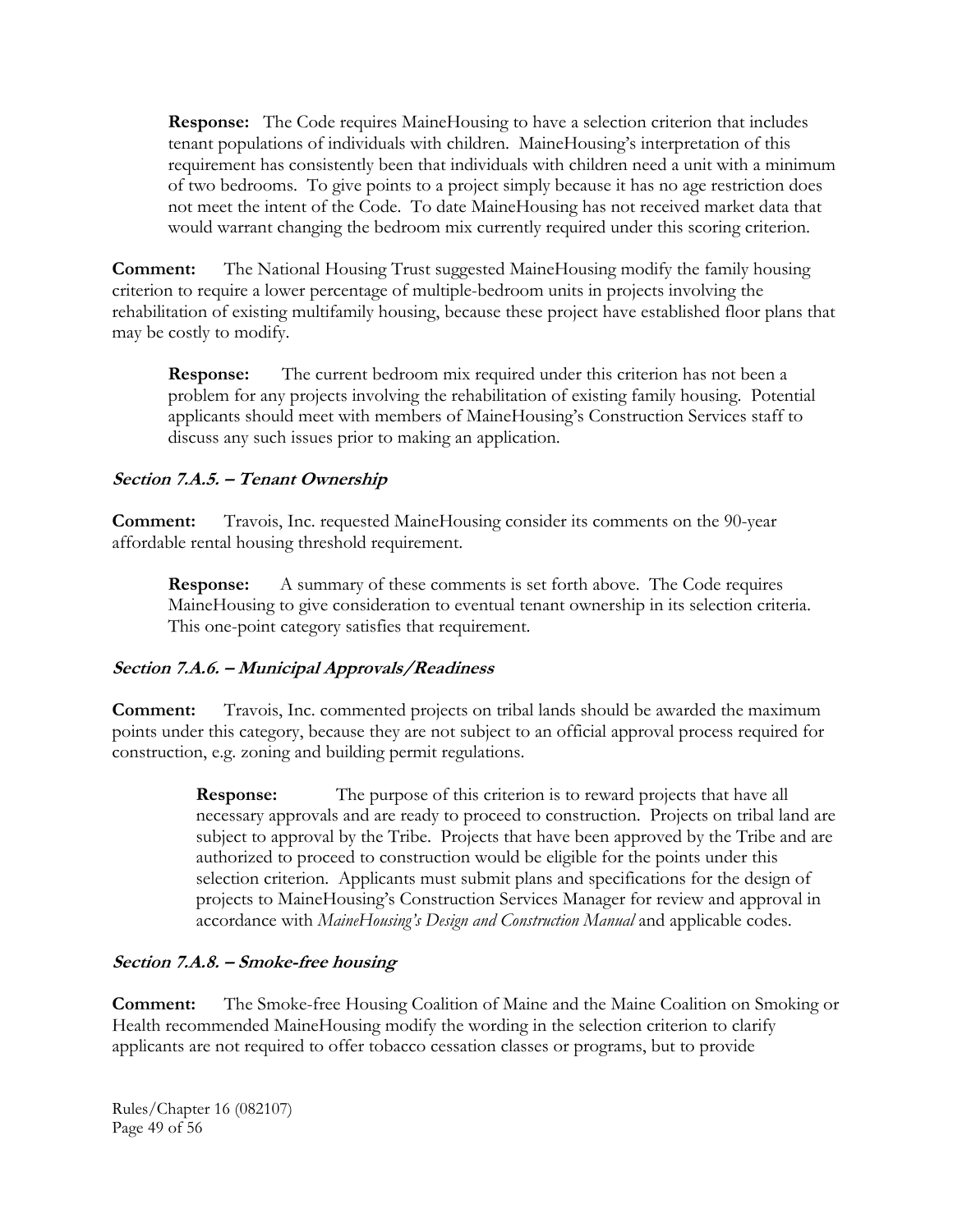information about these resources, including the phone number for the statewide Maine Tobacco Helpline, to residents.

**Response:** We incorporated the suggested language changes in the Rule. MaineHousing did not intend to require owners to directly provide these services. This change clarifies our intent.

**Comment:** The Maine Coalition on Smoking or Health commented MaineHousing should increase the number of points awarded under this criterion to 3 points to reflect that ensuring good air quality in projects is a high priority of MaineHousing.

**Response:** The purpose of the Project Characteristics scoring criteria is to provide an incentive for applicants to include certain amenities and design features and offer certain benefits to residents that they may not otherwise do without the incentive. Nearly all of the applicants to last year's QAP pledged smoke-free housing. We do not believe that increasing the points under this criterion will create a greater incentive.

# **Section 7.B.1. – Leveraged funds/below-market funding**

**Comment:** Travois, Inc. commented Native American Housing and Self Determination Act (NAHASDA) funds, which are federal tribal housing funds and are often subject to the applicable federal rate, should qualify as leveraged funds under this selection criterion.

**Response:** Any below market funding source that meets the requirements in Section 7.B.1. will be considered, and depending on how the NAHASDA funds are structured in a transaction, they may qualify as below market funding eligible for points under this selection criterion.

# **Section 7.B.2. – Donation or transfer of property for nominal value**

**Comment:** Travois, Inc. requested MaineHousing award partial points for the lease of tribal land and the sale of homes to partnerships for projects involving acquisition and rehabilitation on tribal lands.

**Response:** The purpose of this scoring criterion is to reduce the cost of a project. Purchasing buildings for the purpose of generating acquisition tax credits increases the cost of a project and the amount of tax credits which defeats this purpose.

### **Section 7.B.3. – Project-based rental assistance**

**Comment:** The Maine Affordable Rental Housing Coalition commented MaineHousing should restore the scoring criterion that rewards projects that have a commitment of new project-based rental assistance, except Section 8 project-based vouchers, and should increase the points under the scoring criterion. The Maine Affordable Rental Housing Coalition recognizes project-based rental assistance is rare and shrinking, but pointed out Rural Development is providing a small amount of rental assistance for its new Section 515 developments and HUD Section 202 and 811

Rules/Chapter 16 (082107) Page 50 of 56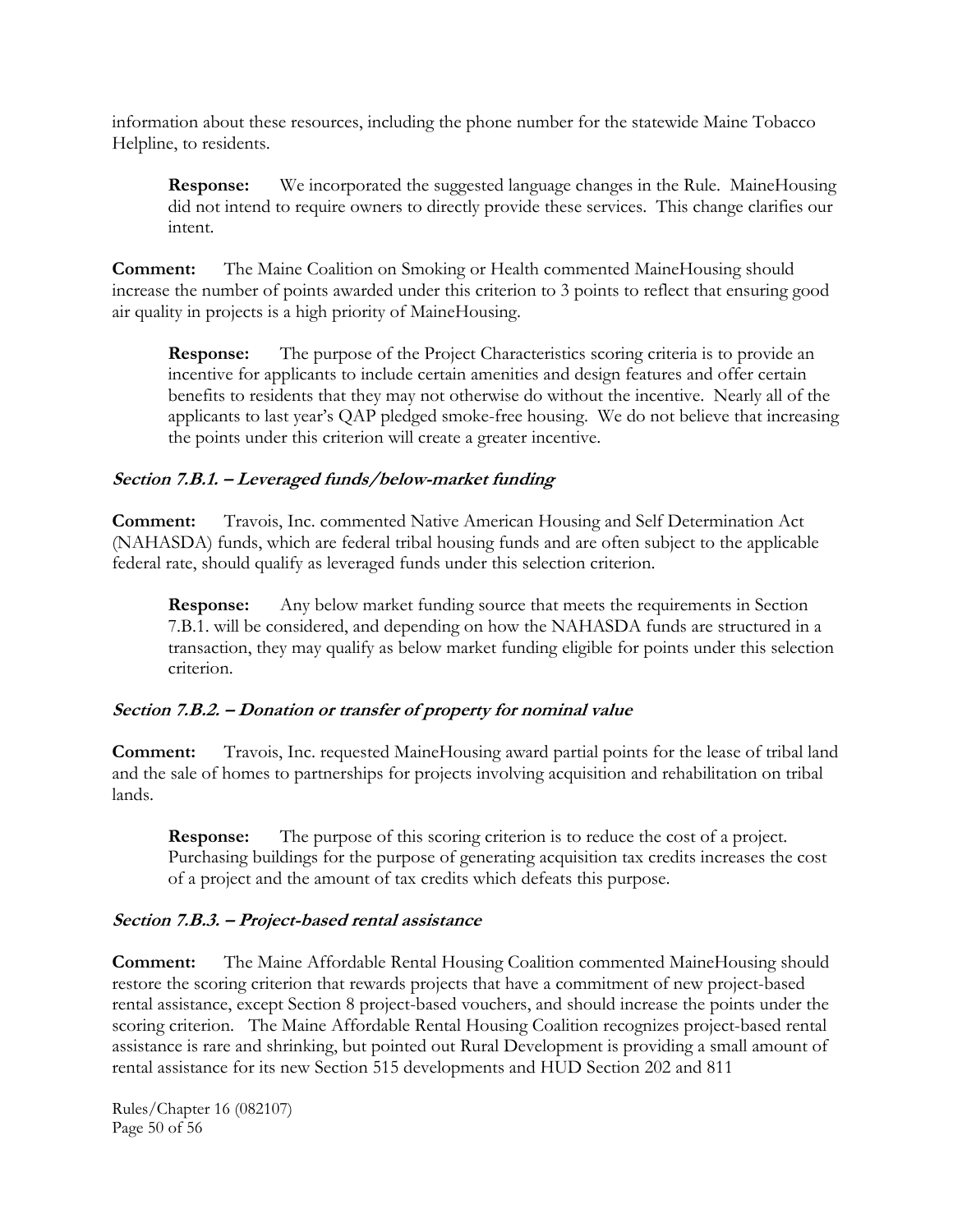developments, which can now leverage low income housing tax credits as a funding source, have Section 8 project-based rental assistance.

**Response:** MaineHousing agrees with the commenter that project-based rental assistance is valuable and projects that have a commitment of new project-based rental assistance should be rewarded. MaineHousing originally proposed to delete this scoring criterion, because the only source of project-based rental assistance that appeared to be available is Section 8 project-based vouchers. Because PHA's cannot rely on the QAP to award Section 8 project-based vouchers to projects if projects are awarded points under the QAP for having a commitment of such vouchers under the Section 8 regulations, MaineHousing decided to delete the scoring criterion. MaineHousing recently became aware that Rural Development has added a small amount of rental assistance back to its budget for new Section 515 multifamily housing developments. MaineHousing also recognizes tax credit developers are beginning to use low income housing tax credits in HUD Section 202 and 811 developments, now that several regulatory hurdles have been removed or addressed to allow the combination of these funds in developing multifamily housing projects. As a result, MaineHousing has reinstated the scoring criteria, but removed Section 8 project-based vouchers. While MaineHousing agrees that project-based rental assistance is valuable, there is a natural financial incentive for developers to pursue project-based rental assistance to make projects financially stronger than projects without project-based rental assistance. We believe 3 points is a sufficient additional incentive for developers to pursue project-based rental assistance.

### **Section 7.C.1. – Need**

**Comments:** The Caleb Foundation and The Housing Partnership commented MaineHousing should grandfather any application from the 2007 QAP round that received points under Section 7.C.1. for being located in a "Very High Need Market Area" because they invested significant funds to locate their projects in areas where developers were encouraged to locate projects under the 2007 QAP.

**Response:** MaineHousing will not grandfather an applicant from a previous QAP that received maximum points under a similar category because it would improperly favor one applicant over another in the upcoming competition. MaineHousing replaced the former needs scoring criterion from labor markets to service center communities in order to focus more intensely in these areas. In making this change, MaineHousing was mindful of the impact this would have on proposals to the 2007 QAP that were not successful.

# **Former Section 7.C.4. – DDA/QCT**

**Comments:** The Maine Affordable Rental Housing Coalition recommended MaineHousing delete the scoring criterion that would reward projects located in a DDA or a QCT, because the process HUD uses to determine DDAs is not indicative of the housing needs of the State and, arguably, QCTs promote concentration of poverty. Travois, Inc. expressed concern about the lack of DDAs and QCTs in the state.

Rules/Chapter 16 (082107) Page 51 of 56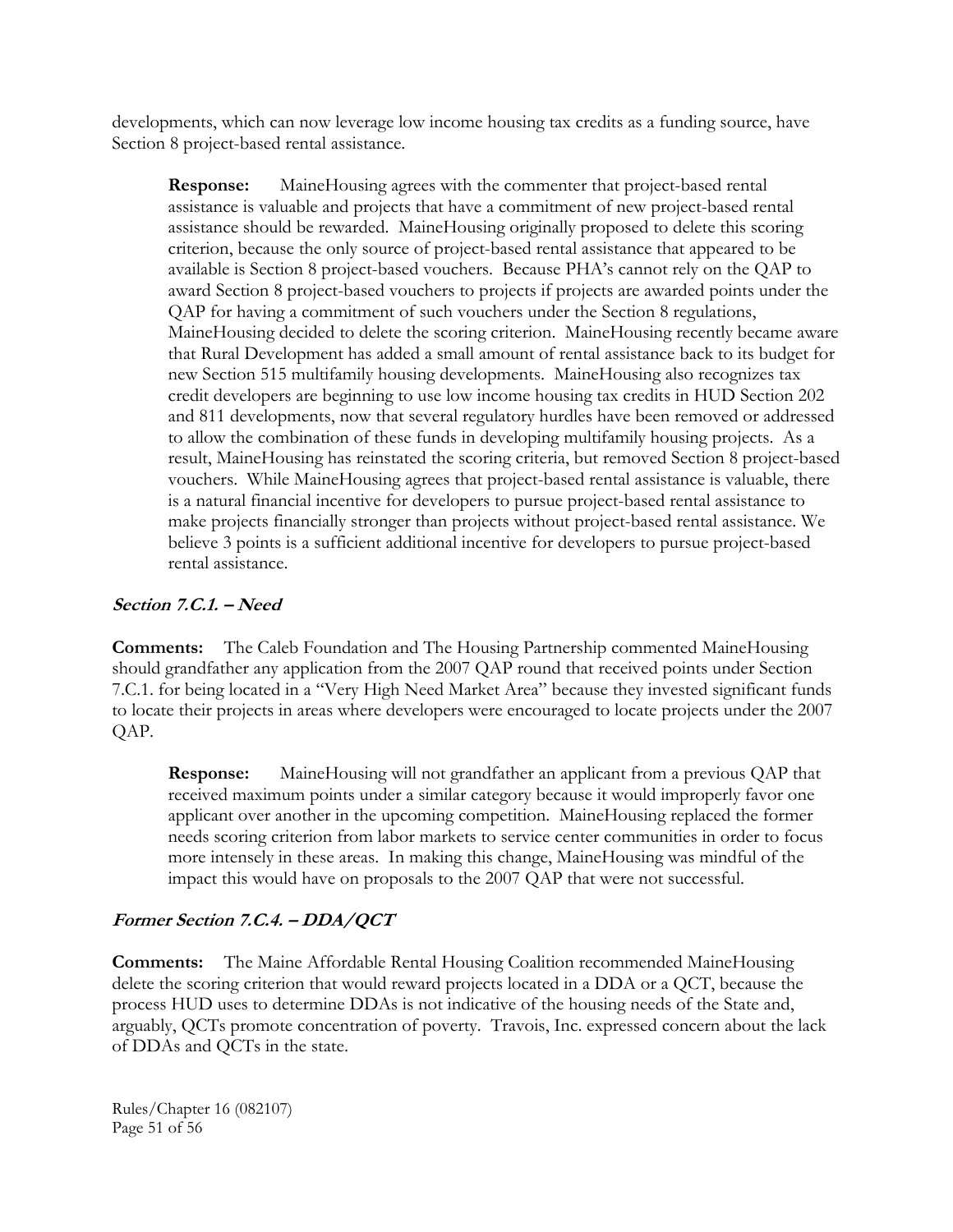**Response:** MaineHousing initially proposed the criterion to encourage the development of affordable housing in DDAs and QCTs in which projects are eligible for additional credit based on a regulatory 30% increase in the eligible basis of the projects. MaineHousing agrees with the comments about the designation of DDAs and believes there is a sufficient financial incentive to locate projects in these areas without a scoring incentive. Therefore, MaineHousing has removed the scoring criterion.

### **Current Section 7.C.4. - Community Revitalization**

**Comment:** Travois, Inc. commented that an Indian Housing Plan should be accepted as the community revitalization plan. Travois, Inc. also questioned the extra point for projects located in a QCT, because of the lack of DDAs and QCTs in the State.

**Response:** As long as the Indian Housing Plan indicates that the project is part of a community revitalization effort and the applicant provides a copy of the plan and evidence of adoption of the plan by the Tribe, an applicant would be eligible for points under this selection criterion.

### **Section 7.C.5. – Smart Growth/Downtown**

**Comment:** The Maine Affordable Rental Housing Coalition expressed it supports MaineHousing's efforts to prioritize smart growth in the scoring process, but commented the focus on development in downtowns is too narrow. The Maine Affordable Rental Housing Coalition suggested MaineHousing use GrowSmart Maine's criteria as a point of reference and look at projects developed under past QAPs through the filter of the proposed scoring criterion.

**Response:** MaineHousing has reviewed GrowSmart Maine's criteria and met with the head of the organization. GrowSmart Maine's criteria are more broad based and cover more than housing. However, MaineHousing agrees that the reuse of existing buildings and formerly developed sites that are outside of downtown can be considered smart growth and green and has expanded the scoring criterion accordingly.

**Comment:** The State Planning Office commented the definition of downtown excludes smaller scale, mixed-use village centers. The commenter also suggested MaineHousing clarify that wide paved shoulders in the definition of safe walking distance must be plowed and require applicants to indicate who is responsible for ensuring that the entire safe walking distance is plowed and maintained. Finally, the commenter supports the link to places of employment, but questioned what level of employment fulfills the criterion, e.g. a year-round car wash/garage with two full-time employees.

**Response:** Smaller scale, mixed-use village centers were intentionally excluded from consideration because of the absence of a definition that can be consistently applied during the evaluation process. The use of the words "year-round" in the definition of a "safe walking distance" on page 27 are meant to include winter use and any plowing necessary to maintain the route. The size of business or businesses providing employment opportunities is not specifically mentioned because it is entirely possible that there would be several

Rules/Chapter 16 (082107) Page 52 of 56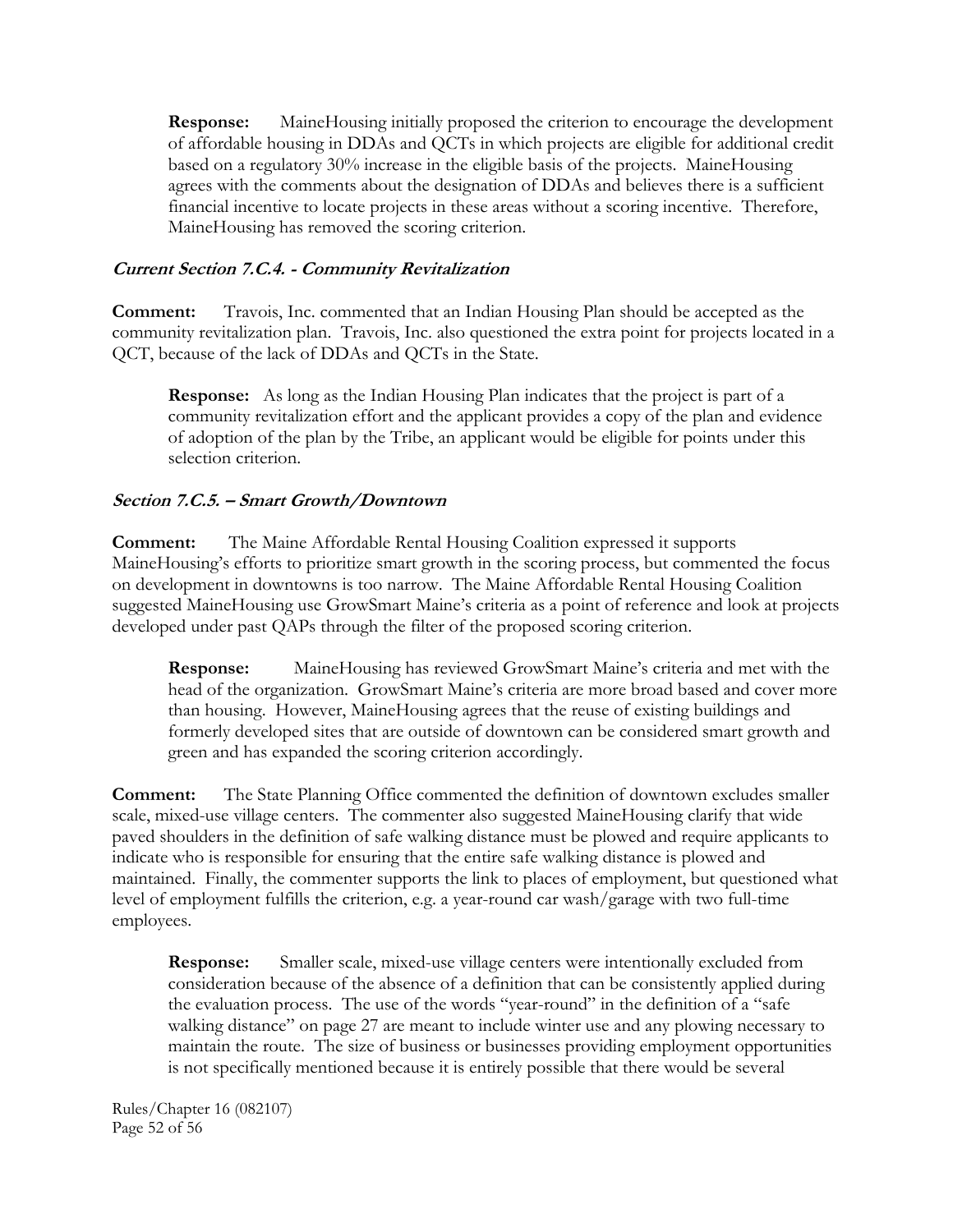smaller opportunities that when added together create enough of a mass to provide sufficient opportunities.

**Comment:** Travois, Inc. commented it would be extremely rare for projects on tribal land to meet the smart growth criteria because of the inherent cultural differences that encourage scattered single family developments on tribal land and the tribes should not be penalized for their lack of housing density and inability to locate housing near community resources. The commenter suggested MaineHousing should exempt projects on tribal land from the criteria and create a setaside for projects located on tribal land or a scoring criterion for projects located on tribal land that equals the total points available under the smart growth scoring criterion.

**Response:** MaineHousing considers smart growth a critical component of the QAP and disagrees with the commenter that project's located on tribal lands cannot meet the requirements of the category. It is likely that there exists an organized area which encompasses a variety of services, civic and religious destinations, and public spaces. Applicants are responsible for pointing out characteristics of the community that are consistent with the criteria in an effort to receive points.

**Comment:** Mr. Gooch disagrees with the criterion and how the term smart growth is used in the criterion. Mr. Gooch questioned the criterion's focus on downtowns when jobs and activities of daily living are located in business parks and shopping malls, which are not located downtown. If people live downtown, they will have to commute to work, to shop and for recreation which causes urban sprawl, which is more harmful for the environment and the State. Mr. Gooch commented MaineHousing should continue to redevelop old downtowns, but should develop new areas too. He suggested MaineHousing meet with GrowSmart Maine to develop smart growth criteria.

**Response:** The number of projects produced under the QAP annually is very limited, so it is important to give an advantage to projects that meet MaineHousing's priorities. Currently the state as a whole is focused on re-energizing and revitalizing Maine's downtowns, as recommended within the report from the Brookings Institute. As previously mentioned, MaineHousing staff have met with representatives of GrowSmart Maine and have received positive feedback and support for the smart growth criterion proposed in the QAP. MaineHousing staff will be scheduling future meetings with GrowSmart Maine.

### **Section 7.D.1. and Section 7.D.2. – Experience of developer**

**Comment:** Travois, Inc. commented that tribal housing authorities have little or no experience with the tax credit program, but are very experienced in developing low-income housing and the associated administrative requirements. As such, tribal housing authorities should be awarded points under these selection criteria if they contract with a company, like Travois, to provide oversight and training in developing tax credit projects until the tribal housing authority becomes proficient.

**Response:** The purpose of these selection criteria is to reward experienced, successful developers and owners of housing. Tribal housing authorities do not have to have experience with tax credit projects to be eligible for points under the selection criterion in Section 7.D.1 in the QAP. They can also have experience with MaineHousing under other

Rules/Chapter 16 (082107) Page 53 of 56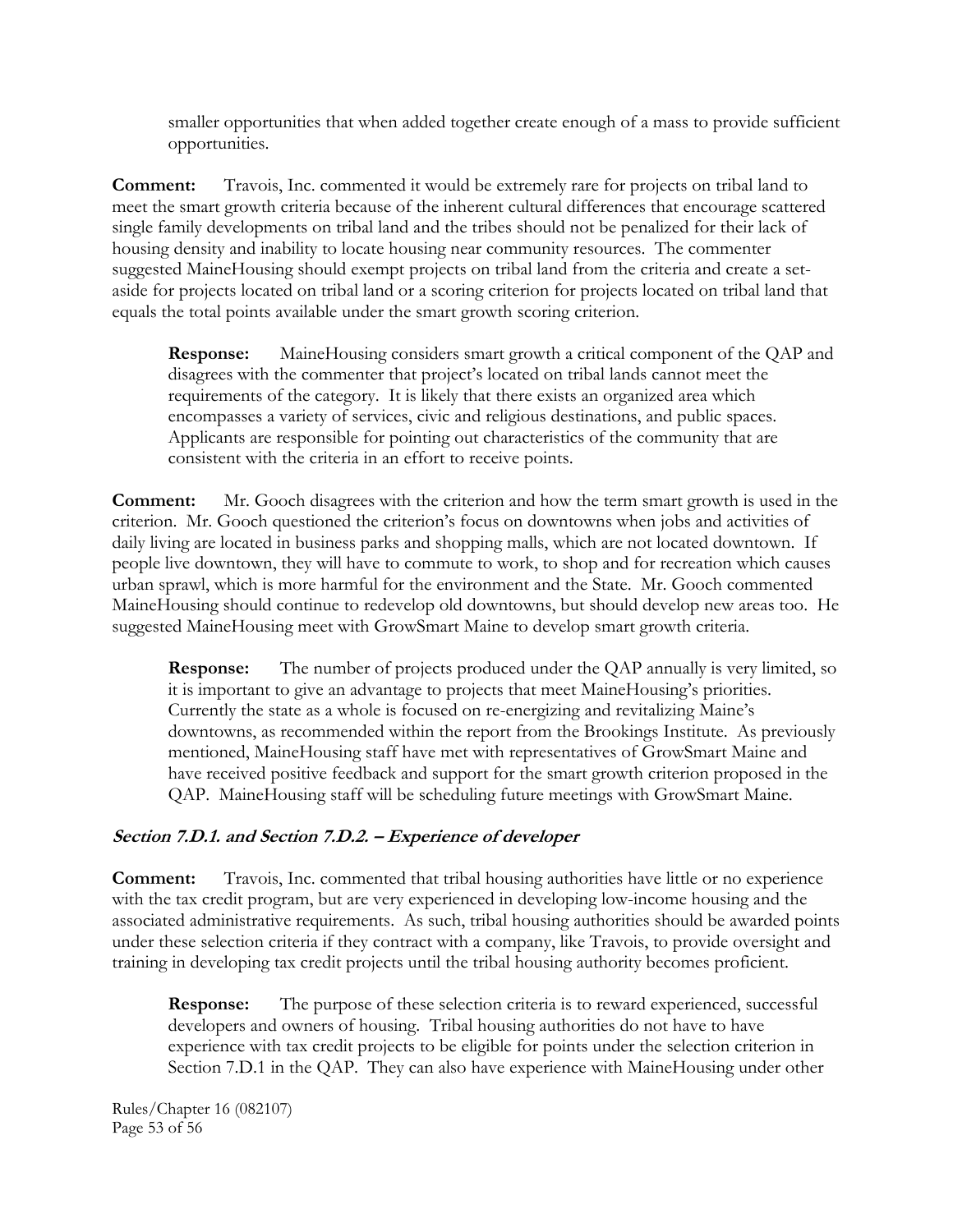programs, provided that they have not been in default within the last 5 years. MaineHousing has experience with different tribal housing authorities during the last several years through other programs.

The purpose of the selection criterion in Section 7.D.2. of the QAP is to reward developers with tax credit experience. The regulations relating to the development of low income housing tax credit projects are distinct and more complicated than those associated with other affordable housing programs. Developers without tax credit experience who hire consultants with tax credit experience are not eligible for these points, so inexperienced tribal housing authorities that hire a tax credit consultant should not be eligible.

### **Section 7.D.4. - Experience of manager**

**Comment:** Travois commented that tribal housing authorities have little or no experience with the tax credit program, but are very experienced in managing low-income housing and the associated administrative requirements. Tribal housing authorities should not be forced to enter into management arrangements with a for-profit management agent, because they have significant philosophical differences about how to manage housing. Investors are comfortable with tribal housing authorities managing tax credit projects with oversight and training. Tribal housing authorities should be awarded points under this selection criterion if they contract with a company to provide oversight and training until the tribal housing authority becomes proficient.

**Response:** The specific purpose of this selection criterion is to reward developers who use management companies that are experienced in managing tax credit projects. The regulations relating to the management of low income housing tax credit projects are distinct and more complicated than those associated with other affordable housing programs. MaineHousing does not require tribal housing authorities to hire a management agent. Tribal housing authorities can chose to manage their own properties. However, other owners without tax credit experience who chose to manage their own projects or who hire management companies without tax credit experience are not eligible for these points, so tribal housing authorities without tax credit experience who chose to manage their own projects, even with the oversight of a consultant, should not be eligible.

### **Section 7.D.4. – NCAHMA-certified market analysts**

**Comment:** Planning Insights, Inc. "strongly" recommends MaineHousing delete/remove the scoring criterion that rewards proposals that include a market study prepared by a NCAHMA member, because there are only two firms in New England that are NCAHMA members and the cost of becoming a member would exceed \$7,000. Planning Insights, Inc. commented it has 15 years experience preparing market studies, and MaineHousing, Rural Development and HUD have relied on its market studies.

**Response:** To date, MaineHousing has not heard of any potential applicants having a problem finding NCAHMA members to perform their market analysis and initial feedback has shown that there are more than two firms in New England with NCAHMA members.

Rules/Chapter 16 (082107) Page 54 of 56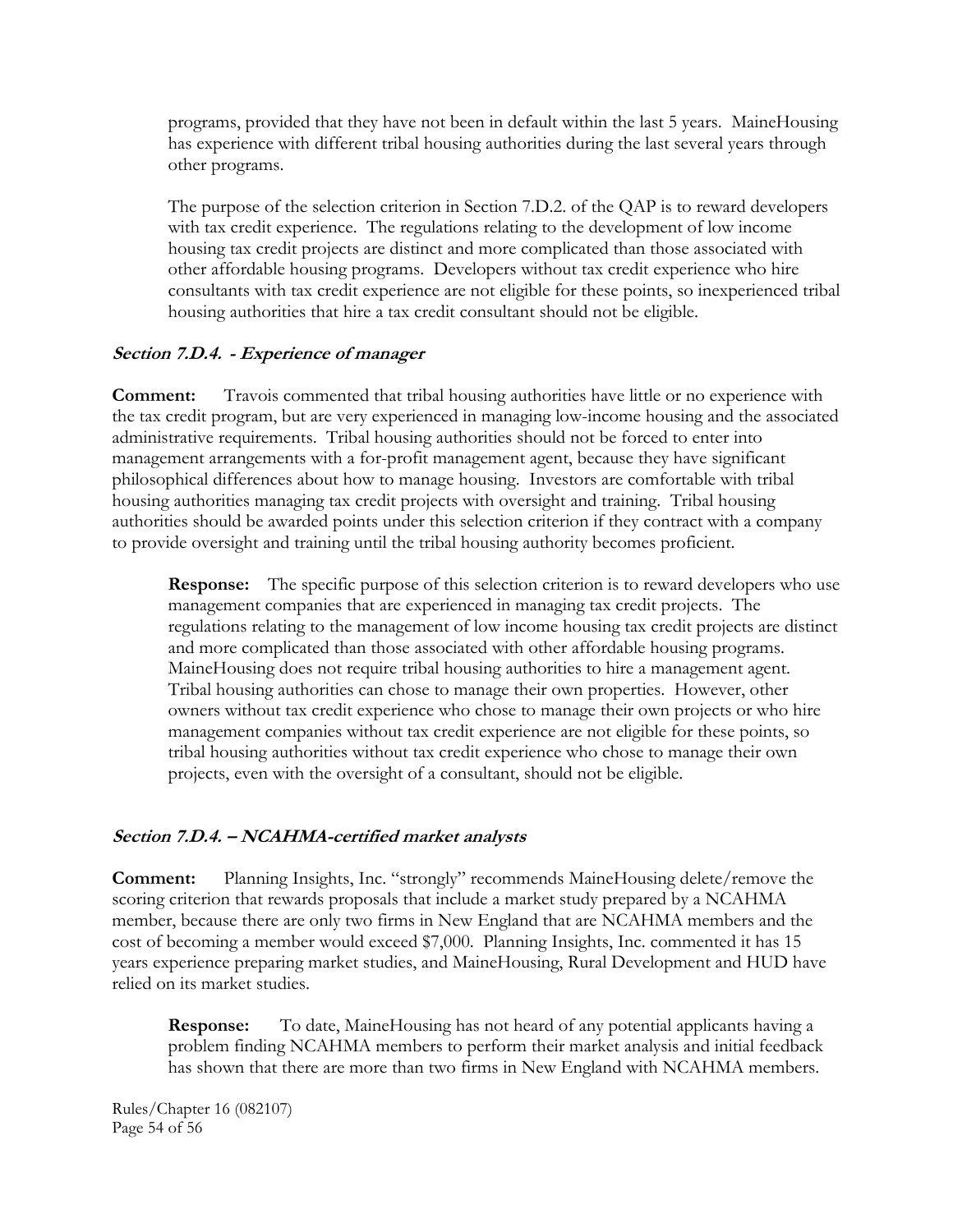MaineHousing added new scoring criteria in the QAP which rely heavily on the data in market studies. As a result, MaineHousing is requiring all market studies conform to the NCAHMA guidelines and created this one-point selection criterion to reward applicants who use NCAHMA members to prepare their market studies. Applicants are not required to use a NCAHMA member; they get one point if they do.

# **Proposed New Selection Criteria**

### **Section 8 – Project Evaluation**

# **Developer Fee Caps**

**Comment:** The Maine Affordable Rental Housing Coalition supports the elimination of the scoring criterion that rewarded developers to defer developer fee to fund projects, and is not opposed to a cap on developer fees, but suggests MaineHousing establish a cap on net developer fees rather than gross developer fees so projects that need additional capital can maximize gross developer fees to increase the eligible basis of a project to support additional tax credits.

**Response:** MaineHousing is entrusted by the U.S. Department of the Treasury to be as efficient as possible with the allocation of low income housing tax credits. Allowing gross developer fees to be higher than reasonable solely for the purpose of creating feasibility is not an efficient use of the Credit.

### **General Comments**

**Comment:** The Maine Affordable Rental Housing Coalition commented MaineHousing should increase the maximum possible score under the QAP to 100 points, because (a) the exercise of changing the scoring will compel parties to assess the importance they assign to each category, and (b) a 100-point base offers users a quick reference point for understanding the importance of an individual scoring category.

**Comment:** The Maine Affordable Rental Housing Coalition suggested MaineHousing review the weighting of the scoring categories against its priorities.

**Response:** This year in particular there was a marked difference from the previous year in the overall achievable score under the QAP because MaineHousing made certain longstanding significant scoring criterion threshold criterion. Each time the QAP is re-drafted, staff spend time reviewing the relative importance of each individual scoring criterion and each category of scoring criteria to ensure that the scoring emphasis reflects MaineHousing's priorities as set forth in the QAP.

**Comment:** The Maine Affordable Rental Housing Coalition suggested MaineHousing adopt the proposed QAP for 2008 only, because MaineHousing made significant changes to the QAP this year and may want the opportunity to refine some of the changes after a year's experience.

Rules/Chapter 16 (082107) Page 55 of 56